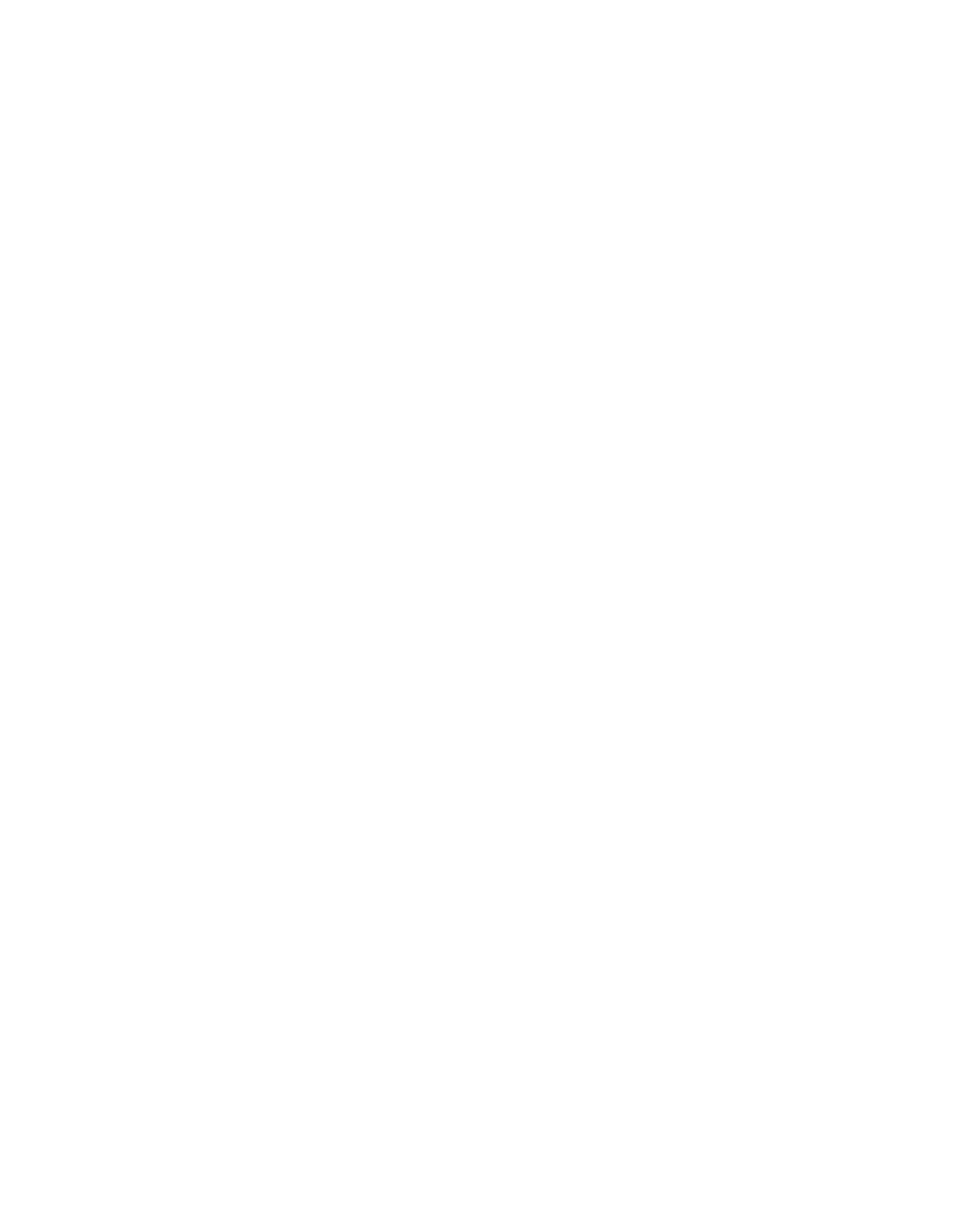# **TABLE OF CONTENTS**

| <b>PREFACE</b> |                                                      | V |
|----------------|------------------------------------------------------|---|
| 00 21 00       |                                                      |   |
| 00 25 00       |                                                      |   |
| 00 41 00       |                                                      |   |
| 00 43 00       |                                                      |   |
| 00 45 00       | CERTIFICATIONS OF COMPLIANCE WITH APPLICABLE LAWS  9 |   |
| 00 51 00       |                                                      |   |
| 00 55 00       |                                                      |   |
| 00 70 00       |                                                      |   |
| 00 71 00       |                                                      |   |
| 00 72 00       |                                                      |   |
|                |                                                      |   |
|                |                                                      |   |
|                |                                                      |   |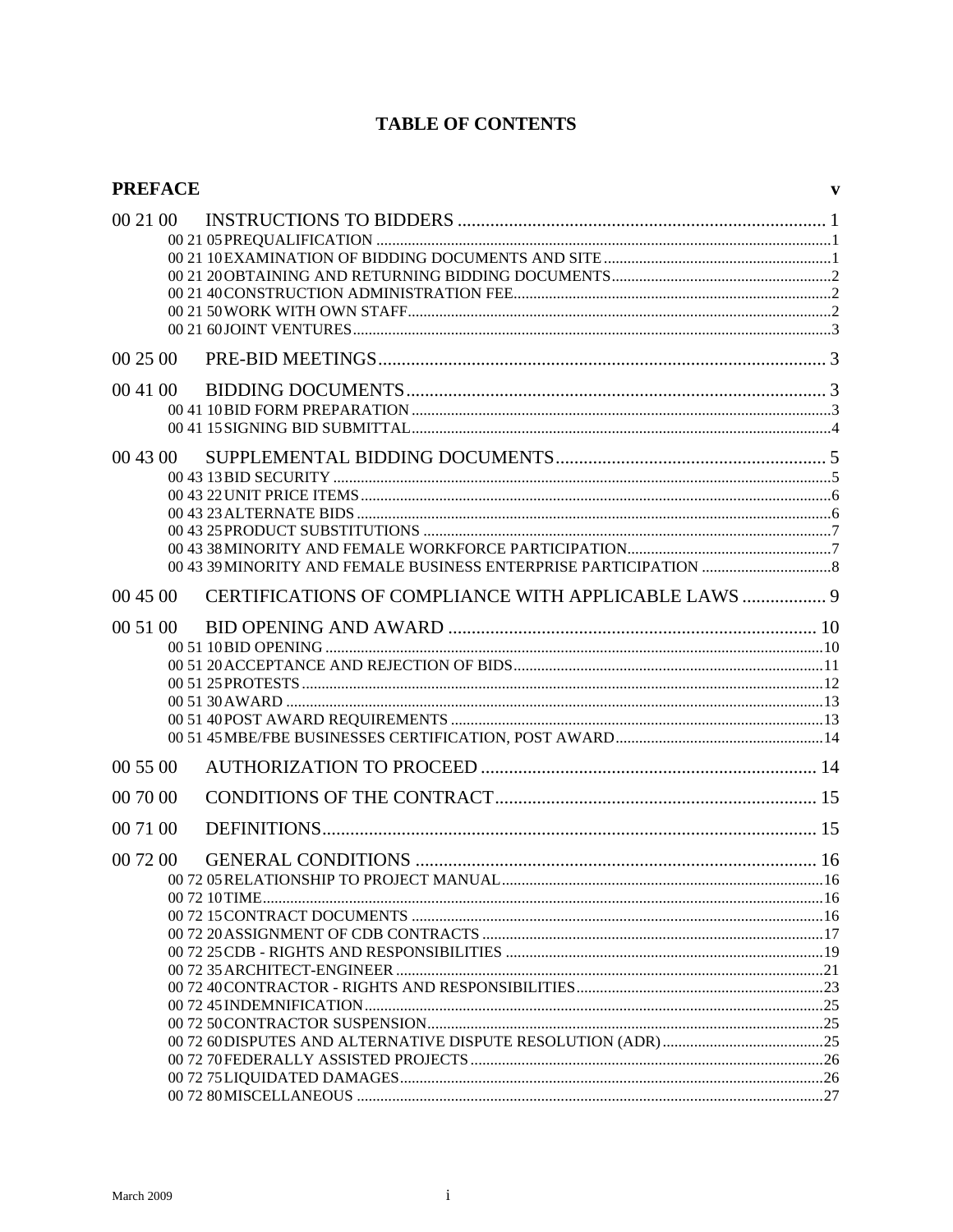| 00 73 00 |  |
|----------|--|
|          |  |
|          |  |
|          |  |
|          |  |
|          |  |
|          |  |
|          |  |
|          |  |
| 00 91 00 |  |
| 01 15 00 |  |
|          |  |
| 01 20 00 |  |
| 01 24 00 |  |
| 01 25 00 |  |
| 01 26 00 |  |
| 01 29 00 |  |
|          |  |
|          |  |
| 01 31 00 |  |
|          |  |
|          |  |
|          |  |
|          |  |
|          |  |
| 01 32 00 |  |
| 01 35 00 |  |
|          |  |
|          |  |
|          |  |
| 01 40 00 |  |
|          |  |
|          |  |
|          |  |
| 01 50 00 |  |
| 01 51 00 |  |
| 01 52 00 |  |
| 01 54 00 |  |
| 01 55 00 |  |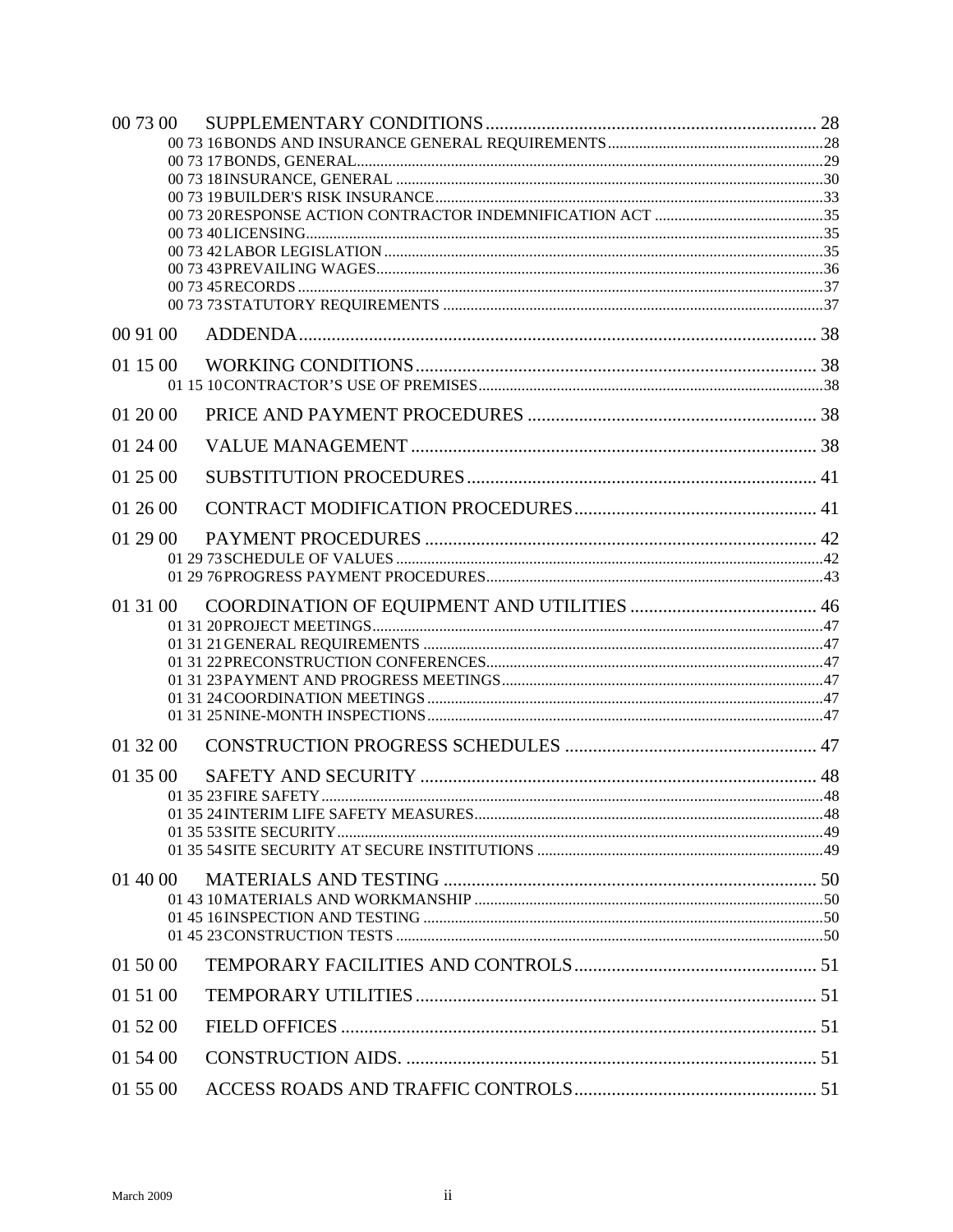| 01 56 00 |  |
|----------|--|
|          |  |
|          |  |
| 01 58 00 |  |
|          |  |
|          |  |
| 01 66 00 |  |
|          |  |
|          |  |
|          |  |
| 01 74 00 |  |
|          |  |
|          |  |
|          |  |
| 01 75 00 |  |
| 01 77 00 |  |
|          |  |
|          |  |
| 01 78 00 |  |
|          |  |
|          |  |
|          |  |
|          |  |
| 01 79 00 |  |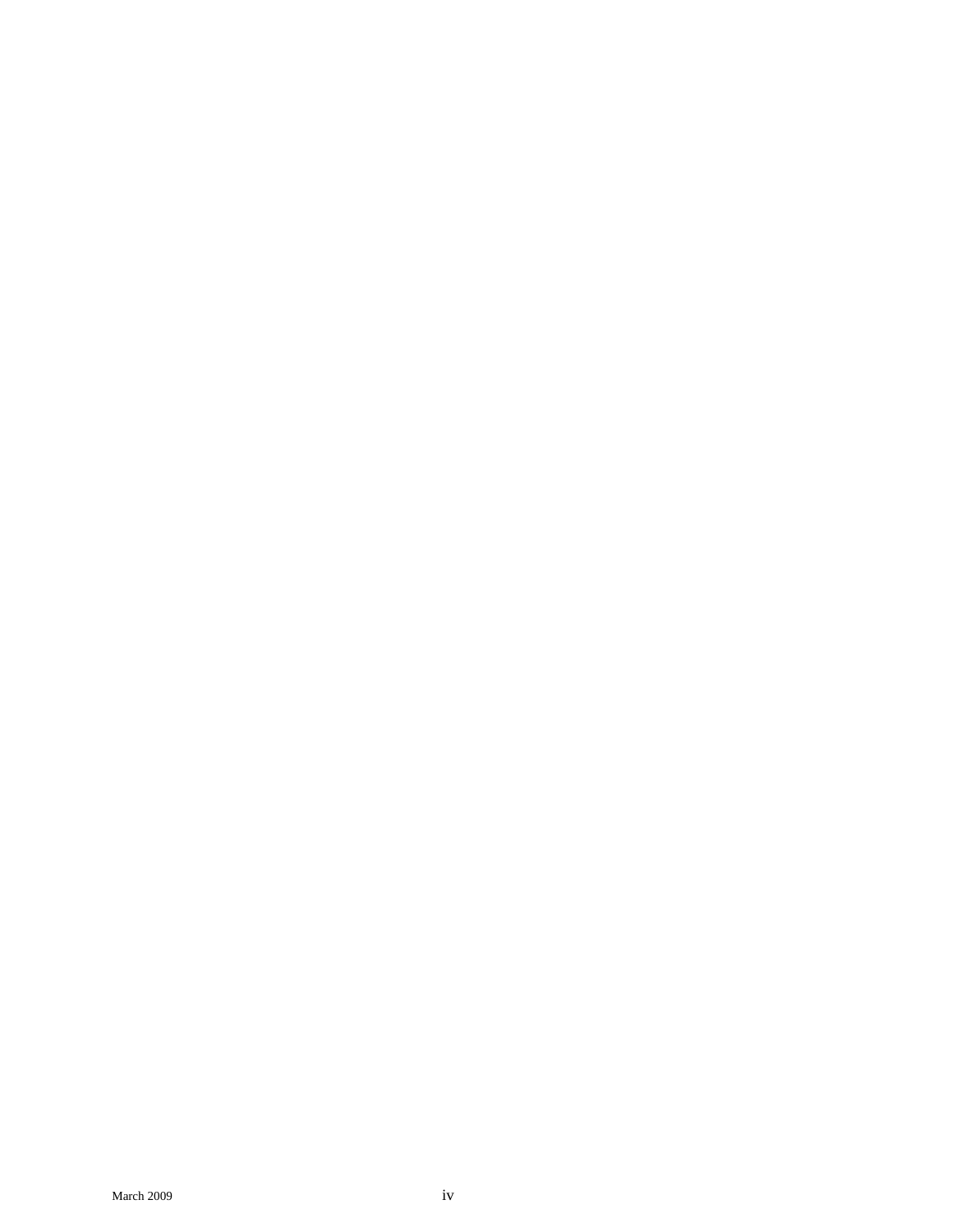# **PREFACE**

The Standard Documents for Construction (SDC) apply to all Capital Development Board (CDB) projects. First issued in 1977, this is the eighteenth edition and includes significant revisions, clarifications, and additions, as follows:

- 00 43 22 Clarification Unit price includes OH&P
- 00 51 20 Bid Rejection added failure to submit to appropriate bid office
- 00 51 20 Technical Deficiencies additional deficiencies required by legislation and/of Executive Order
- 00 51 40 Post Award Requirements time period shortened to ten calendar days
- 00 72 10 Approval of time extension at Construction Administrator level
- 00 72 60 Alternative Dispute Resolution updated and made congruent with ADR clause in PSA
- 01 25 00 Substitutions clarification of substitution procedures
- 01 26 00 Contract Modifications clarified when contractors start work on changes, clarified markup on subcontractor work, changes in Board approval levels
- 01 29 76 No requirement for surety letter with SML
- 01 78 23 Option for electronic (CD) submittal of O & M Manuals

#### PLEASE NOTE:

As of the 2006 edition of the SDC, the numbering system used for the Articles in the SDC changed. Articles were renumbered and reordered to conform to the 2004 CSI Master Format with 6 digits. Most sections within the SDC remained intact, but were relocated based on the new section number.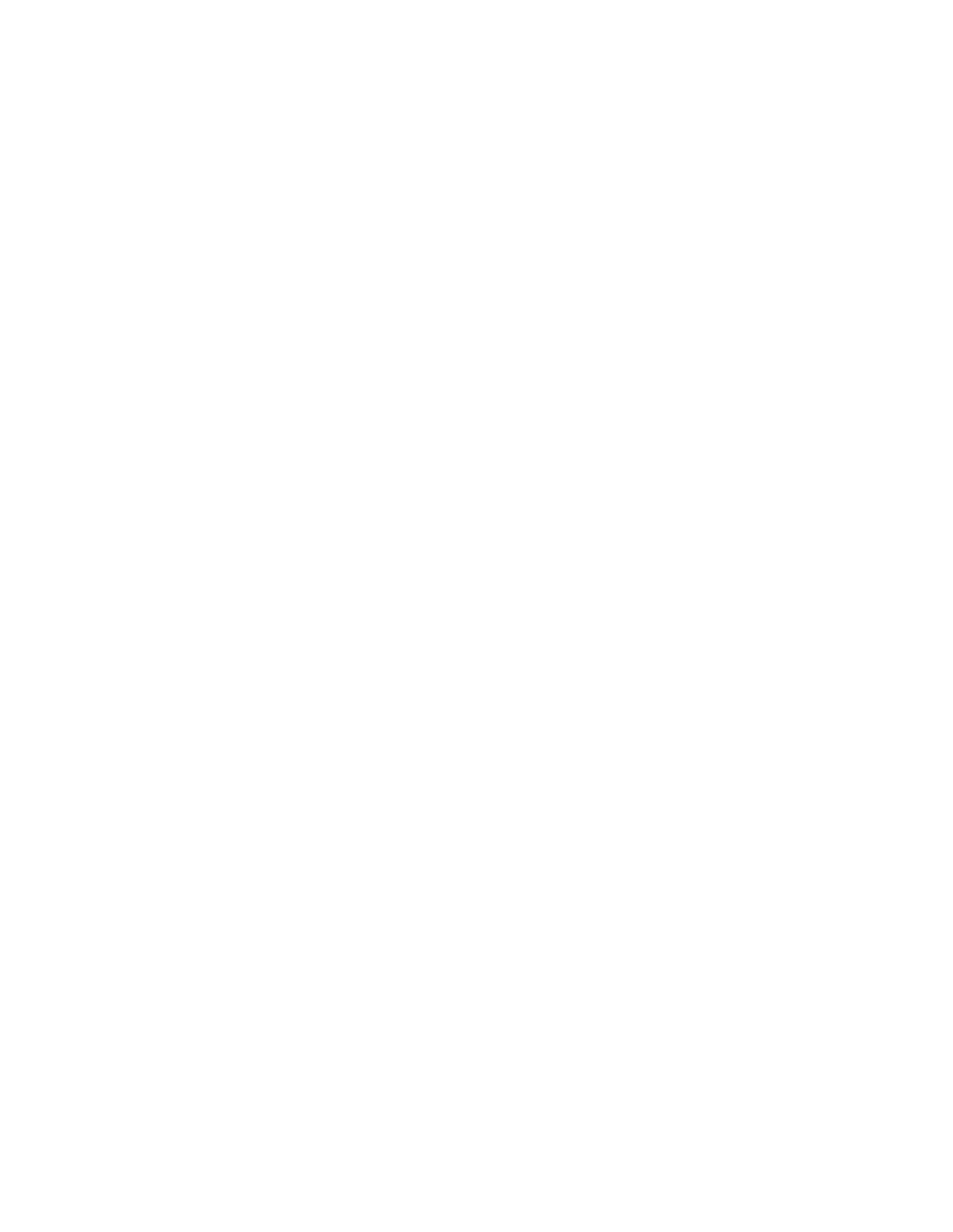# <span id="page-8-0"></span>**00 21 00 INSTRUCTIONS TO BIDDERS**

### **00 21 05 PREQUALIFICATION**

- **.1 Responsibility.** Prequalification of the bidder, based upon a responsibility determination by Capital Development Board (CDB) in favor of the Contractor, is a condition for submitting bids for contracts. Bidders with a modified, limited, or conditional prequalification status shall submit bids according to that determination. Refer to Paragraph 00 51 20.2.A.1).
	- A. Being a responsible bidder includes, among other things, participating in applicable apprenticeship and training programs approved by and registered with the United States Department of Labor Bureau of Apprenticeship and Training. Evidence of participation shall be submitted as part of the bidding process.
- **.2 Determination**. All bidders must obtain prequalification no later than the close of business the day before the bid opening. Application forms are available from CDB offices or electronically from CDB's internet site at http://www.cdb.state.il.us. Instructions in the application form state the lead times that should be allowed for the determination of responsibility and issuance of prequalification status. It is the bidder's responsibility to submit applications timely. Generally, an applicant should allow at least forty-five calendar days for the processing of an application.
- **.3 Revocation.** CDB reserves the right to revoke prequalification and/or determine the bidder to be non-responsible and reject the bid at any time.
- **.4** Performance. In addition to the Article on CDB's Rights and Responsibilities. CDB may periodically evaluate the performance and responsibility of the Contractor and may suspend or otherwise modify the Contractor's prequalification in accordance with CDB Rules (44 Ill Adm. Code 950). This may occur at any time prior to or after award of the contract. Suspension or modification of prequalification may include termination of contracts in progress or rejection of pending awards.
- **.5 Department of Human Rights** Bidders shall be registered by the Illinois Department of Human Rights (DHR) or have an application (DHR Form PC-1) pending, and not be subject to a DHR Order of Noncompliance. For information regarding Illinois equal employment opportunity requirements, contact the Department of Human Rights, Public Contracts Division, James R. Thompson Center, 100 West Randolph, Suite 10-100, Chicago, Illinois 60601 (312/814-4335).
- **.6 Secretary of State** Bidders that are corporations must be in "Good Standing" with the Secretary of State at the time of contract award. Bidders should verify their status with the Secretary of State periodically by contacting the Department of Business Services, Corporation Division with the Secretary of State (217/782-7880).

# **00 21 10 EXAMINATION OF BIDDING DOCUMENTS AND SITE**

- **.1 Duty to Examine and Inspect.** Bidders shall carefully examine the bidding documents and perform a reasonable inspection of the project site to obtain first-hand knowledge of existing conditions. Each bidder shall promptly report, in writing, any errors or inconsistencies that they detect in the bidding documents to the A/E prior to bid. By submitting their bid, each bidder represents that they have examined the bidding documents and inspected the site, that they understand the provisions of the bidding documents, and that they have familiarized themselves with the local conditions under which the work is to be performed. Bidders will not be given extra payment or contract time for conditions which could have been discovered by such examinations.
- **.2 De Facto Sole Source Specifications**. When it is discovered that a specification that is not clearly identified as a bona fide sole source requirement either (1) lists more than one acceptable manufacturer, but in fact only one can meet the specification, or (2) is a performance specification so closely tailored to one manufacturer's product that no other can fully meet the requirements, a de facto sole source has occurred and must be reported immediately to the A/E. Refer to Paragraph 00 43 25.2.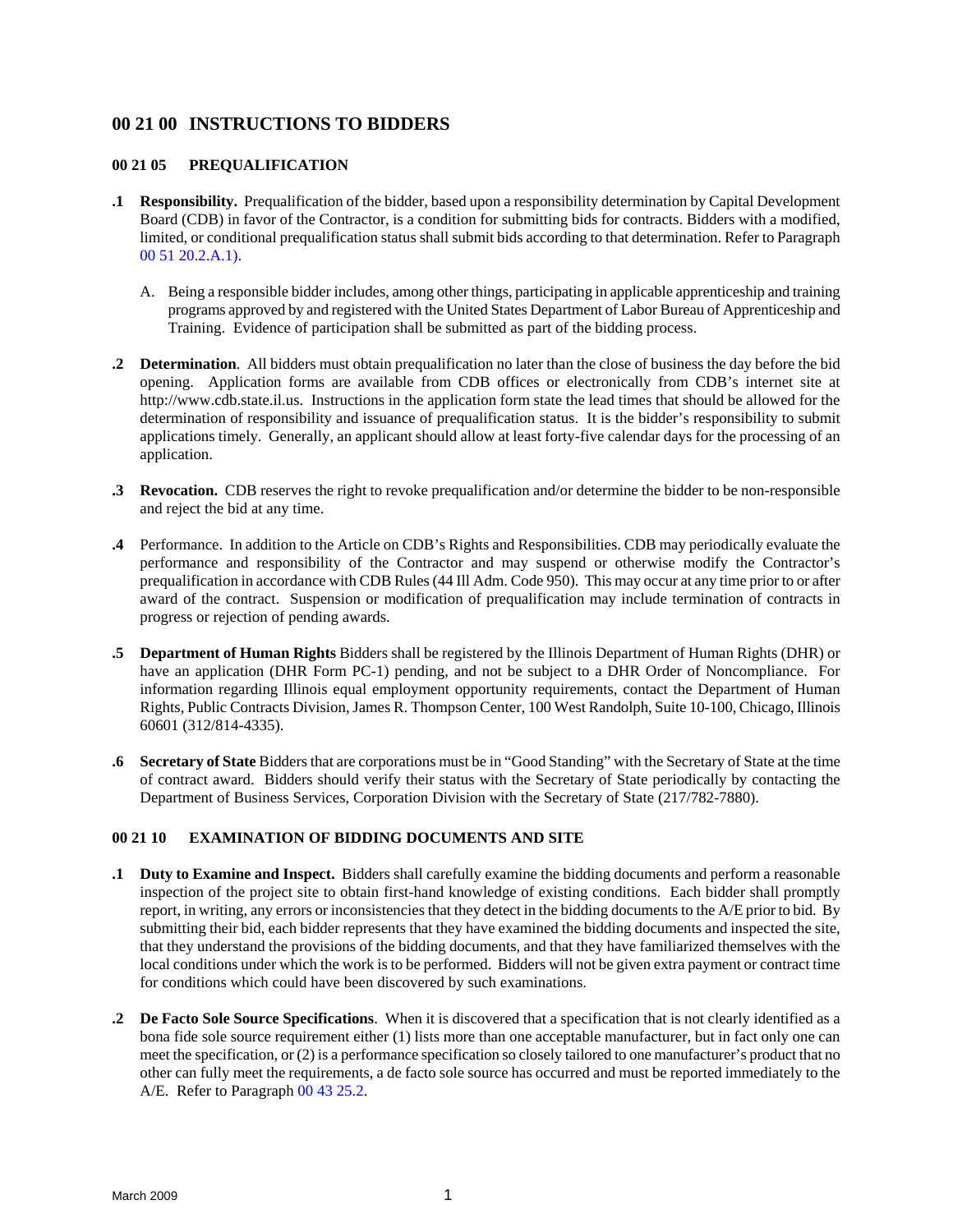### <span id="page-9-0"></span>**00 21 20 OBTAINING AND RETURNING BIDDING DOCUMENTS**

- **.1 Bidding Documents** include:
	- A. Standard Documents for Construction
	- B. Advertisement for Bids
	- C. Bid Forms (including DHR PC-2, MBE/FBE Business Enterprise Participation Form, and Bid Security.)
	- D. The Project Manual, including: Supplementary Conditions, List of Drawings, Schedules & Tables, Details, and Specifications
	- E. Drawings
	- F. Addenda
- **.2 Standard Documents for Construction.** This document, the Standard Documents for Construction (SDC), is an essential and integral part of the bidding and contract documents. Unless specifically modified in the project manual, the terms and conditions herein shall be part of the contract and binding on the Contractor.
- **.3 Advertisements for Bids.** Bidding documents may be obtained in accordance with the advertisement for bids. Advertisements are published on **CDB's volume of the Illinois Procurement Bulletin, in the Bid Information Newsletter which is available electronically on CDB's internet site at http://www.cdb.state.il.us**. Projects may also be advertised in newspapers and may be available at commercial plan rooms. CDB reserves the right to cancel all or any part of the bid opening.
- **.4 Plan Deposits**. A refundable plan deposit is required from all plan holders. Non-cash plan deposit programs which are guaranteed by contractor associations are acceptable.
- **.5 Deposit Refund.** Plan holders shall return all bidding documents to the Architect/Engineer (A/E) or to the issuing office within forty-five (45) calendar days after the bid opening. Postage to return documents shall be at the plan holder's expense. The A/E will return the deposit within ten (10) days of receipt of bidding documents only if documents are returned in good reusable condition. The Contractors awarded the work shall not be required to return their bidding documents, but their deposits shall be returned to them.

# **00 21 40 CONSTRUCTION ADMINISTRATION FEE**

- **.1 Applicability**. Each Contractor may be assessed a construction administration fee (CAF) as set forth in the bidding documents. The Contractor shall be solely responsible for taking into account the CAF when preparing its bid.
- **.2 Payment**. Payment of the CAF shall be in accord with Paragraph 01 29 76.2.
- **.3 Change Orders**. The CAF is generally not applicable to change orders, unless specifically included by CDB.

# **00 21 50 WORK WITH OWN STAFF**

- **.1 General**. Each Contractor shall perform the work at the site employing not less than the following amount of its own forces. For the purposes of this Article, the work includes direct labor and supervision, as well as material purchases where the material is installed by the contractor.
	- A. General contract work: 20%
	- B. Each other separate contract, such as plumbing, heating, ventilation, and electrical: 40%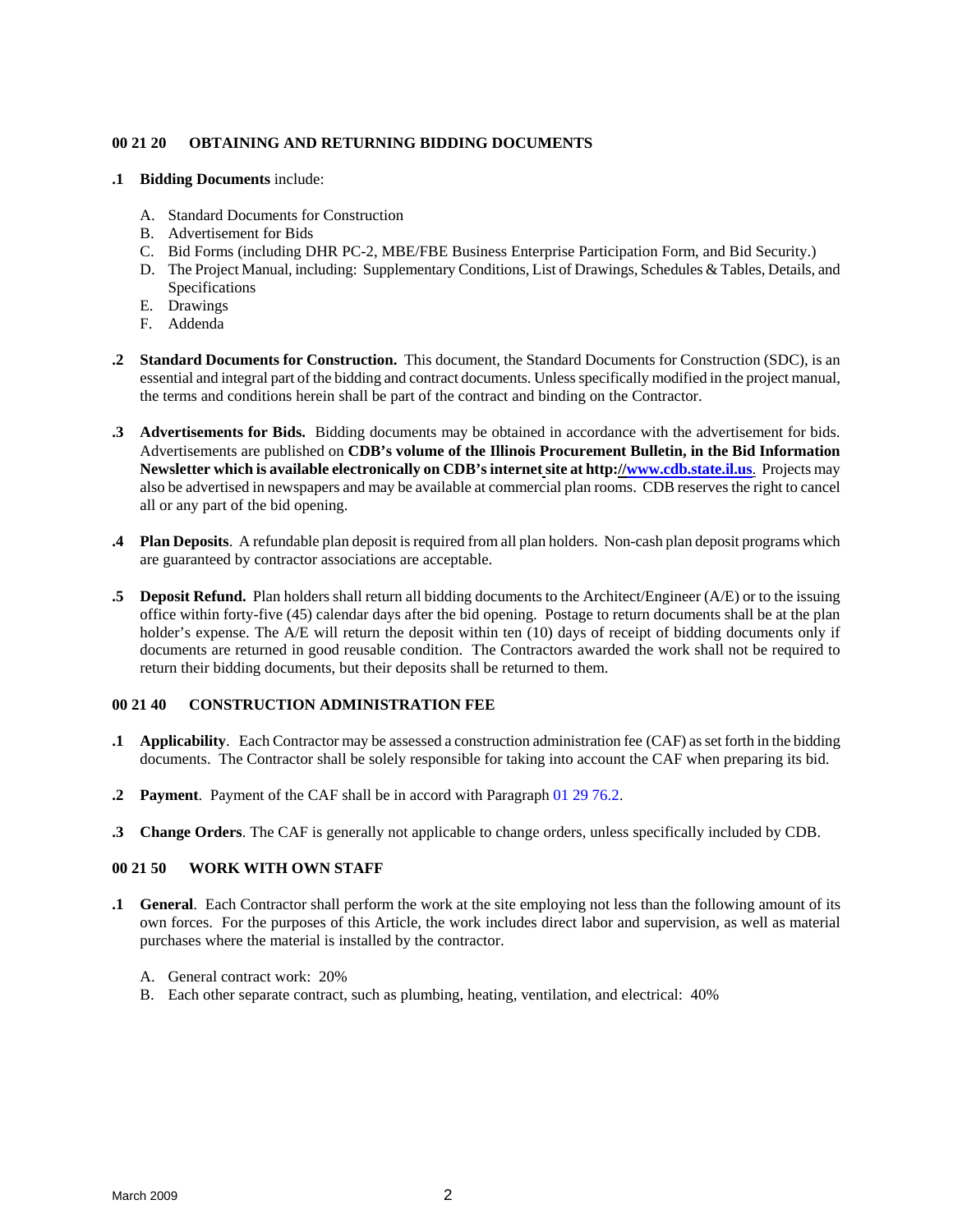#### <span id="page-10-0"></span>**.2 Subcontractors and Suppliers**

- A. **General**. Except where otherwise specified, the Contractor may subcontract any part of the work. No work may be subcontracted to any contractor whose status as a contractor has been suspended by CDB or any other agency, board, or department of the State of Illinois or any other governmental entity at the time of the execution of the subcontract.
- B. **Subcontract Obligations**. All work performed by a subcontractor or supplier of any tier shall be pursuant to an appropriate agreement between the Contractor and subcontractor or supplier and lower tier subcontractors and suppliers which specifically binds the subcontractor or supplier of any tier to the applicable terms and conditions of the CDB contract documents for the benefit of CDB. To comply with this requirement, subcontracts and purchase orders should state "terms and conditions of CDB's contract with the Contractor shall apply to this agreement, and are hereby incorporated by reference." The Contractor shall make all such contract documents available to subcontractor or supplier.

#### **00 21 60 JOINT VENTURES**

**.1 General**. Two or more prequalified contractors may submit a bid as a Joint Venture. If a Joint Venture submits the lowest responsible and responsive bid, CDB may require disclosure of the contractual arrangement between the members of the Joint Venture prior to award. At a minimum, the Joint Venture documents shall identify the consent of surety and insurance underwriters to insure the joint venture in accordance with CDB requirements.

# **00 25 00 PRE-BID MEETINGS**

- **.1 Notice.** CDB may schedule a pre-bid meeting prior to bid opening. Notice of the time and location will appear in the advertisement for bids. Attendance at pre-bid meeting may be mandatory when specified in the project manual. Refer to Paragraph 00 51 20.2A.9.
- **.2 Site Examination at Conference**. Certain project locations, particularly correctional centers, may have restricted access for pre-bid examinations. It shall be each bidder's responsibility to attend the pre-bid conference to examine the site and arrange for any subsequent examinations.

# **00 41 00 BIDDING DOCUMENTS**

# **00 41 10 BID FORM PREPARATION**

- **.1 Bid Form.** Bids shall be submitted on CDB's bid form. The bidder shall not make changes in the standard bid form or bid bond provided by CDB. The bidder shall fill in all relevant blank spaces including alternate bids and unit prices in ink or by typewriter, not in pencil. Refer to Paragraphs 00 51 20.2.A.6) and 00 51 20.2.A.9).
- **.2 Price Determination.** If the amount of the bid is unclear, the bid price will be determined by the following:
	- A. When words and figures are not identical in form or amount; the amount shown in words will govern where such words are not ambiguous.
	- B. When words and figures are not identical in form or amount and the words are ambiguous; the figures will govern.
	- C. When the intention and meaning are clear; omissions or misspelling of words will not render the words ambiguous.
	- D. When both figures and words are ambiguous, the bid price will be considered indeterminate. Refer to Paragraph 00 51 20.2.1.7).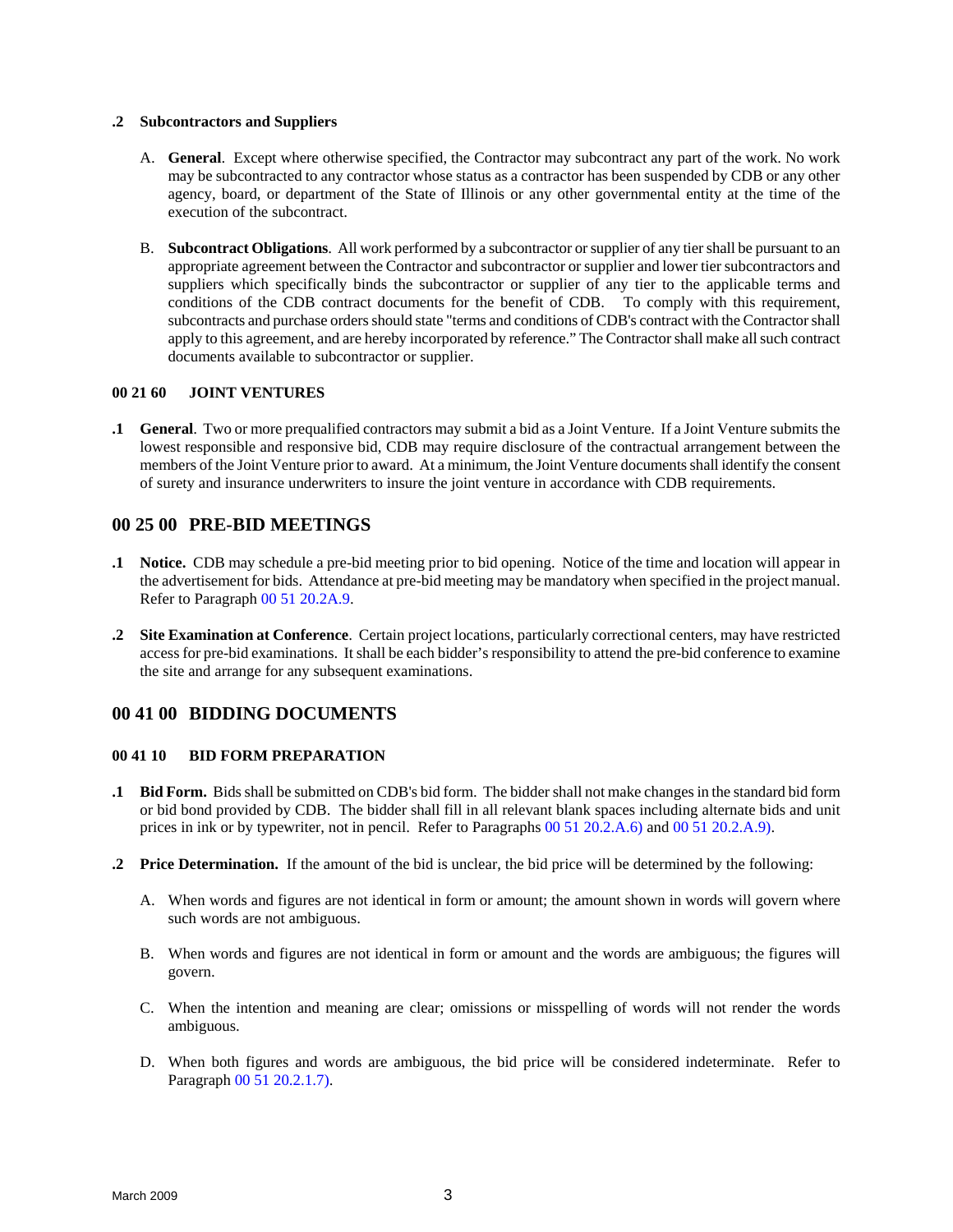- **.3 Conditions or Qualifying Statements.** By submitting a bid, the Contractor agrees to accept all of CDB's contract terms. Submittal of conditions or qualifying statements contrary to CDB's contract terms is not acceptable and unless rescinded, the bid shall be rejected. Prior to submitting a bid, discuss and resolve with the A/E any issues that would lead to a qualifying statement. Also see Article 00 91 00 Addenda. This paragraph does not apply to product substitutions submitted in accordance with Article 00 43 25.
	- A. **Delivery**. Bidders shall be responsible for the delivery of bids during regular business hours to the bid officer at the designated bid receiving office. This shall be prior to the bid opening time stated in the advertisement for bids.
	- B. **Sealed Bids.** Bids shall be sealed and properly identified.
	- C. Each bid shall be sealed, preferably in the envelope provided with the bidding documents, or in an opaque envelope, including express delivery envelopes. Refer to Paragraph 00 51 20.2.A.5).
	- D. The bid envelope shall be properly identified on the outside of the sealed envelope for the project and contract or trade being bid. Refer to Paragraph 00 51 20.2.A.4). CDB recommends that the envelope be marked as follows: "BID FOR: (CDB project Number, Project Title, and contractor or trade being bid.)."
	- E. It is also recommended that the envelope indicate the name and address of the bidder in the upper left-hand corner. It should be addressed for direct delivery to the designated CDB bid receiving office. Bidders delivering bids in person shall have their bids date and time stamped at CDB's reception desk prior to the bid opening. Bidders should not address bid envelopes to the CDB Project Manager.

#### **.4 Change and withdrawal.**

- A. **Modifications.** Changes or withdrawal of bids shall be made in writing, including telegrams and facsimiles, and must be received by CDB at its bid receiving office before the time stated for the bid opening. Changes shall not reveal the bid price, but shall provide an addition or subtraction so that the final bid price can be determined only after the sealed bid is opened. Refer to Paragraphs 00 51 20.2.A.3) and 00 51 20.2.A.4).
- B. **Confirmation.** When changes or withdrawals are made by telegram or facsimile, originalsigned confirmation shall be sent to CDB within seven calendar days. It shall be the bidder's sole responsibility to ensure receipt by CDB of any such modification. CDB will not be responsible for external or internal processing of such modifications. It is recommended that the bidder verbally notify, via telephone, CDB's bidding officer when a facsimile modifying a bid has been transmitted to CDB. However, verbal notification does not negate the requirement for timely receipt of the document. Facsimile documents not in the actual possession of the bidding officer at the time of bid opening will be valid if electronic confirmation printed on the document received shows timely receipt at the CDB office designated for the bid opening.
- C. **Request for Withdrawal After Bid Opening.** If a bidder requests a withdrawal of the bid, the bidder must establish, clearly and convincingly, that the bid was founded on a credible error or omission. CDB shall review the evidence provided and make a determination. If CDB finds that the evidence of the mistake is not credible, the request will be denied and the bid will stand. The request may be granted if evidence of the mistake is credible. Excessive requests for withdrawal may result in sanctions being imposed, including default of the bid security. Other sanctions may include denial of bidding privileges, revocation of responsibility determination, or other appropriate actions.
- **.5 Reformation.** Changes in or reformation of the bid after the bid opening shall not be granted.

#### **00 41 15 SIGNING BID SUBMITTAL**

**.1 Signatures**. Original signatures on bid form and bid security are required. Facsimiles, rubber stamped or photo copied signatures are unacceptable.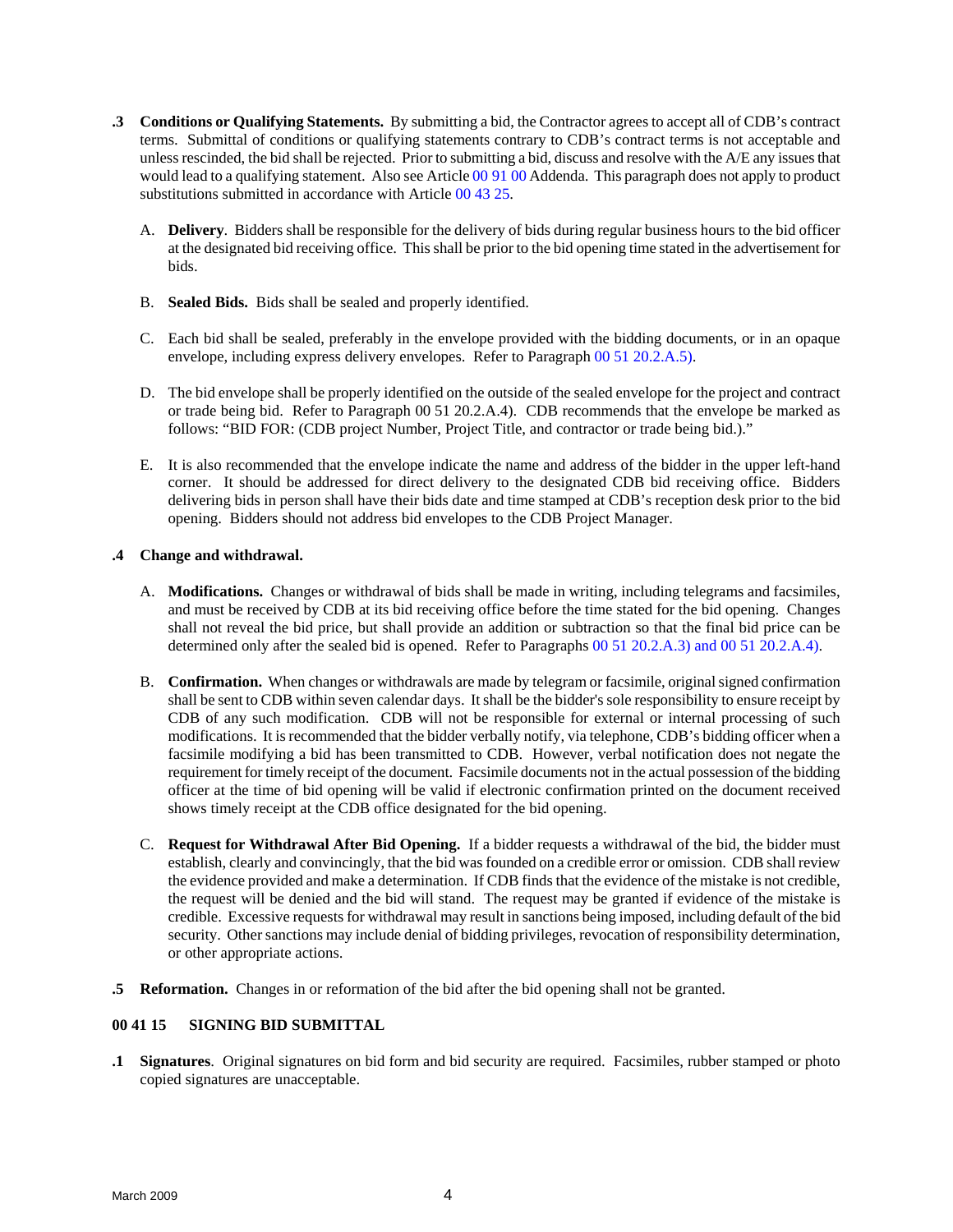- <span id="page-12-0"></span>**.2 Authorized Person.** All bid documents shall be signed by a person authorized to bind the business entity to a contract. The legal name of the business entity (sole proprietorship, a corporation, partnership, joint venture, etc.) shall be stated. The name and title of the individual signing the documents shall be typed or printed below their signature.
	- A. The owner shall sign for a sole proprietorship.
	- B. Corporations shall state the complete corporate name on the documents. The documents shall be signed by the president or vice-president, and the signature attested to by the corporate secretary, unless the corporation has, by written notice to CDB, authorized other representatives to sign the documents.
	- C. One of the authorized partners or joint venturers shall sign for a partnership, limited partnership or joint venture.
	- D. Individuals doing business under an assumed name shall sign in the name of the individual, "doing business as . . "  $(d/b/a)$ .
- **.3 Surety Agreement.** The bidder represents that a surety company has agreed to issue bonds required by the contract documents for the work if the bid is accepted by CDB.

# **00 43 00 SUPPLEMENTAL BIDDING DOCUMENTS**

# **00 43 13 BID SECURITY**

- **.1 Submittal.** Bids shall be accompanied by a bid security in the form of a CDB bid bond, certified check, cashier's check or bank draft in the amount of 10% of the base bid.
- **.2 Bid Bond Form**. A bid bond form will be provided in the bidding documents. The bidder shall provide its bid bond on the CDB Form. Bid bonds shall contain the original signature in ink of the Contractor, an officer of the surety including a notary statement authenticating signature and an appropriate power of attorney of the surety.
- **.3 Acceptability**. Bid bonds shall meet the requirements of SDC Paragraphs 00 73 17.2 through 00 73 17.8.
- **.4 Unacceptable Sureties.** The submission of bid security provided by an unacceptable surety shall, within seven calendar days after receipt of notification thereof, be replaced with bid security acceptable to CDB. Refer to Paragraph 00 73 17.3).
- **.5 Exchange.** Bidders may replace a certified check, cashier's check or bank draft with an acceptable CDB bid bond within seven calendar days subsequent to the bid opening.
- **.6 Retention of Bid Security**. CDB will retain all bid bonds. Certified/cashier checks and bank drafts will be retained for the three lowest responsible and responsive bidders until the awarded Contractor has complied with all post award requirements.
- **.7 Default.** When, for any reason the bidder withdraws its bid within 60 calendar days or any other specified period after the bid opening, or fails to comply with all post award requirements, such defaulting bidder and itssurety shall pay to CDB all costs incurred by CDB for procuring the performance of the work including the difference between the dollar amount of the defaulting bidder's bid and the accepted bid if the accepted bid is higher. Such costs shall include, but not be limited to, the additional contract price paid for the work and additional costs for advertising and Architect/Engineer services. When such costs are less than the bid security, the defaulting bidder shall be entitled to the excess of its bid security. When the defaulting bidder is the sole bidder and, after an attempt to secure other bids by readvertising none can be obtained, CDB shall be entitled to the full amount of the bid security as liquidated damages.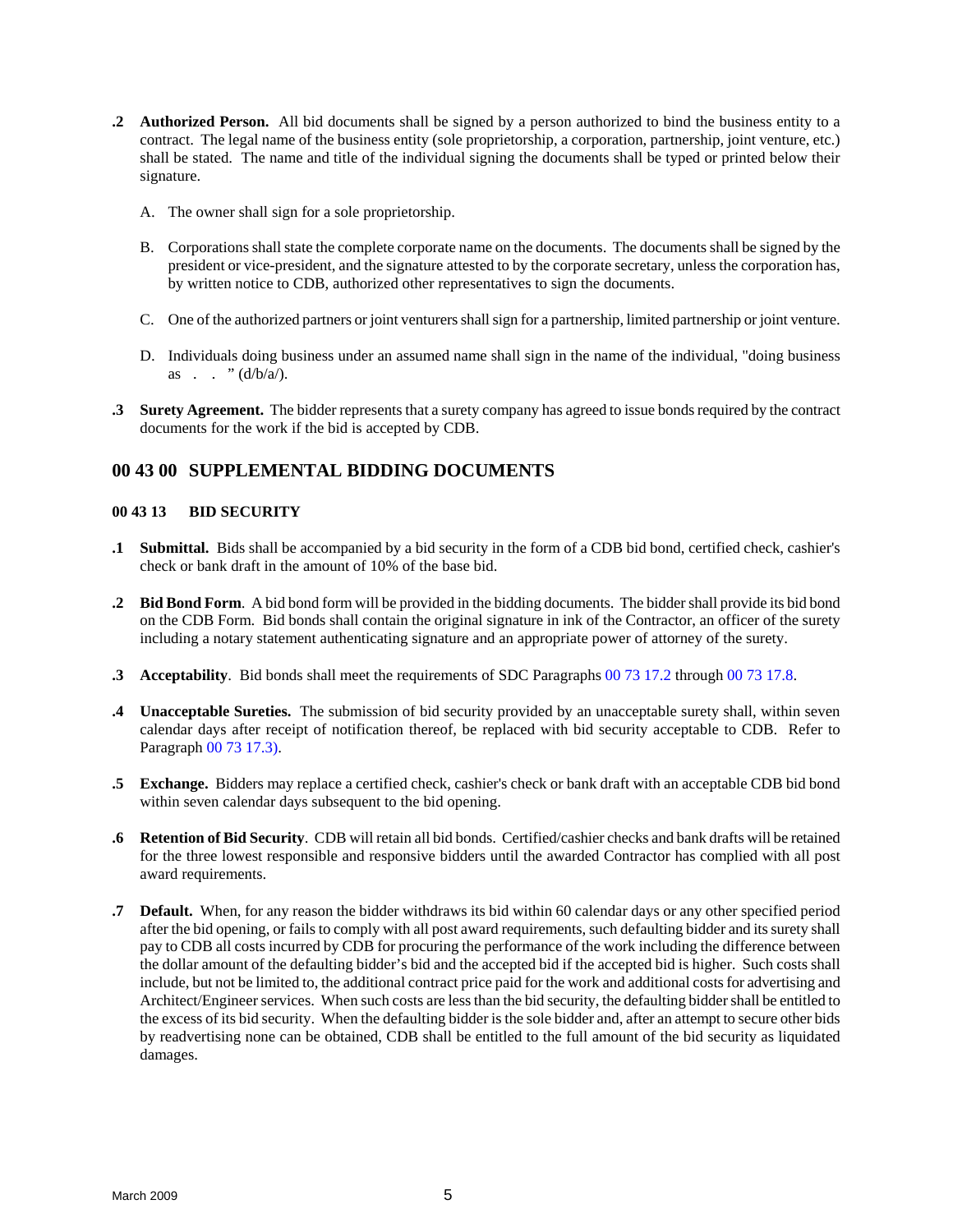#### <span id="page-13-0"></span>**00 43 22 UNIT PRICE ITEMS**

**.1 Definition.** A unit price is a fixed price for a specified unit of work. The fixed unit price includes overhead and profit.

### **.2 Component of the base bid.**

- A. The unit price work may be a component of the base bid. The bidder shall multiply the unit bid price times the specified quantity and enter the extension, in figures, in the column provided in the bid form. In case of a conflict between the unit price and the extension, the unit bid price shall govern and the base bid will be corrected.
- B. The acceptance of base bid unit prices shall be a condition of contract award. Bids will be rejected if the unit prices are not acceptable.
- C. Quantities specified in the bid form, although approximate, are included in the base or alternate bids. Payment to the Contractor will be made only for the actual work performed and accepted or materials furnished in accord with the contract. CDB may at any time, without invalidating the contract, increase, decrease, or omit any of the unit price items in accord with specified change order procedures.
- D. Increased quantities will be paid for at the accepted unit bid price by change order.
- E. Decreased or omitted quantities will be deducted from the contract sum at the accepted unit bid price by change order.
- F. No payment will be made for any anticipated change in profit resulting from a change in the specified quantities.

#### **.3 Separate Unit Prices**.

- A. Unit prices may be a separate component outside the base bid. In these cases the bidder shall provide all requested unit prices as a condition of the bid.
- B. CDB reserves the right to accept or reject any or all unit prices. The award of the base bid is not conditional upon the acceptance of unit prices outside the base bid. CDB also reserves the right to negotiate these unit prices prior to award.
- C. Unit prices not specifically incorporated into the contract shall not be binding upon CDB or the Contractor.
- D. CDB may request additive and deductive unit prices for the same item of work.
- **.4 Change Orders Required.** The acceptance of unit prices by CDB does not alter the change order process. The Contractor may not increase, decrease or omit work units without a properly executed change order.

# **00 43 23 ALTERNATE BIDS**

- **.1 Requirement**. Bidders shall fill in each alternate bid with a bid price where alternate bids are included in the bid form. A zero shall be filled in if the alternate bid is zero. "No change," "No charge" (or N/C), and "Not applicable" (or N/A) shall be equivalent to a zero bid. Refer to Paragraph 00 51 20.2.A.6).
- **.2 No Division of Awards**. There will be no division of awards between base bid and accepted alternate bids.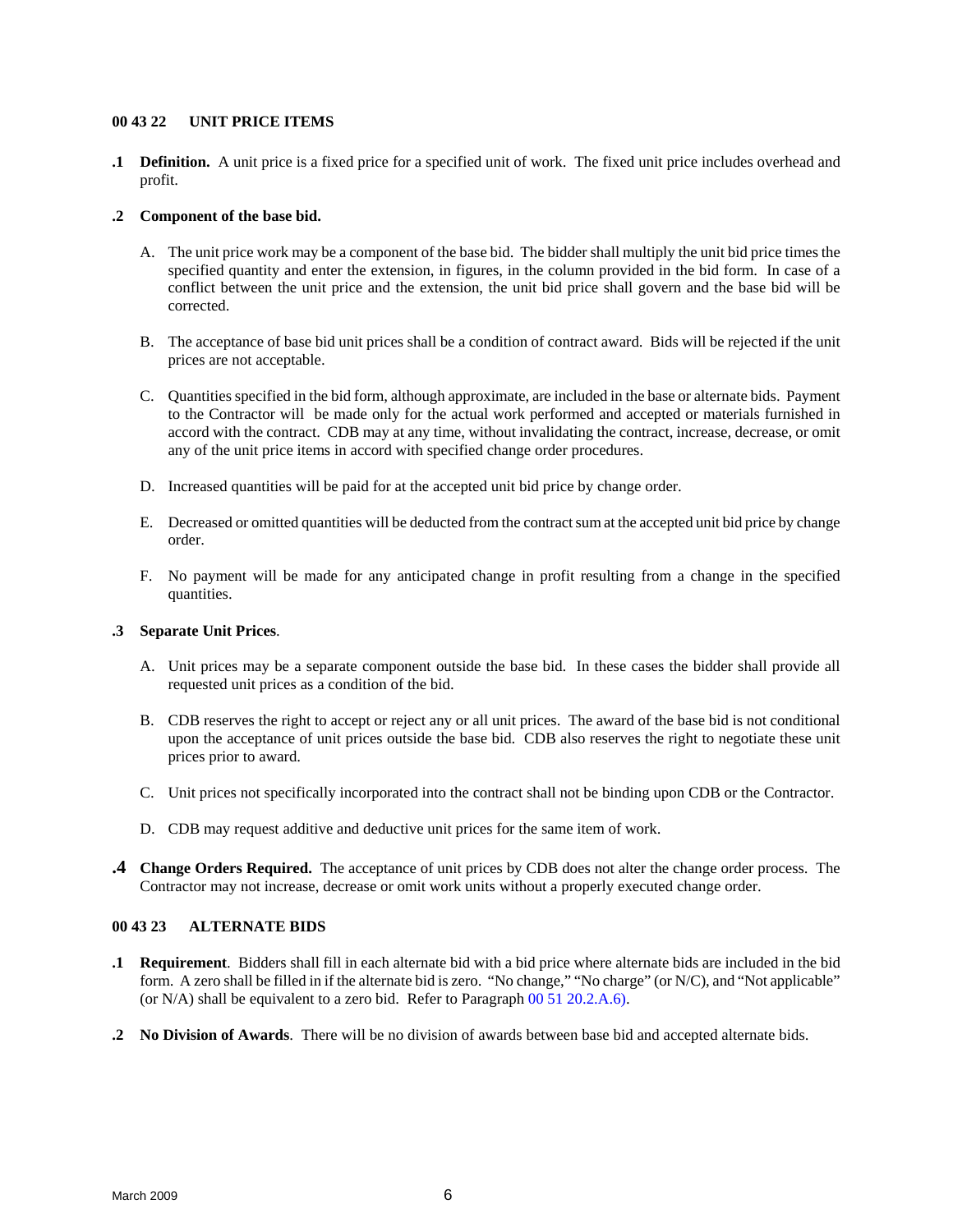- <span id="page-14-0"></span>**.3 Order of Priority**. After the deadline for receipt of bids and prior to opening any of them, CDB may announce an "Order of Priority" in which alternate bids will be accepted.
	- A. When there is a separate bid opening date for contracts which will be assigned to the Coordinating Contractor, the "Order of Priority" for all alternate bids may be announced immediately prior to the bid opening for the Coordinating Contractor's work.
	- B. When no "Order of Priority" is announced, alternate bids will be accepted in the order as they appear in the bid form.

# **00 43 25 PRODUCT SUBSTITUTIONS**

- **.1 Specified Materials and Equipment**. All bids shall be based on providing all products exactly as required by the bidding documents. Bidders may select only a named product and manufacturer. For products specified only by reference or performance standards, select any product which meets or exceeds the specified standards, by any manufacturer, subject to the A/E's approval.
- **.2 Sole Source Material and Equipment.** CDB reserves the right to sole-source a supplier, manufacturer or subcontractor. This proprietary source will be clearly identified as the sole source in the project manual. Bidders shall include this item in their base or alternate bids. If the bidder identifies other items that are "de facto" proprietary by the nature of the specifications, the bidder is required to notify CDB and the A/E immediately upon discovery. Refer to Paragraph 00 21 10.2.
- **.3 Addenda Preferred**. It is preferred that requests for substitutions be submitted prior to the bids. Such requests should be received at least ten calendar days prior to bid opening date and include a complete description of the desired change including any technical data and references for the A/E's evaluation. The A/E will include the modification by addendum if a request is approved. Such requests are to be sent to the CDB Project Manager for the project.
- **.4 Substitutions.** A bidder may propose substitutions with a bid by completing the product substitution form included in the project manual, subject to the provisions stated thereon. CDB and the A/E will review the product substitutions proposed by the low bidder prior to award of contract. Accepted substitutions will be so stated in the contract. Substitutions not approved prior to the bid shall not be accepted if acceptance increases the amount of the contract.
- **.5 CDB Rights**. CDB reserves the right to reject any proposed substitution.
- **.6 Low Bid Proposal**. Only proposed substitutions of the lowest responsible bidder will be considered. Proposed substitutions shall not be a consideration in the determination of the lowest responsible bidder for award.
- **.7 Review**. The Using Agency and the A/E will review the product substitutions proposed by the low bidder and make a recommendation to CDB prior to award of the contract.
- **.8 CDB's Determination**. CDB shall consider the Using Agency's and the A/E's recommendations, as well as its own independent review of the substitution, and make a final determination.

### **00 43 38 MINORITY AND FEMALE WORKFORCE PARTICIPATION**

**.1 Bidder's Employee Utilization Form DHR PC-2.** CDB may impose minority/female employee workforce hiring goals for each contract. The bid form will contain a DHR PC-2 form with specified hiring goals. In accordance with the rules of the Illinois Department of Human Rights, the bidder shall complete the appropriate PC-2 form that is contained in the bidding documents. Failure to complete this form may result in rejection of the bid if not remedied. Refer to Paragraph 00 51 20.2.B.7).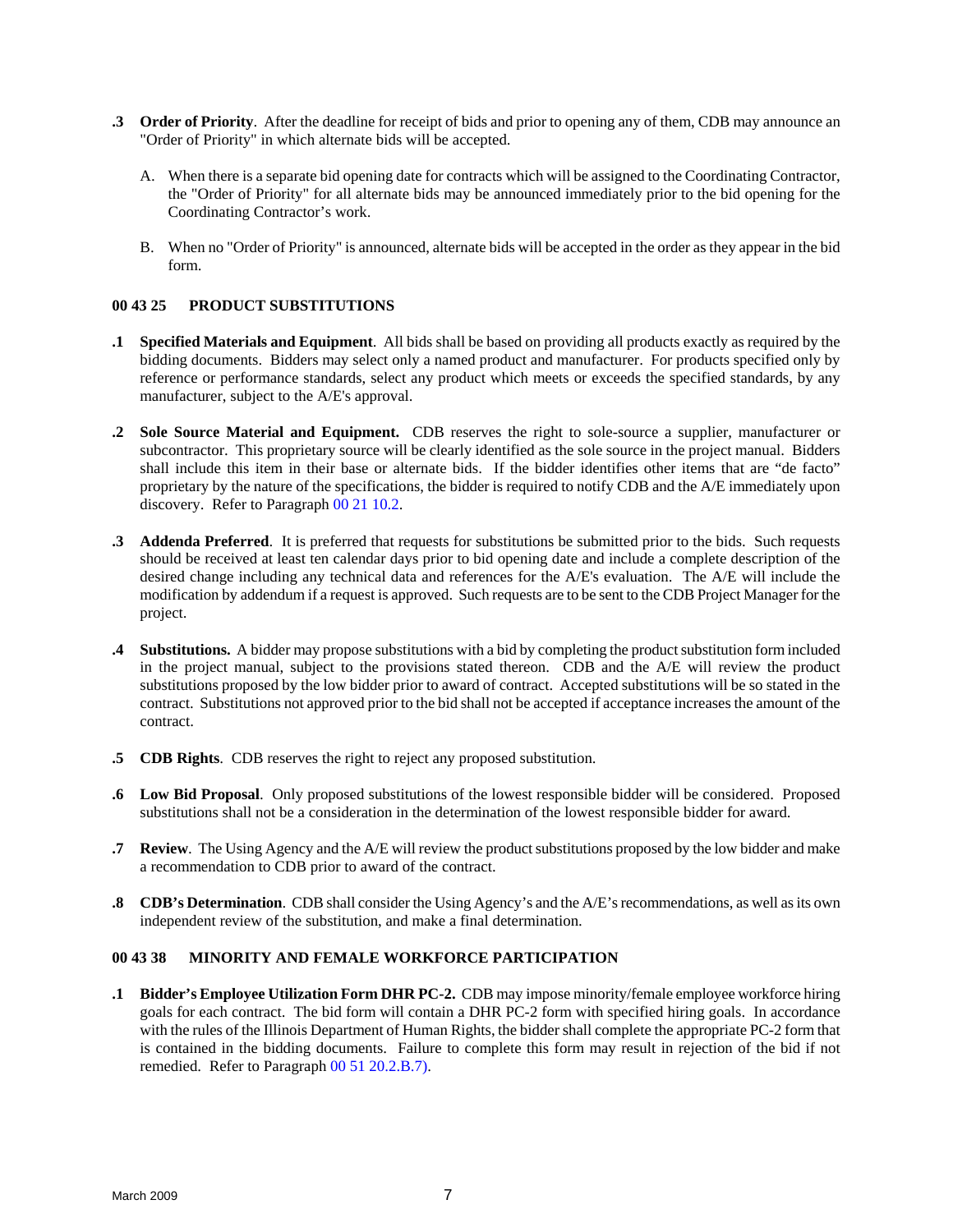- <span id="page-15-0"></span>**.2 Post Award Requirement**. Approval by CDB of the Contractor's DHR PC-2 hiring projection shall be a post award requirement. Should the Contractor's projection be unacceptable, the Contractor shall be required to negotiate an acceptable projection with CDB in accordance with the rules of the Department of Human Rights. Where an acceptable projection has not been negotiated within 10 days of issuance of notice of award, the bid may be rejected and a claim made against the bidder's bid security.
- **.3 Compliance.** The Contractor shall submit monthly reports of its hourly workforce utilization including all subcontractor hours to CDB's Office of Fair Employment Practice on Monthly Manpower Utilization Report (MMUR) forms which will depict the monthly total of workforce hours and a breakdown of minority/female workforce hours. If the Contractor fails to make a good faith effort to achieve the workforce goals as projected on their DHR PC-2 form, CDB may file a complaint with the Department of Human Rights. DHR may impose penalties for failure to make a good faith effort to achieve the goals. Penalties may include any combination of the below:
	- A. Termination of the contract
	- B. Debarment from participating in public contracts for a period not to exceed three years
	- C. Imposition of a monetary fine

#### **00 43 39 MINORITY AND FEMALE BUSINESS ENTERPRISE PARTICIPATION**

- **.1 Certification.** CDB will only accept Minority and Female Business Enterprise (MBE/FBE) firms certified by the Illinois Department of Central Management Services or certified with the Illinois Department of Transportation.
- **.2 Designated Projects.** CDB may designate projects with "MBE/FBE Participation Goals." See the bid form and Section 01 11 00 of the project manual for applicable goals for first level subcontractors and supplier MBE/FBE participation.
- **.3 Bid Form.** Each bidder shall name, on the bid form provided, the minority and female owned businesses it intends to use to meet the specified goals.
- **.4 MBE/FBE Bidder.** If the bidder is a minority or female owned business, indicate by stating "Bidder is an MBE/FBE firm" on the applicable page of the bid form. CDB encourages MBE/FBE prime bidders to use MBE/FBE subcontractors/suppliers.
- **.5 Joint Venture.** If the bidder is a joint venture, the percentage of ownership held by the MBE/FBE joint venturer may be used to meet the MBE/FBE goal for the contract.
- **.6 Subcontracts.** Subcontracting of work to a lower tier non-MBE/FBE firm which would reduce the proceeds received by the subcontracting MBE/FBE firm below the specified goal is prohibited. CDB may, in such cases, reject the bid or terminate the contract. Refer to Paragraph 00 51 20.2.A.10).

#### **.7 Request for Assistance with Bid.**

- A. Bid Form: Mark the box on the MBE/FBE bid form page which states, "Request for Assistance Box." This action does not constitute a request for consideration of a change/waiver.
- B. After Bid Opening: CDB will contact an apparent low bidder who has marked the Request for Assistance Box in lieu of naming the MBE/FBE subcontractors/suppliers it intends to use to meet the specified goals, to provide listings of certified MBE/FBE firms which may be used.
- C. After assistance has been obtained from the Office of Fair Employment Practices, the bidder shall have seven calendar days to submit the names of MBE/FBE subcontractors/suppliers it intends to use to meet the specified goals, or request a consideration for a change or waiver of the specified MBE.FBE goal for the contract if the Contractor finds that its efforts have been to no avail. Documentation of good faith efforts to contract with MBE/FBE subcontractors and suppliers must be included.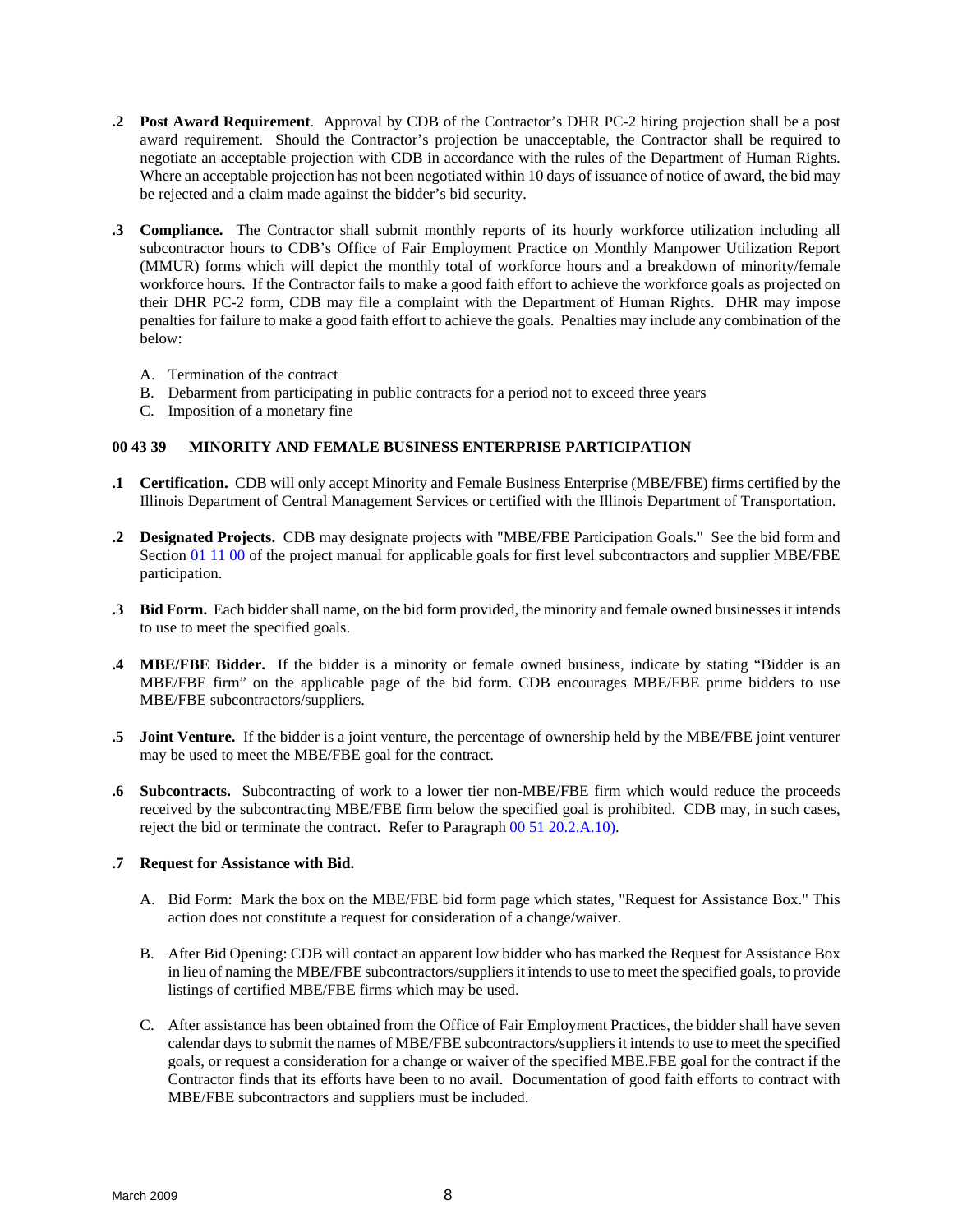#### **.8 Consideration for Change/Waiver Procedure - Include in the request:**

- A. All information indicating why the specified goal cannot be met.
- B. A list of all MBE/FBE firms contacted and the dates they were contacted, including documentation from those firms.
- C. Copies of all bid solicitation letters to MBE/FBE firms. Letters shall contain, as a minimum:
	- 1) Project Title and Location
	- 2) Classification of Work Items for Which Quotations are Requested
	- 3) Date, Time, and Place Quotations are Due
	- 4) Returnable Acknowledgment of the Solicitation
- D. Evidence, such as a log, of telephone contact including time and date of call, telephone number, and name of the person called.
- E. All other evidence of good faith efforts made by the bidder to secure eligible MBE/FBE firms to meet the specified goal. Evidence may include documentation that states the following:
	- 1) A reasonable number of MBE/FBE firms were contacted.
	- 2) The work selected by the bidder for allocation to MBE/FBE firms was selected in order to increase the likelihood of achieving the specified goal.
	- 3) The bidder negotiated, in good faith, with the potential MBE/FBE firms by not imposing any conditions which are not similarly imposed on all other subcontractors and suppliers, or by denying benefits ordinarily conferred on subcontractors or suppliers for the type of work for which bids were solicited.
	- 4) The services of the referral agencies were used by the bidder in efforts to achieve the specified goal.
	- 5) The bidder attended CDB pre-bid meeting for the project.
- F. Other relevant information in support of its request.
- **.9 Request for Change of Subcontractor or Supplier.** A Contractor may make a request for change of an MBE/FBE subcontractor or supplier which it has previously listed at any time prior to, or after the award. All requests shall be in writing on the Contractor's letterhead and submitted with documented evidence of cause to CDB's Office of Fair Employment Practice. CDB will review each request and may, at its sole discretion, authorize the change.
	- A. **Prior to Award.** The contractor may request approval of an MBE/FBE subcontractor or supplier other than one listed in its bid provided sufficient information is supplied by the Contractor as deemed appropriate by CDB's Office of Fair Employment Practice. CDB may require supporting documentation from the MBE/FBE subcontractor or supplier.
	- B. **After Award.** If for any reason an approved MBE/FBE subcontractor or supplier fails to meet its contractual commitment to the Contractor or supplier after an award of contract or start of construction. CDB may require supporting documentation from the MBE/FBE subcontractor or supplier.

# **00 45 00 CERTIFICATIONS OF COMPLIANCE WITH APPLICABLE LAWS**

- **.1 Bid Rigging/Rotating.** By submitting a bid the Contractor certifies that no owner, officer or director is barred from contracting with any unit of state or local government as a result of violating the bid rigging or bid rotating provisions contained in 720 ILCS 5/33E-3 & 33E-4.
- **.2 Default on Educational Loan.** By submitting a bid the contractor certifies that no owner, officer or director is in default on an educational loan as provided in 5 ILCS 385/1-385/3.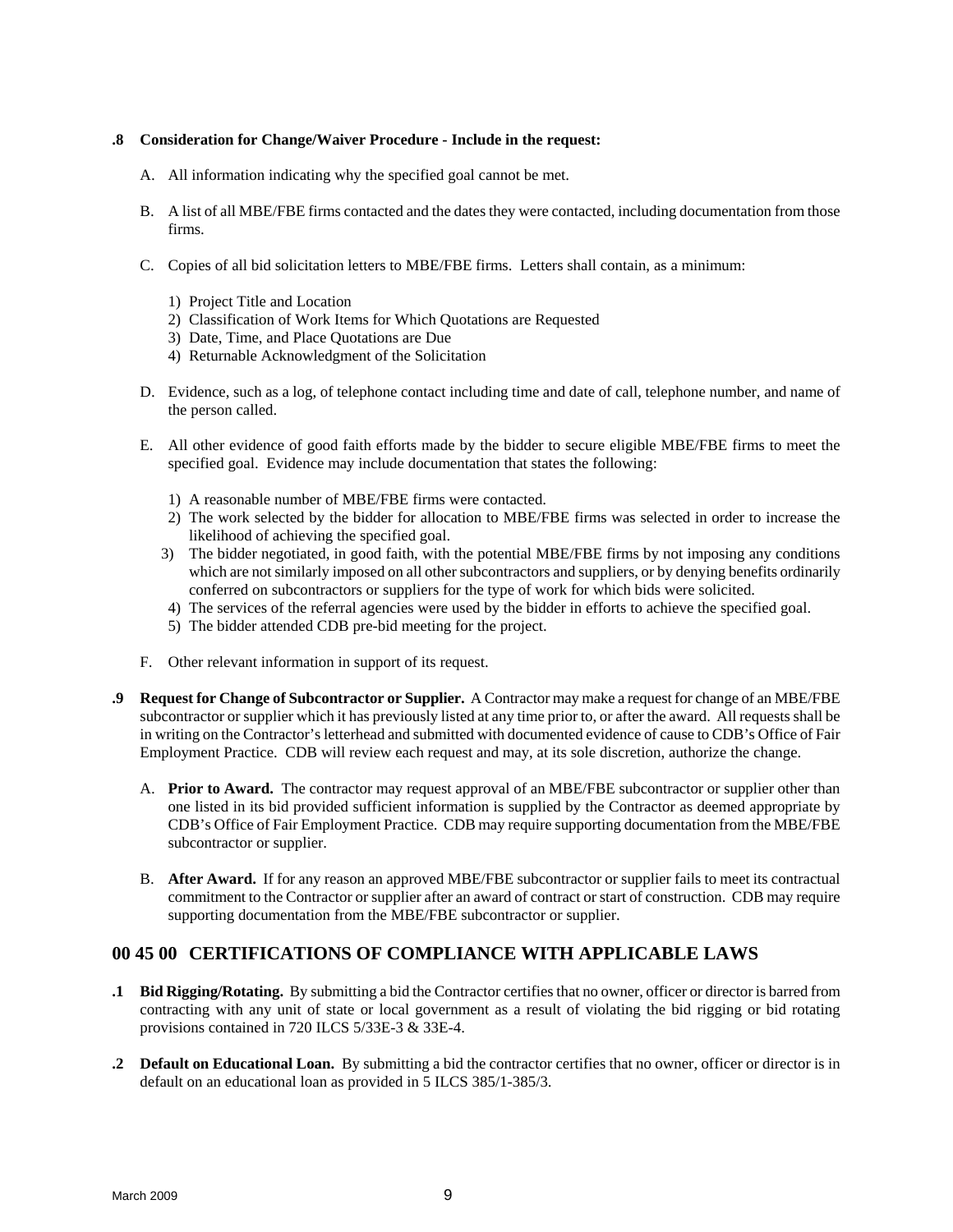- <span id="page-17-0"></span>**.3 Bribery.** The Contractor states he or she has not been convicted of bribery or attempting to bribe an officer or employee of the state of Illinois, nor has the Contractor made an admission of guilt of such conduct which is a matter of record, nor has any official, officer, owner, agent or employee of the Contractor been so convicted or made such admission (30 ILCS 500/50-5).
- **.4 Felony or Bribery Conviction.** The Contractor is not barred on account of a felony or bribery conviction (30 ILCS 500/50-10 and 30 ILCS 500/50-10).
- **.5 International Boycott.** The Contractor certifies that neither it nor any substantially-owned affiliated company is participating or shall participate in an international boycott in violation of the provisions of the U.S. Export Administration Act of 1979 or the regulations of the U.S. Department of Commerce promulgated under the act.
- **.6 Drug Free Workplace Act.** The Contractor will comply with the requirements of the Drug Free Workplace Act if the contract is \$5,000 or more and the vendor has more than 24 employees at the time of entering into the contract (30 ILCS 580).
- **.7 Prevailing Wage.** The Contractor and subcontractors, etc. shall pay prevailing wages pursuant to the Wages of Employees on Public Works Act (820 ILCS 130).
- **.8 Preference to Veterans Act.** The Contractor will comply with the Preference to Veterans Act (330 ILCS 55)
- **.9 Records.** The Contractor will comply with the record keeping requirements of the Illinois Procurement Code (30 ILCS 500/20-65) by keeping the records related to the contract for a minimum of three (3) years after the completion of the contract and available for review and audit by the Illinois Auditor General.
- **.10 Solicitation for Employment.** The Contractor shall notify CDB's Ethics Officer if it solicits or intends to solicit for employment any of CDB's employees during any part of the procurement process or during the term of the contract.
- **.11 Disclosures of Financial Interests and Potential Conflicts of Interests.** The Contractor will submit full disclosure as required by the Illinois Procurement Code (30 ILCS 500/50-35) on Disclosure Form A (entitled Disclosures, Financial Interests and Potential Conflicts of Interests) and Disclosure Form B (entitled Disclosures, Other Contract and Procurement Related Information) with the contractor's prequalification application. If awarded a contract, the contractor will submit full disclosure on Disclosure Form C, entitled Updated Disclosure Information. Refer to Paragraph 00 51 40.2. Forms will be provided by CDB.
- **.12 Delinquent Debt.** The contractor certifies that it is not delinquent in the payment of any debt to the state, or if it is delinquent, it has entered into a deferred payment plan to payoff the debt, and that it acknowledges that CDB may declare this contract void if this certification is false (30 ILCS 210/5).
- **.13 Lobbying**. The contractor certifies that it and its subcontractors will Comply with Executive Order No. 1 (2007) prohibiting hiring as procurement lobbyists the serving Governor's family members or any former State employee who had procurement authority during the one year period preceding the lobbying activity.

# **00 51 00 BID OPENING AND AWARD**

# **00 51 10 BID OPENING**

**.1 Public Opening.** At the time and address stated in the advertisement for bids, all bids will be publicly opened, read and tabulated. Noted errors, omissions and defects may be announced. All bids received after that time will be returned unopened to the bidder. Official time will be as stamped or noted on the envelope by CDB when received by CDB. All bids received at places other than the designated bid receiving office for that bid will be returned unopened to the bidder.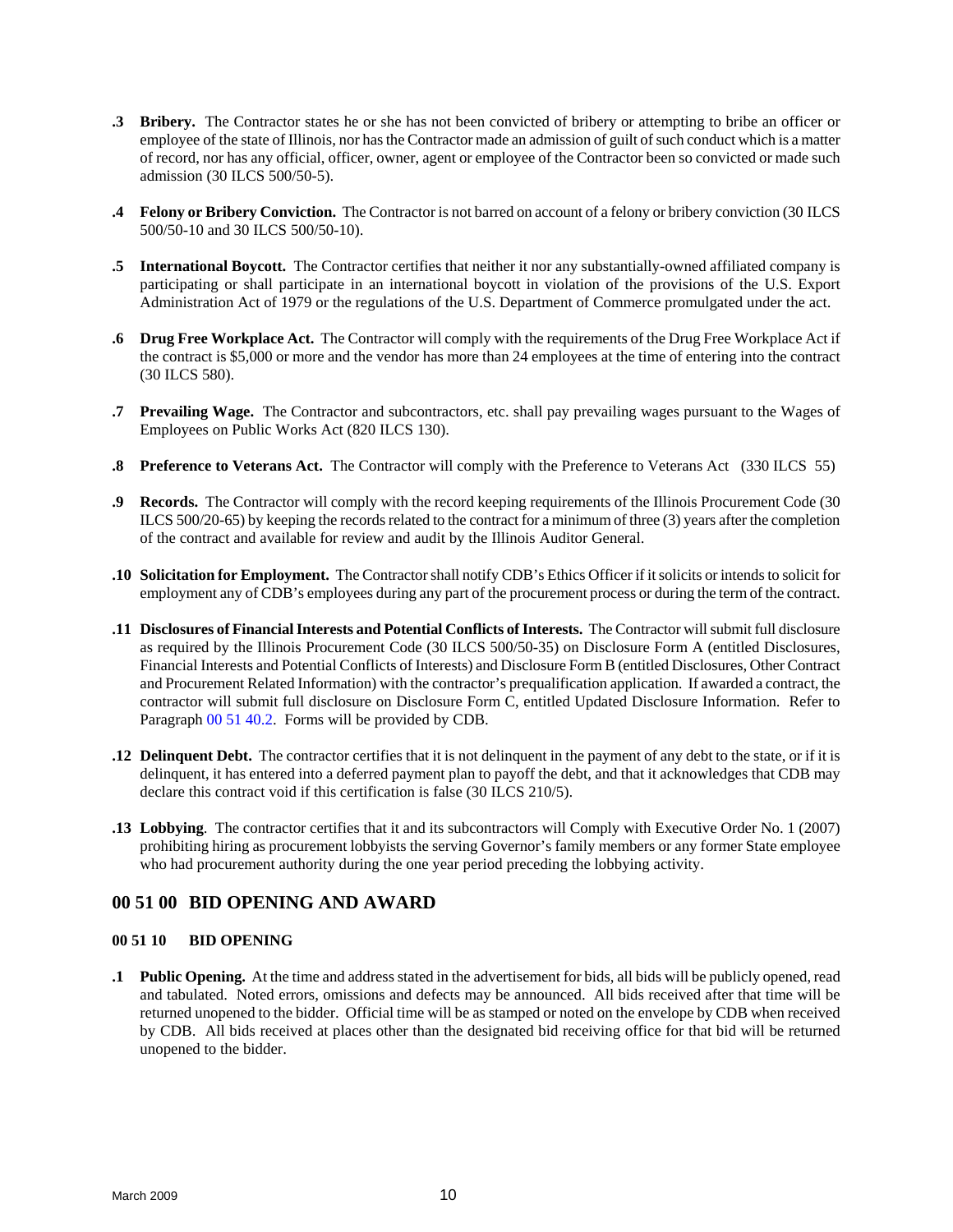- <span id="page-18-0"></span>**.2 Related Bids.** In the event of an assignment, CDB may open bids for the other contracts prior to the bid opening for Coordinating Contractor work. In this event, the A/E will send a copy of the bid tabulations for the other contracts to all bidders of record for the Coordinating Contractor's work. Bid tabulations will be for informational purposes only and will not mean that an apparent low bidder for the other work will be awarded a contract.
- **.3 Bidder Agreements**. The bidder agrees to:
	- A. Hold the bid open for sixty calendar days after the bid opening or for another stated period as indicated in Section 01 11 00 of the project manual. By mutual agreement in writing, the bid may be held open for an additional period of time.
	- B. Enter into and execute a contract with CDB if awarded based on the bid.
- **.4 Informational Only.** The public opening and reading of bids are for informational purposes only and are not to be construed as acceptance or rejection of any of the bids submitted.

#### **00 51 20 ACCEPTANCE AND REJECTION OF BIDS**

- **.1 CDB's Rights.** When, in its opinion, it is in the best interest of the state, CDB reserves the right to:
	- A. Accept any bid
	- B. Reject any or all bids
	- C. Waive technical deficiencies and irregularities
	- D. Allow bidder to remedy technical deficiencies or irregularities within a stated time
	- E. Rescind any notice of award if CDB determines the notice of award was issued in error
	- F. Rescind any notice of award when it is in the best interest of the state
	- G. Rebid any contract

#### **.2 Bid Rejection.**

- A. Bids will be rejected for the following material deficiencies:
	- 1) Failure to be prequalified with CDB no later than the close of business the day before the bid opening (Article 00 21 05) or being determined non-responsible after bid opening.
	- 2) Submission of a bid late (Paragraph 00 51 10.1).
	- 3) Failure to submit bid and/or bid modifications to appropriate bid opening office.
	- 4) Submission of a bid in a manner that reveals the bid price prior to the bid opening (example: by fax). (Paragraph 00 42 10.4).
	- 5) Use of a bid envelope, which is received by CDB unsealed, or marked in a manner that does not reasonably identify the project and/or contract for which it is intended (Paragraph 00 42 10.3).
	- 6) Omission of a base bid price, alternate bid price or unit price (Paragraph 00 42 10.1).
	- 7) Submission of a bid price that cannot be determined.
	- 8) Deletion of original signatures to the extent that an intent to be bound by the bid is not apparent.
	- 9) When CDB does not accept the unit price(s), when those prices are an integral part of the base bid, all bids for that contract will be rejected.
	- 10)Failure to attend a mandatory pre-bid meeting.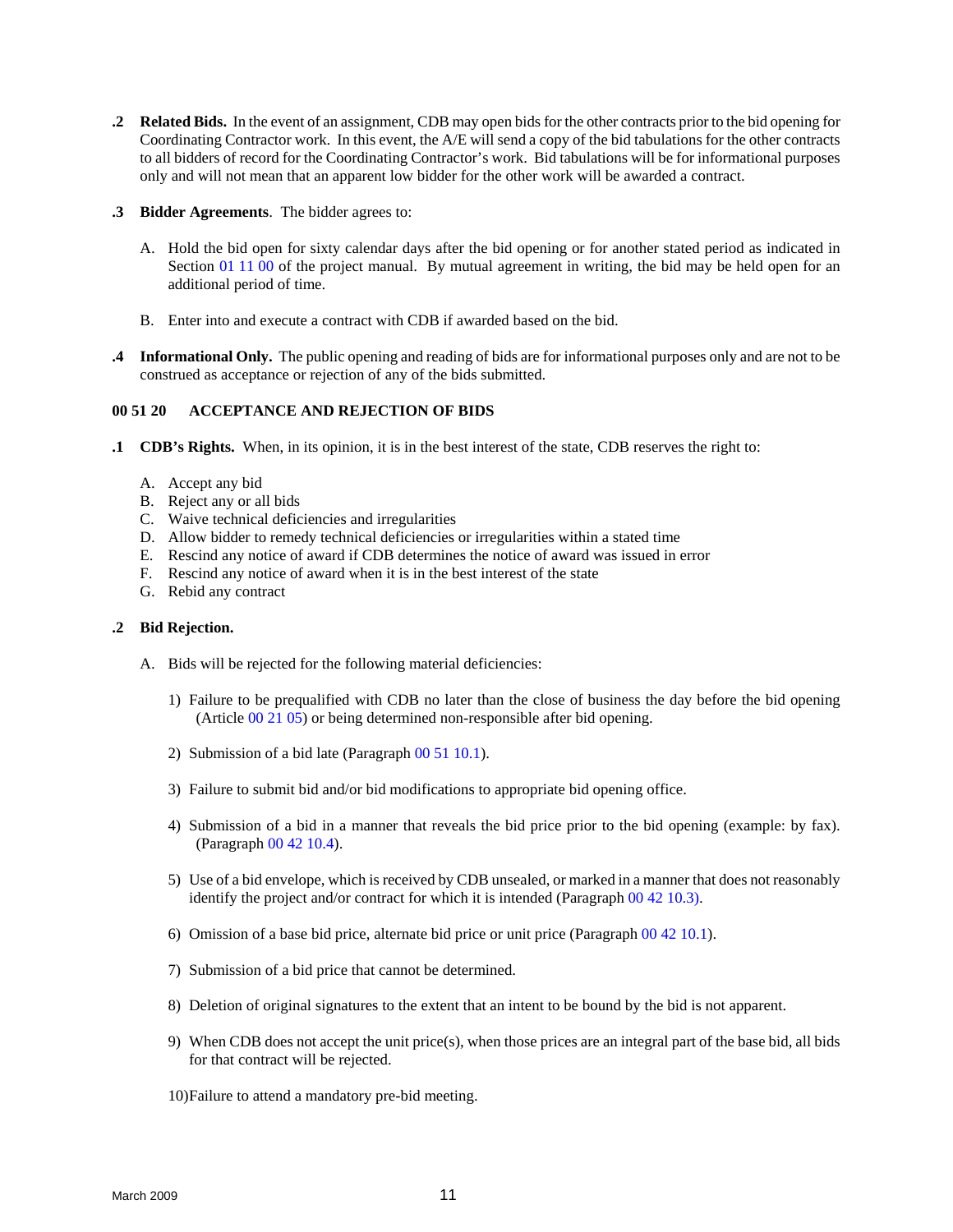- 11)Bids not in substantial conformance with the bidding documents and whose non-conformance is determined to be material and unresponsive.
- B. The following technical deficiencies may be remedied by the bidder within seven calendar days. Failure to remedy the bid within seven calendar days shall result in rejection of the bid. These technical deficiencies are:
	- 1) Failure to use a revised bid form when bid forms have been changed by addenda.
	- 2) Failure to acknowledge an addendum, however adjustment of the bid amount will not be allowed.
	- 3) Failure to complete the Apprenticeship and Training Certification section of the bid form.
	- 4) Failure to submit bidder's Certificate of Registration in an approved apprenticeship and training program.
	- 5) Failure to submit Certificate of Registration with State Board of Elections in accord with Public Act 95-971 and Executive Order 3 (2008), if required.
	- 6) Failure to supply subcontractor and/or supplier names and Taxpayer Identification Numbers as required.
	- 7) Submission of a bid bond not on CDB's form (Paragraphs 00 43 13.1 and 00 43 13.2).
	- 8) Submission of a bid security in a form other than a bid bond, certified check, cashier's check or bank draft (Paragraph 00 43 13.1).
	- 9) Omission of the signature of the officer of the surety or any other required signatures except the signature in Paragraph 00 51 20.2.A.8), submission of those signatures in pencil or submission of a non-original signature.
	- 10)Replacement of a bid security from an unacceptable surety with one from a surety acceptable to CDB (Paragraph 00 43 13.4).
	- 11)Failure to furnish and/or complete the DHR PC-2 form.
	- 12)Failure to complete the requirements under Article 00 43 39.
- C. CDB at its sole discretion and without conferring any rights on any bidder may waive bid technical deficiencies or irregularities that are not in conformance with the bidding documents but whose non-conformance is nonmaterial or minor.
- D. Submittal of conditions or qualifying statements contrary to CDB's contract terms is not acceptable and, unless rescinded, the bid shall be rejected.

#### **00 51 25 PROTESTS**

- **.1 Filing a Protest.** When a bidder discovers fraud, corruption, or illegal acts undermining the objectives and integrity of the bidding process, the bidder may file a written protest with CDB's Chief Procurement Officer. Prequalification, suspension, or debarment shall not be the subject of a protest.
- **.2 Time for Filing.** Protests will not be accepted after contract award, and must be filed within seven days after the protester knows or should have known of the facts giving rise to the protest. However, protests affecting specifications, special provisions, or supplemental specifications and plans must be filed at least fourteen days before the bid opening date.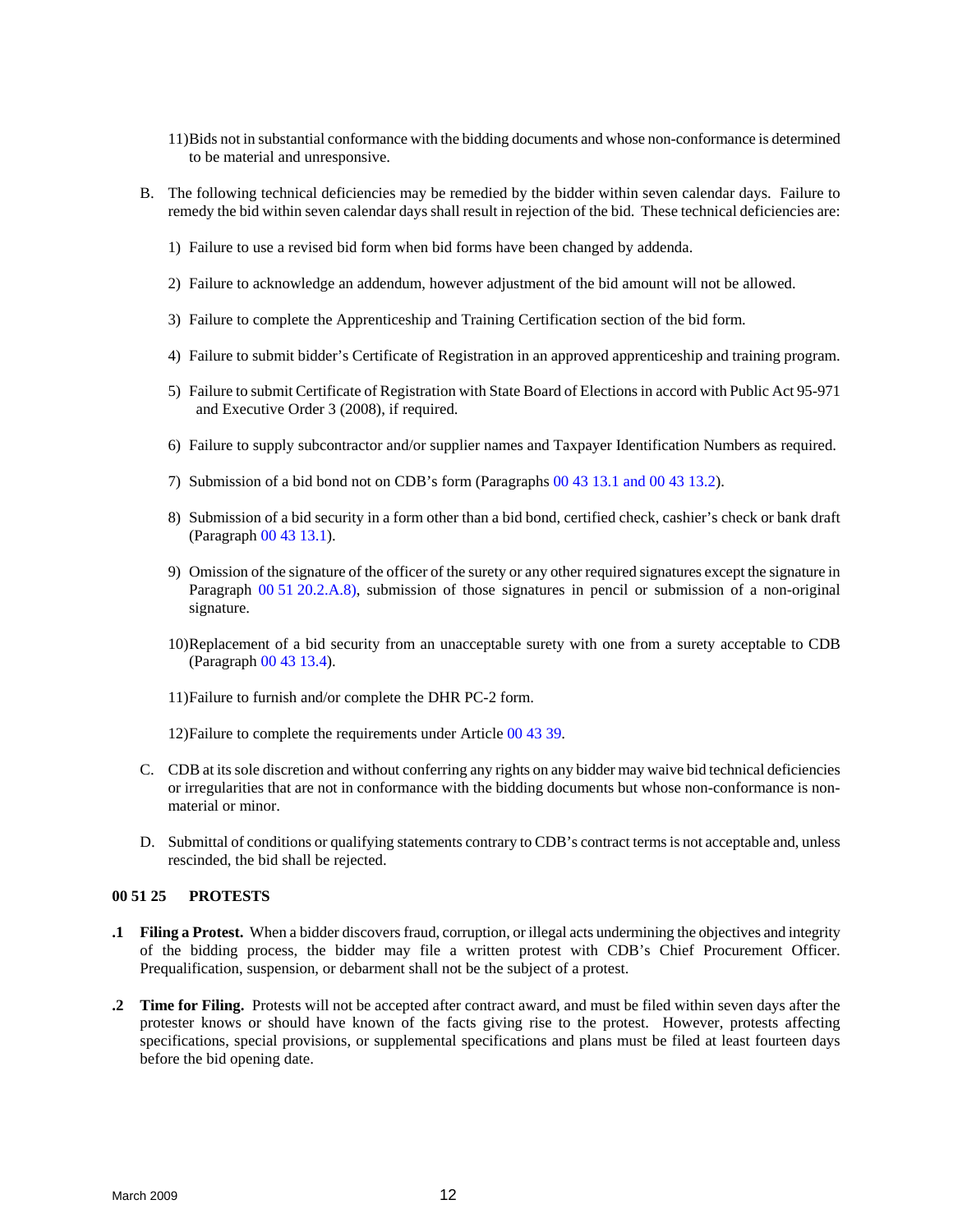- <span id="page-20-0"></span>**.3 Remedies.** The protest may request cancellation, revision, or readvertisement of the solicitation for bids. Remedies do not include award of the contract to the protester. When a timely protest is pending, award of the contract will be delayed unless necessary to protect the interests of the State.
- **.4 Form of Protest**. The protest must be in an envelope clearly labeled "protest", must state the name, address, and telephone and fax numbers of the protester, and must identify the project at issue. Information and back-up documents must establish (1) the protester is a bidder, (2) the factual and legal grounds of the protest, and (3) timeliness of the protest. The protest must be signed by the protester.
- **.5 CDB Rules.** CDB's rule that details protest requirements (44 Ill. Adm. Code 910-150) will be provided by CDB upon request.

### **00 51 30 AWARD**

- **.1 Determination.** The contract will be awarded to the lowest responsible and responsive bidder who meets the following criteria:
	- A. Whose bid produces the lowest combination of base bid and accepted alternate bids at the time of award.
	- B. CDB may bid individual contracts or an aggregate of the individual contracts. This type of bidding involves multiple buildings at one site or multiple sites. Bids may be taken for each building (individual contracts) plus a bid for all buildings (an aggregate contract). In those cases the determination of the lowest and responsive bidder will be based on:
		- 1) The total of the lowest individual base bids and accepted alternate bids, or the lowest aggregate bid plus accepted alternate bids.
		- 2) In the event the total of the lowest individual bids is identical to the lowest aggregate bid, the award will be made to the aggregate bidder.
- **.2 Identical Bids.** In all other instances of identical bids for individual bids or for aggregate bids, the award will be decided by the toss of a coin furnished by CDB.
- **.3 Post Award**. The issuance of a Notice of Award is based upon the expectation of the Contractor's timely compliance with all post award requirements.

# **00 51 40 POST AWARD REQUIREMENTS**

- **.1 Contractor's Duty to Comply.** The Contractor may not proceed with the work until the following post award requirements are met. These requirements are part of the contract and failure to comply with these requirements shall constitute a breach of the contract. CDB shall issue Authorization to Proceed upon successful completion of these post award requirements.
- **.2 Submittals.** Within ten (10) calendar days from the date of the notice of award letter, the Contractor shall furnish, on CDB forms, the following:
	- A. Contract executed by the Contractor;
	- B. Performance Bond;
	- C. Labor and Material Payment Bond;
	- D. Certificates of Insurance;
	- E. Builder's Risk Insurance Policy (if applicable);
	- F. MBE/FBE Subcontractor/Supplier Certification form (00665 Form) with Subcontracts/Supplier agreements (if applicable);
	- G. USDOL Apprenticeship and Training Certification for bidder and all subcontractors,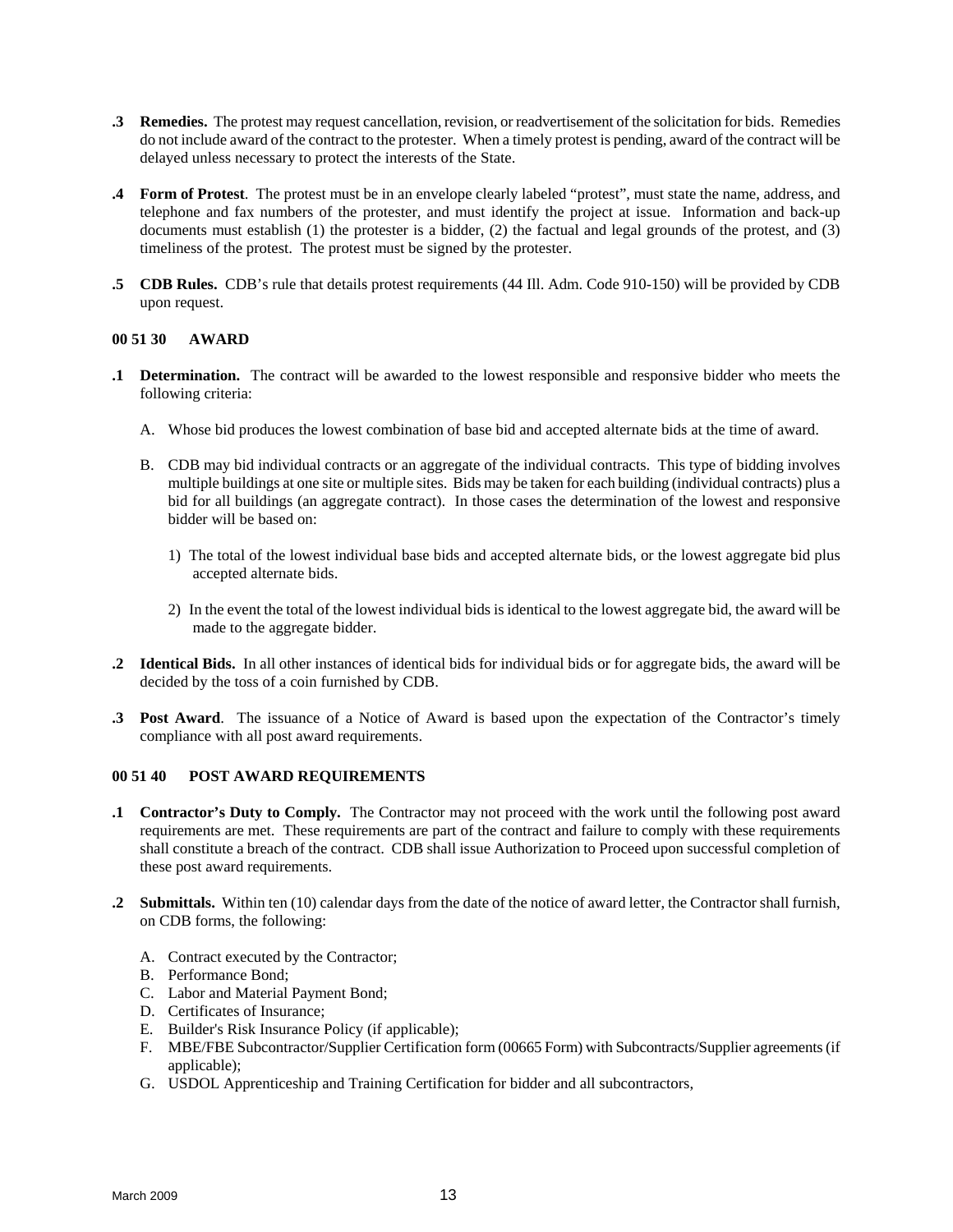- <span id="page-21-0"></span>H. Completed substance Abuse Prevention Certification form and Contractor's substance abuse plan (if applicable),
- I. DHR PC-2 accepted by FEP Technician; and
- J. Disclosure Form C, entitled Updated Disclosure Information.
- **.3 Cancellation of Award.** All post award requirements are mandatory. Noncompliance shall be cause for CDB to cancel the notice of award and make a claim against the bid security.
- **.4 Post Award Extensions.** CDB may extend the time limitations for good cause. No extension shall operate as a waiver of post award requirements, nor shall it extend the contract completion date.
- **.5 Delays.** Any delays to the commencement of the work due to the Contractor's failure to meet the post award requirements shall be the responsibility of the Contractor and its surety. Contractor and its surety shall be responsible for the costs of any such delays.

# **00 51 45 MBE/FBE BUSINESSES CERTIFICATION, POST AWARD**

**.1 General.** Included with the notice of award package, the Contractor will receive CDB's MBE/FBE Subcontractor Supplier Certification form, Document 00665 (also available in the Reference Library on CDB's website). This certification form shall be signed by the MBE/FBE subcontractor(s) and/or supplier(s) being utilized to meet the designated participation goals as specified on the bid form and in Section 01 11 00 of the project manual and shall be submitted to CDB FEP section with a copy of the subcontract or supplier agreement within ten (10) days of the Notice of Award.

Completion of the 00665 form is not required if the Contractor is an MBE or FBE firm. MBE/FBE prime contractors are encouraged to utilize MBE/FBE subcontractors/suppliers. If goals are split (separate MBE and FBE goals), then an MBE or FBE firm must supply 00665 forms for the subcontractor firm(s) utilized to meet the FBE or MBE goal, respectively.

- **.2 Listed Firms.** The 00665 certification form shall be completed and submitted for each MBE/FBE firm listed on the bid form.
- **.3 Compliance.** The MBE/FBE participation goal percentage sum is based upon the total contract sum (including awarded alternates). The participation goal percentage amount shall meet or exceed the goal as specified on the bid form, in Section 01 11 00 of the project manual, or an approved change/waiver request (refer to Article 00 43 39 herein).
- **.4 Consideration for Change/Waiver of Goals, Post Award.** All requests for a consideration of change/waiver after contract award shall be submitted in writing to CDB's Office of Fair Employment Practice. Detailed procedures are outlined in Paragraph 00 43 39.9 herein.
- **.5 Voluntary.** Contractors are encouraged to utilize MBE/FBE subcontractors/suppliers for those projects that are not designated for MBE/FBE participation and complete the 00665 certification form for each respective MBE/FBE firm.

# **00 55 00 AUTHORIZATION TO PROCEED**

**Commencement of Work**. CDB shall issue an Authorization to Proceed with the work upon receipt and acceptance of all post award requirements. The Contractor is not authorized to start work prior to issuance of an authorization to proceed.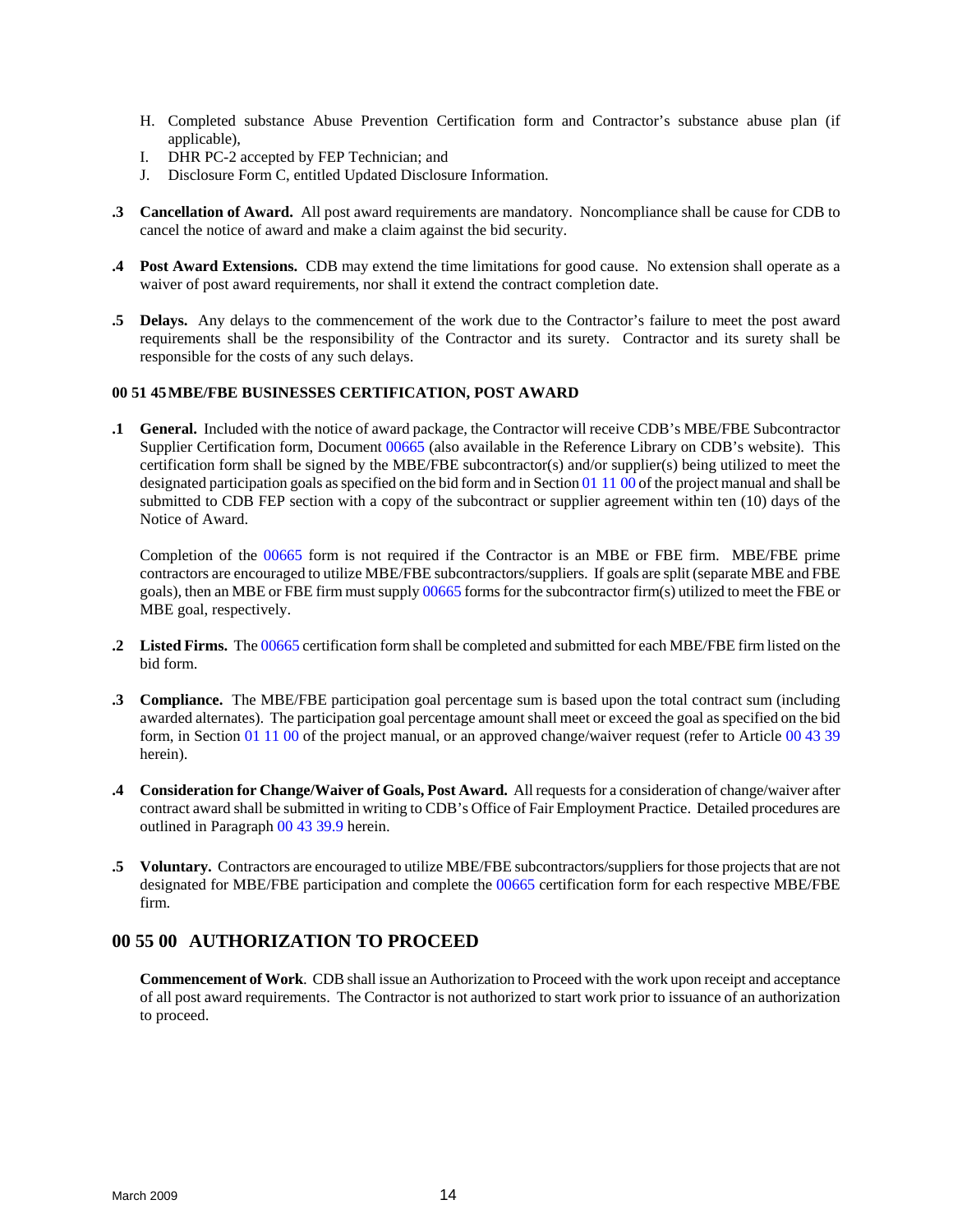# <span id="page-22-0"></span>**00 70 00 CONDITIONS OF THE CONTRACT**

# **00 71 00 DEFINITIONS**

#### **.1 Contract Documents** include:

- A. Bidding Documents (See 00 21 20.1)
- B. Contractor's Bid Forms as accepted by CDB
- C. Contract (CDB Form 00 52 01)
- D. Approved DHR PC-2 Forms (CDB Form 00 41 04)
- E. Approved MBE/FBE Utilization Certification (CDB Form 00 41 05), if applicable
- F. Retention Trust Agreement, if applicable
- G. Specified Insurance
- H. Performance Bond
- I. Labor & Material Payment Bond
- J. Approved Change Orders
- **.2 Architect Engineer (A/E).** The A/E is the professional design firm that prepares the contract documents under contract to CDB. CDB may use staff to prepare the contract documents for certain projects and will act as the A/E.
- **.3 Contractor.** The Contractor is any individual, firm, partnership, corporation, joint venture or other entity who has entered into a prime construction contract with CDB.
- **.4 Subcontractor and Suppliers.** A subcontractor is any individual, firm, partnership, corporation, joint venture or other entity, other than the Contractor, who furnishes any goods or services of any kind under a subcontract entered into with CDB's prime contractors. This legal definition shall govern in general but various contract Articles herein shall distinguish between a subcontractor and a supplier. In those cases, a subcontractor is a business entity that has responsibility for a portion of the work that includes on-site installation labor. Suppliers are business entities that furnish only goods produced off-site which will be incorporated into the work by others. The clause on change orders and other clauses and documents make such a distinction.
- **.5 Coordinating Contractor** is the designated contractor to whom CDB may assign limited administration of the other contracts. Refer to Article 00 72 20.
- **.6 Assigned Contractor.** An assigned contractor is a contractor who has been assigned to the Coordinating Contractor for purposes of scheduling and coordination of the work. This assignment is limited and CDB retains certain rights of the contract. Refer to Article 00 72 20.
- **.7 Response Action Contractor.** Response Action Contractor is defined in the Response Action Contractor Indemnification Act, 415 ILCS 100/1 et seq., and is identified in all documents as the abatement contractor for the specific pollutant involved in the work (e.g., Asbestos Abatement Contractor, PCB Abatement Contractor, etc.).
- **.8 Fabricator.** A fabricator is a party that assembles specified material and equipment off-site for a non-standard manufactured product to be incorporated into the work.
- **.9 Work.** The work comprises the complete construction required by the contract documents and includes all necessary labor to produce such construction and all materials and equipment incorporated or to be incorporated in such construction.
- **.10 Change Order.** A change order is a written change in a contract term other than as specifically provided for in the contract which authorizes an addition, deletion or revision in the work or necessitates any increase or decrease in the cost of the contract or the time of completion.
- **.11 Provide**. Unless otherwise defined by the contract documents, provide means to furnish and install.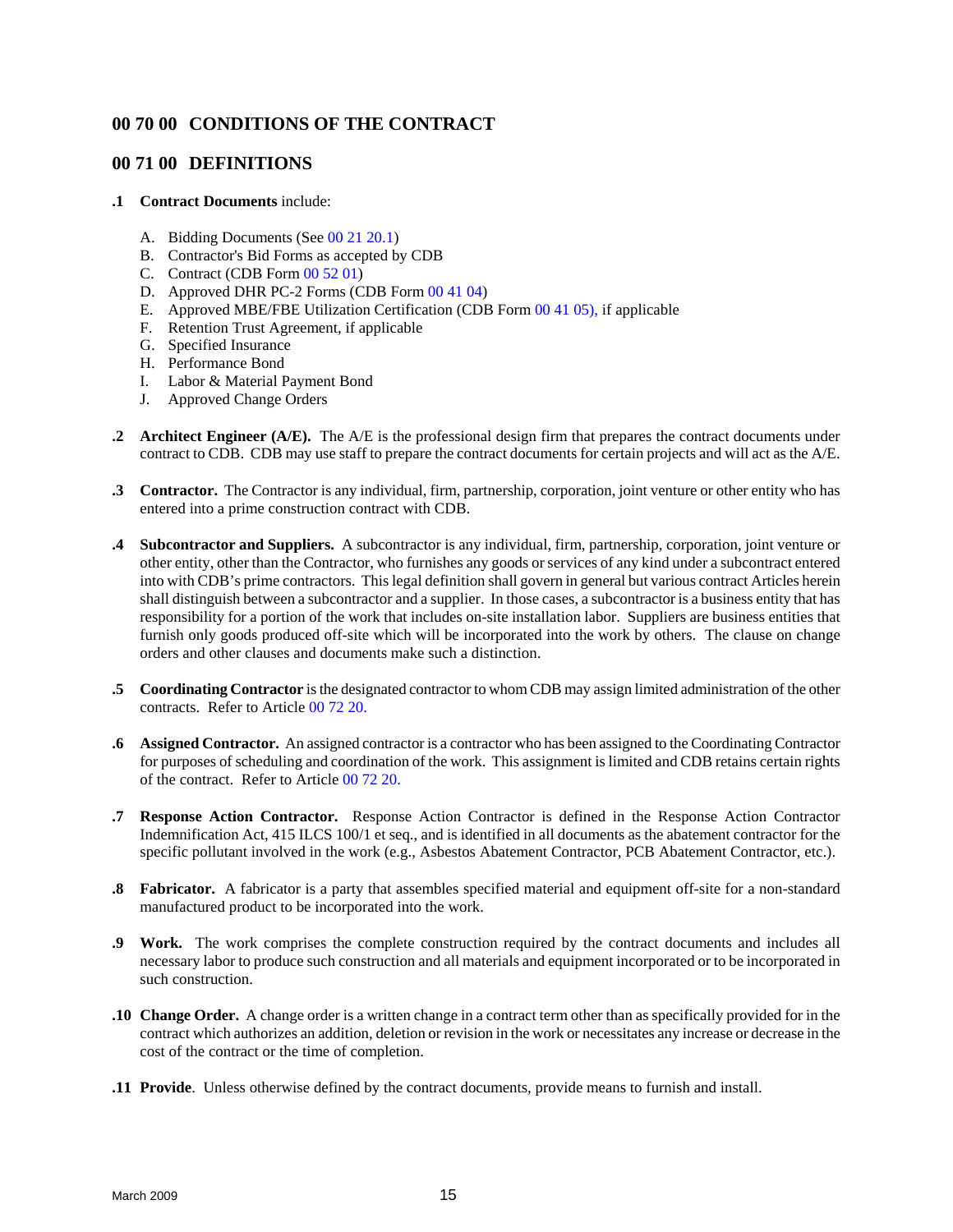# <span id="page-23-0"></span>**00 72 00 GENERAL CONDITIONS**

### **00 72 05 RELATIONSHIP TO PROJECT MANUAL.**

The following requirements are supplementary general conditions that apply to all contracts. The Project Manual may contain provisions applicable to the project which shall define the overall work requirements.

### **00 72 10 TIME**

- **.1 Time is of the Essence**. The Contractor, recognizing that time is of the essence, shall perform the work in such manner and with such sufficient equipment and forces to complete the work by the date specified in the contract documents.
- **.2 Cost of A/E Services.** The Contractor shall reimburse CDB for all additional costs of A/E services resulting from Contractor's failure to satisfactorily complete the work within the contract time.
- **.3 Excusable Delays.** Extensions of the contract time will be made for delays which affect critical items on the construction schedule arising from unforeseeable causes beyond the control and without the fault or negligence of the Contractor or of its subcontractors or suppliers. This includes but is not restricted to the following:
	- A. Acts of God.
	- B. Acts of CDB or the A/E.
	- C. Acts of other contractors in the performance of a contract with CDB, except when such other contracts are assigned to the Contractor.
	- D. Fires, floods, epidemics, quarantine restrictions, strikes, freight embargos, unusually severe weather or other perils causing damage to the project.
- **.4 Written Requests**. Request for an extension of time will not be considered unless made in writing to the A/E within thirty (30) calendar days after the cause of delay. Only one request is necessary in the case of a continuing cause of delay. Extensions of the contract time may be made by CDB during performance of the work. The grant of an extension of time to the Contractor shall not impair or prejudice the rights of CDB hereunder.
- **.5 Approval Authority**. Changes in contract time are subject to approval at or above the CDB Construction Administrator level.
- **.6 No Compensation for Delay**. The Contractor shall not be entitled to payment or compensation of any kind from CDB for any alleged damages, costs or expenses whatsoever. This includes but is not limited to costs of acceleration, arising in any manner because of hindrance or delay from any cause whatsoever, whether such hindrances or delays are reasonable, foreseeable or avoidable, and claims for loss of efficiency whether or not characterized as delay damages. The Contractor shall not be entitled to recover from CDB and hereby waives all rights which it or its subcontractors or any other person may otherwise have to recovery, any costs, expenses, and damages of any nature which it, or its subcontractors or any other person, may suffer by reason of delay, inefficiencies or hindrances in the performance of the work or any portion thereof, the extension of contract time granted herein being the Contractor's sole and exclusive remedy.

# **00 72 15 CONTRACT DOCUMENTS**

- **.1 Construction Documents.** The Contractor shall not perform any work without documents bearing Architect/Engineer's signed and dated "Issued for Construction" stamp. Each Contractor will receive construction documents in a quantity as determined by CDB up to a maximum of six sets. The Contractor may purchase additional sets for a charge to cover reproduction and handling.
- **.2 Contract Requirements.** The contract documents are complementary and what is required by any one shall be binding as if required by all. Specifications shall generally govern quality of materials and workmanship. Drawings shall generally govern dimensions, details and location of the work. It is not intended to mention every item of work in the project manual which can be adequately shown on the drawings nor to show on the drawings all items of work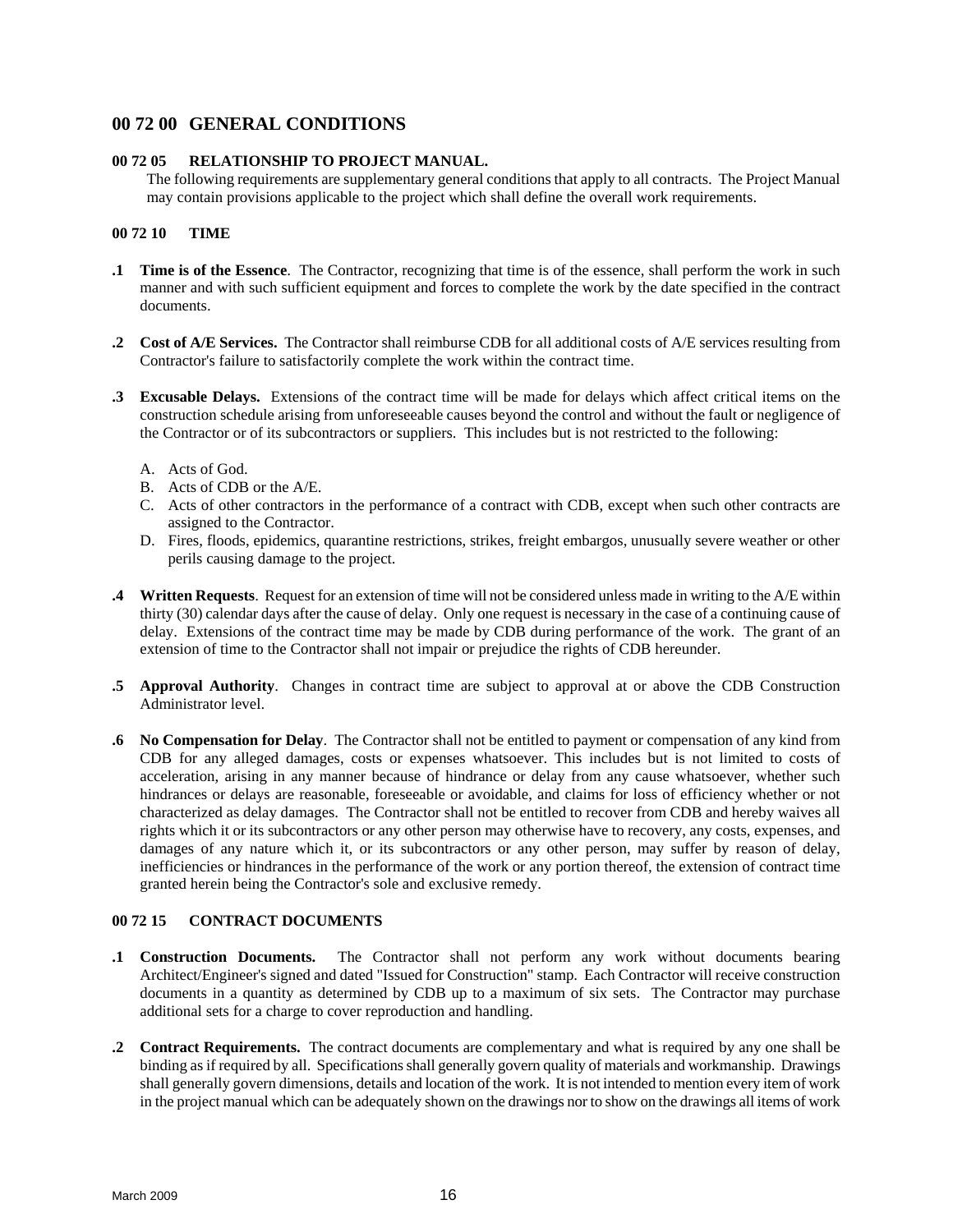<span id="page-24-0"></span>described or required by the project manual. When an item appears in either the project manual or the drawings, but not both, it shall not be considered to be an ambiguity or in consistency. In the event that an item in the project manual is inconsistent with the same item in drawings, the contractor shall provide whichever is the more stringent or the most favorable to the State, as determined by CDB. If it is not possible to make the determination, the project manual shall control over the drawings.

**.3 Interpretations and Clarification.** All requests for interpretation of the contract documents and clarification to facilitate proper execution of the work shall be directed in writing to the A/E, who will furnish interpretations and supplemental instructions by means of drawings or otherwise. All such interpretations and instructions which constitute changes shall promptly be brought to the attention of CDB.

# **00 72 20 ASSIGNMENT OF CDB CONTRACTS**

- **1 Separate Contracts.** CDB will award separate prime contracts as specified in Section 01 11 00 of the project manual. CDB may designate one contractor, usually the contractor with the majority of the work, as the Coordinating Contractor for the project. Other contracts may be assigned to the Coordinating Contractor as defined herein.
- **2 Compensation.** All contractors agree to be bound by the provisions of this Article. All costs and expenses incurred as a result of assignment are included in the base bid.
- **.3 CDB Retained Rights.** CDB retains the right to make payments directly to the assigned contractors, execute changes in the work of the assigned contractors and enforce CDB's rights and responsibilities as contained herein.
- **.4 Coordinating Contractor Liability.** Except as specified in the contract documents, the Coordinating Contractor has no obligations or liability for the assigned contractor's contracts or for the assigned contractor's obligations for the payment of labor and materials in connection with the performance of their contracts.

# **.5 Coordinating Contractor Responsibilities.**

- A. **General.** Unless specifically stated in Paragraph 00 72 20.5.D, the Coordinating Contractor's responsibilities relate solely to scheduling and coordination of the assigned contractors. Additional duties may be stated in Division 1 of the project manual. The Coordinating Contractor shall administer the entire project by directing, coordinating, scheduling and expediting the assigned contractors' work. The Coordinating Contractor's superintendent shall direct the operations of all assigned contractors. The assigned contractors shall supervise their work in accordance with the instructions of the Coordinating Contractor, subject to the terms of the contract. Administration by the Coordinating Contractor shall not relieve the assigned contractors from their duty to perform, supervise and direct their own work.
- B. **Designated Coordinating Contractor.** On projects with only a single contractor, that Contractorshall perform the duties of the Coordinating Contractor as specified herein. On projects with multi-prime contractors and CDB does not designate a Coordinating Contractor, each contractor shall perform the duties of the Coordinating Contractor as it applies to its work as specified herein.
- C. **Default.** The Coordinating Contractor agrees to work in concert with CDB and the surety for the defaulted contractor to ensure completion of the contract in the event of default by any assigned contractor. If the Coordinating Contractor fails to act in this case, all expenses incurred by CDB because of the Coordinating Contractor's failure to properly act shall be at the loss, cost and expense of the Coordinating Contractor and its surety. This provision shall not limit the Coordinating Contractor's legal rights against third parties.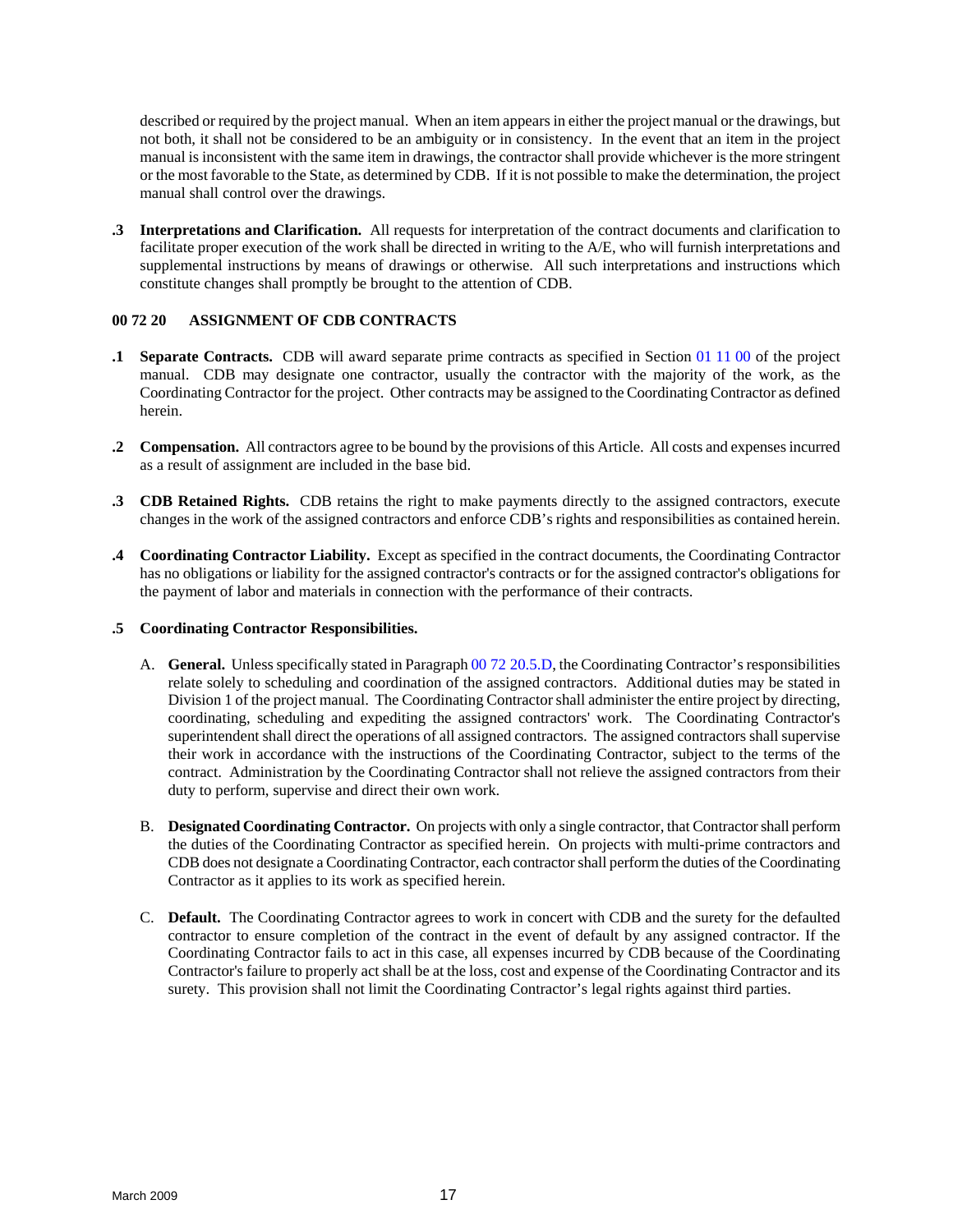- D. **Duties of the Coordinating Contractor.** The Coordinating Contractor shall:
	- 1) **Coordination.** Develop and provide a project schedule and other appropriate procedures and methods to ensure that the assigned contractors function harmoniously in accordance with the plans and specifications and meet CDB's objectives for cost, time and quality.
	- 2) **Communication.** Maintain project lines of authority and communication; conduct coordination meetings. Refer to Article 01 31 24.
	- 3) **Schedules.** Develop, maintain, and enforce the project schedule and the orderly performance of the work within the contract time. Report changed conditions to CDB. Verify that each contractor's labor force, product deliveries, and construction equipment are available and adequate for maintaining the project schedule. Report conditions which will adversely affect the schedule to CDB with recommendations for corrective action. Refer to Article 01 32 00.
	- 4) **Submittals.** Coordinate processing of shop drawings, product data, samples, project record documents, and other specified submittals by assigned contractors.
	- 5) **Interpretations.** Consult with A/E to obtain interpretations of the plans and specifications. Assist in resolution of questions which may arise. Transmit written interpretations to concerned parties.
	- 6) **Use of Site.** Allocate use and location of temporary offices and storage areas. Verify that adequate temporary utilities are provided and maintained. Administer traffic and parking controls.
	- 7) **Pay Meetings.** Review assigned contractor's application for payment as it relates to the project schedule, including contractor's affidavit and sworn statement ("CASS"), and requests for payment for stored materials. The Coordinating Contractor shall recommend approval of the assigned contractor's payment request or inform, in writing, the assigned contractor, as well as CDB and the A/E, the reasons why the pay requests should be modified or payment withheld.
	- 8) **Change Orders.** Review assigned contractor's proposals for change as it affects the schedule and coordination of the project, process the proposals and make recommendations to the A/E. Distribute copies to all contractors whose work will be affected. For such services the Coordinating Contractor may be allowed a fee not to exceed 2.5% of any adjustment to the assigned contractor's contract if coordination duties are performed in a proper and timely manner.
	- 9) **Inspections.** Schedule, give notice, and participate in the inspection, substantial completion, and final acceptance of the work of all contractors.
	- 10) **Cleaning.** Coordinate the specified construction cleaning and final cleaning. Refer to Articles 01 74 13 and 01 74 23.
	- 11) **Start-up of Permanent Mechanical and Electrical Equipment.** Notify all parties seven calendar days prior to a start-up date. Coordinate the inspection of utilities, systems, and equipment; initial start-up and testing; instruction of Using Agency's operating personnel. Distribute operation and maintenance manuals seven calendar days prior to start-up.
	- 12) **Project Completion** Assemble project record documents (as-built) and other project closeout materials from assigned contractors and deliver to A/E. Refer to Article 01 78 39.
	- 13) **Substantial Completion** Upon assigned contractor's notice of substantial completion of work or a portion thereof, coordinate correction and completion of work.
	- 14) **Final Completion** Upon assigned contractor's notice that work is complete, submit written notice to A/E and CDB that work is ready for final inspection. Secure and transmit to A/E specified closeout submittals.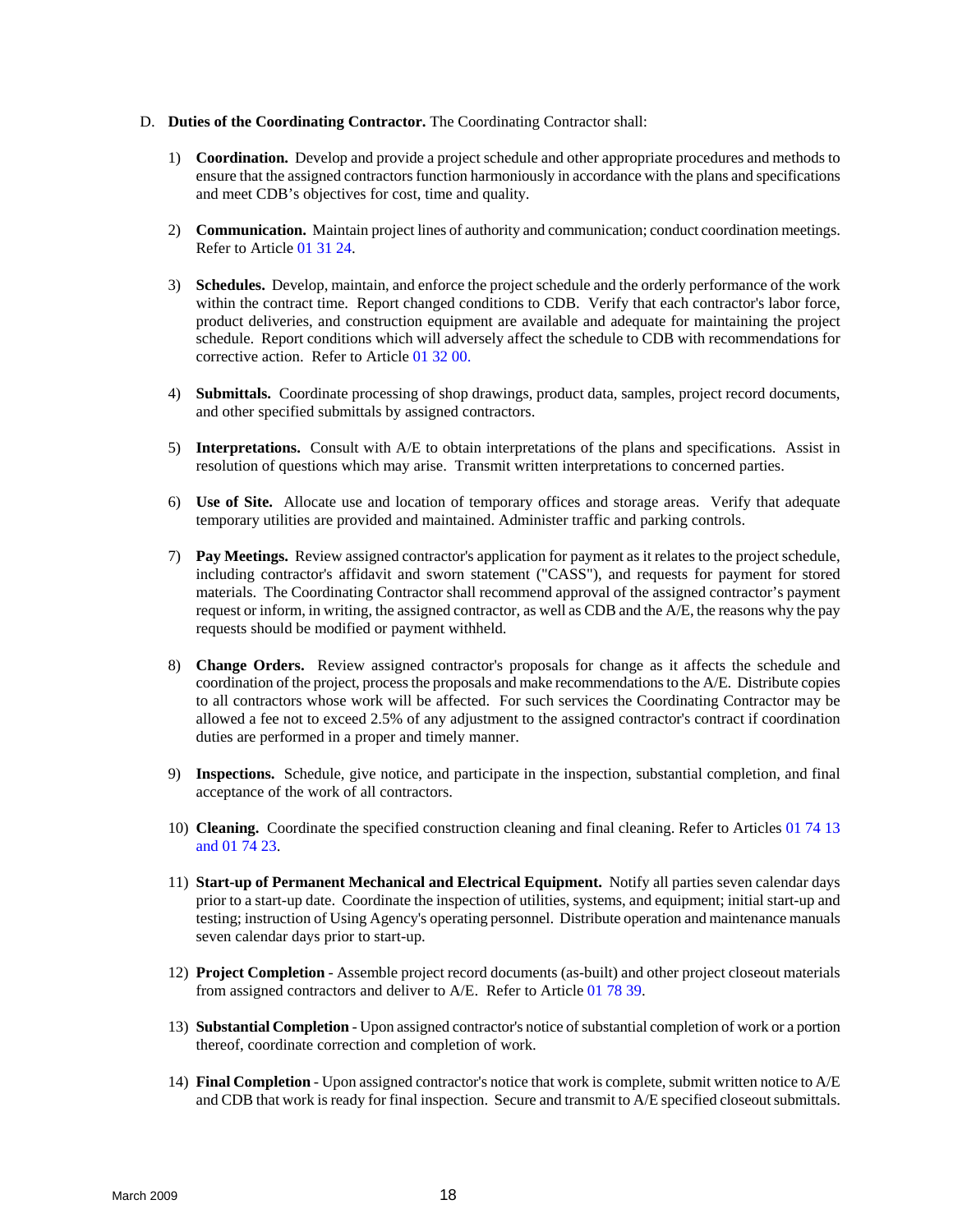- 15) **Site Security**. Provide and maintain site security, including entry control of unauthorized persons and protection of the work, materials and construction equipment. Refer to Articles 01 35 53 and 01 35 54.
- 16) **Access Roads**. Provide and maintain vehicular access to and within the site to provide uninterrupted access to work. Provide and maintain traffic control. Refer to Article 01 55 00.
- 17) **Temporary Environmental Controls.** Provide and maintain temporary environmental controls until substantial completion. Refer to Article 01 57 19.
- 18) **Field Offices.** Provide and maintain field office for CDB, A/E, and the Coordinating Contractor. Refer to Article 01 52 00.

#### **.6 Assigned Contractors' Responsibilities.**

- A. The assigned contractors shall cooperate with the Coordinating Contractor; coordinate work of employees and subcontractors; submit scheduling information to the Coordinating Contractor and comply with the master project schedule; and transmit all submittals and notices to Coordinating Contractor, A/E and CDB in accordance with the contract. Under the administration of the Coordinating Contractor, the assigned contractors shall coordinate their work with that of other contractors.
- B. The assigned contractors shall provide scheduling information to the Coordinating Contractor for incorporation into the master project schedule and update as required.
- C. The assigned contractors shall provide the Coordinating Contractor with a punch list for review and transmittal to the A/E when the assigned contractor believes that the work or any part is substantially or finally complete.
- D. The assigned contractors shall turn over to the Coordinating Contractor operations and maintenance data, spare parts and maintenance materials.
- E. Assigned Contractors Responsibilities. Responsibilities enumerated above are in addition to all other duties and responsibilities of general application stated elsewhere in this document.

#### **00 72 25 CDB - RIGHTS AND RESPONSIBILITIES**

#### **.1 Authorized Representatives of CDB.**

- A. CDB will designate a Project Manager for each project to administer the contracts.
- B. CDB has the right to designate authorized representatives, including the Architect/Engineer, to act on its behalf. Such authority shall be limited as specified herein, specified in the project manual or as provided in writing. CDB and its representatives shall at all times have access to the work.
- C. CDB may issue orders and directions to the Contractor through the Architect/Engineer.

#### **.2 Right to Reject or Stop the Work**.

- A. CDB may reject work which does not conform to the contract documents. CDB may order the Contractor to stop work, or any portion thereof, until the cause for such order has been eliminated if the Contractor fails to correct defective work or fails to supply labor, materials or equipment in accordance with the contract.
- B. CDB may order the Contractor(s) to stop work due to emergencies. Contractors shall immediately cease work until the emergency no longer exists.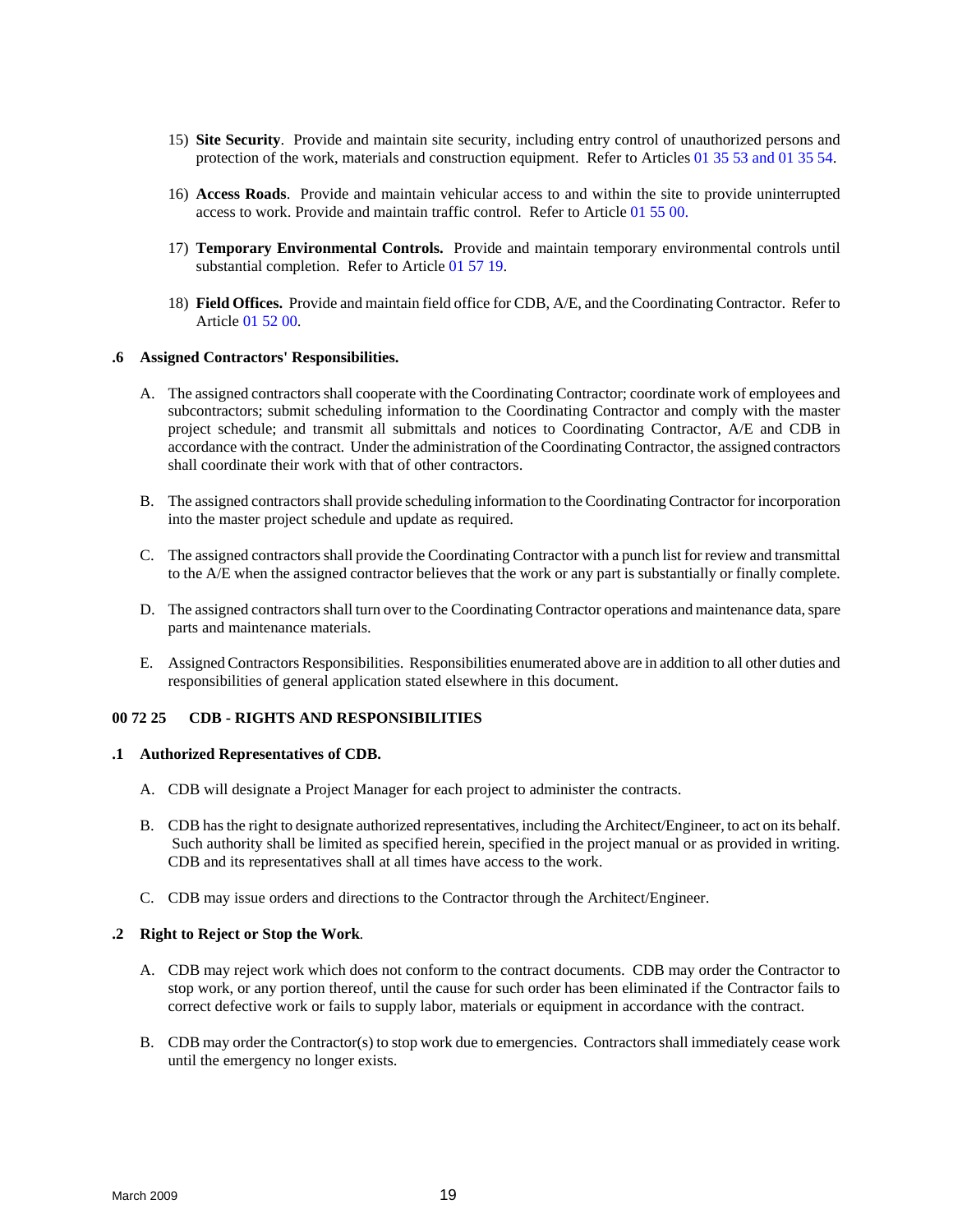#### <span id="page-27-0"></span>**.3 Right to Carry Out the Work.**

- A. CDB may make good such deficiencies after giving written notice to the Contractor and its surety if the Contractor neglects or fails to carry out the work in accordance with the contract or fails to perform any portion of the contract. This shall be without prejudice to any other remedy CDB may have. Within 21 calendar days of the notice, CDB and the surety will jointly select a contractor to perform the work. Should CDB and the surety be unable to agree on a contractor, then CDB may select a contractor. CDB may deduct from the payments then or thereafter due the Contractor the cost of correcting such deficiencies, including, but not limited to, the cost of additional Architect/Engineering services made necessary by such neglect or failure. The Contractor and its surety shall be liable in such amount to CDB if the payments then or thereafter due the Contractor are not sufficient to cover such amount. Refer to Paragraph 01 29 76.10), Payment Set Off. Contractor and its surety shall remit such amount to CDB within 30 days.
- B. In case of emergencies (as determined by CDB) involving public health or public safety or to protect against further loss or damage to state property or to prevent or minimize serious disruption of state services or to insure the integrity of state records, CDB may cause such work to be performed without prior notice to the Contractor or its surety.

#### **.4 Right to Terminate the Contract.**

- A. CDB may terminate the Contractor's right to proceed with the work if the Contractor fails or refusesto perform the work with such diligence as to allow timely completion of performance in accordance with the current progress schedule or fails to complete the work in accordance with the documents or commits a breach of any other provision of the contract documents.
- B. In such case, CDB will give the Contractor and its surety written notice of intention to terminate and the reason therefore, and, unless within ten calendar days the delay or violation shall cease or satisfactory arrangement of correction made, CDB may issue a written termination notice to the Contractor and its surety.
- C. The Contractor shall stop work and vacate the construction site immediately upon receipt of notice of termination. However, the Contractor shall not remove tools, appliances, construction equipment and machinery, or materials or equipment for which CDB has paid, wherever stored, without the written consent of CDB. Any material stored off-site, and which have been paid for by CDB, shall be immediately delivered to CDB or its designated representative upon request. CDB reserves the right either to have the material delivered to the site and deduct the cost of the delivery from contract balance or to abandon the material and deduct the cost of the materials from the contract balance.
- D. The surety shall complete the work upon demand by CDB in accordance with the contract documents. Such completion may include, but not be limited to, the use of a completing contractor selected by CDB pursuant to a written takeover agreement with the surety, or payment of a sum of money required to allow CDB to complete the work, or other arrangements agreed to by the CDB and surety.
- E. If within ten calendar days the surety fails to act on CDB's demand, CDB may take over the work and take possession of all of the Contractor's tools, appliances, construction equipment, and machinery at the site and use the same to the full extent they could have been used by the Contractor (without liability for trespass or conversion), incorporate into the work all materials and equipment stored at the site or for which CDB has paid the Contractor but which are stored elsewhere, and finish the work as CDB may deem expedient by contract publicly advertised or otherwise. In such case the Contractor shall not be entitled to receive any further payment until the work is finished. If CDB's expensesin completing the work exceed the unpaid balance of the contract sum, the Contractor and/or the surety shall pay the difference to CDB.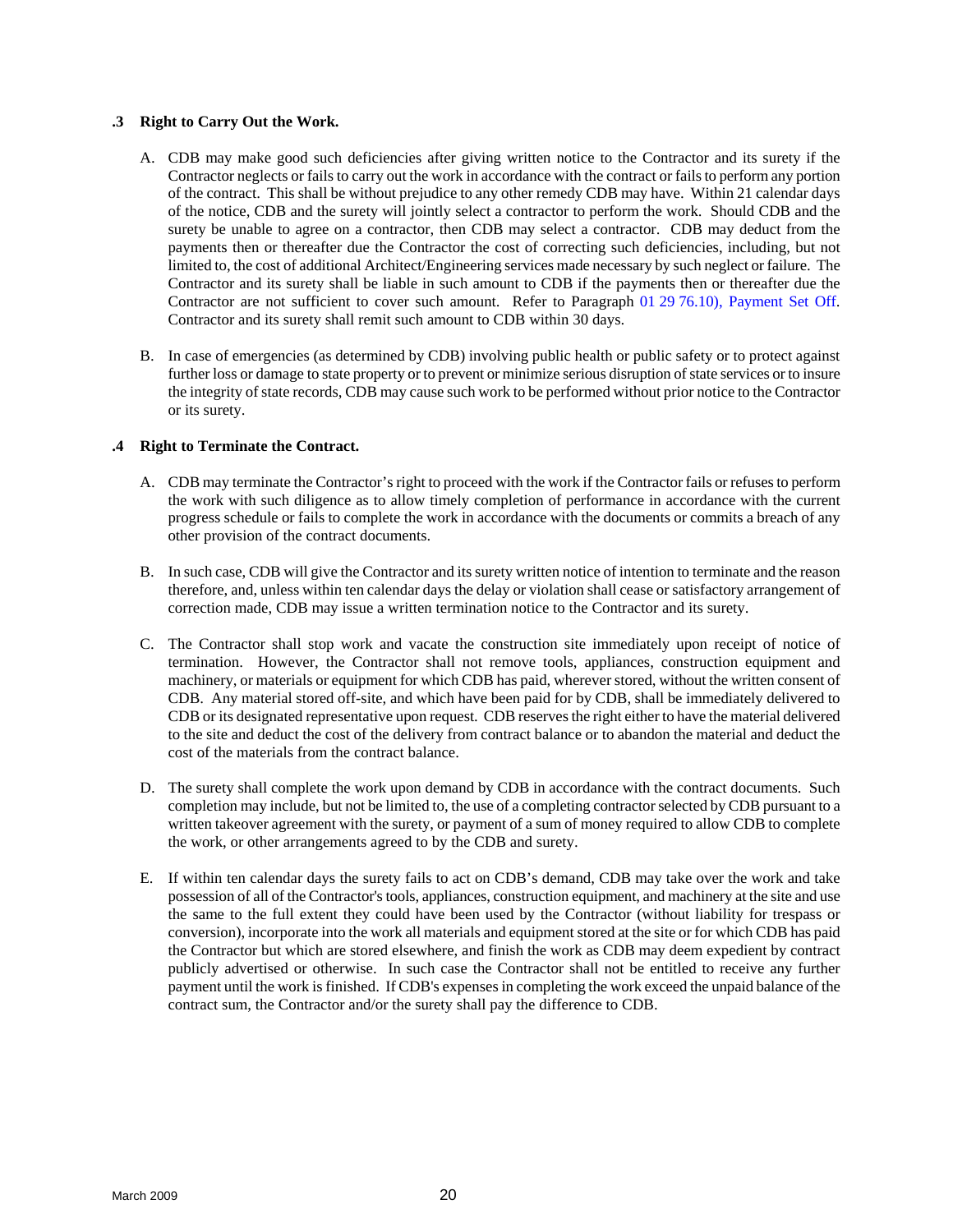#### **.5 Right to Terminate the Contract for Convenience of the State.**

- A. The contract may be terminated whenever CDB determines that such termination is in the best interest of the state of Illinois or the Using Agency. CDB will give the Contractor ten calendar days written notice of its intention to terminate the contract.
- B. Upon receipt of such notice, the Contractor shall stop all work on the contract except for work CDB directs in writing to be completed. The Contractor will be paid for all work completed under the contract. The Contractor will receive a percentage of the contract sum equal to the percentage of work completed on the project prior to termination of the contract in the event CDB and the Contractor cannot agree to the amount of payment due the Contractor.

# **.6 Termination for Funding.**

- A. CDB's obligations hereunder shall cease immediately, without further payment being required, in any year for which the General Assembly of the state of Illinois or other legally applicable funding source fails to make an appropriation sufficient to pay such obligation.
- B. CDB shall give Contractor notice of such termination for funding as soon as practicable after CDB becomes aware of the failure of funding.
- **.7 Right to Suspend the Contract.** CDB may, without cause, order the Contractor in writing to suspend, delay or interrupt the work in whole or in part for such a period of time as the owner may determine, not to exceed 90 days.
	- A. The contract time will be adjusted for increases in time caused by the suspension, delay or interruption as described in Article 00 72 10.
	- B. CDB may decide to terminate the contract under subparagraph 00 72 25.4 above at any time during the period of suspension, delay or interruption.
- **.8 Right to Order Acceleration.** CDB may require the Contractor to increase the number of shifts or overtime operations, days of work, or the amount of construction aids or all of them, without additional compensation if the Contractor fails to execute the work in accordance with the project schedule.
- **.9 Use and Possession Prior to Completion.** CDB shall have the right to take possession of or use any substantially completed part of the work upon the issuance of a certificate of substantial completion. Such possession or use shall not be deemed acceptance of that part of the project being occupied, except as stated in the certificate, and shall not constitute a waiver of existing claims by either party.
- **.10 Right to Exclude Persons from Job Site.** CDB shall have the right to exclude any person from the job site and deny that person future access to the job site when CDB determines that the person is performing work not in a workmanlike manner, is causing disruption or conflicts, appears to be intoxicated or under the influence of drugs, has violated any State or Federal law or regulation or has behaved violently or in a threatening manner in any way related to the project. If the person is an employee of the Contractor or a subcontractor, CDB may instruct the Contractor to exclude such person and the Contractor shall comply.

# **00 72 35 ARCHITECT-ENGINEER**

**.1 Duties Responsibility and Authority.** The A/E employed by CDB has prepared the project manual and drawings for the project. When authorized to act on behalf of CDB, the duties, responsibility and authority of the Architect/Engineer are set forth herein and in the A/E manual. Nothing contained herein shall create any contractual relationship between the Architect/Engineer and the Contractor or any subcontractor, sub-subcontractor, or supplier.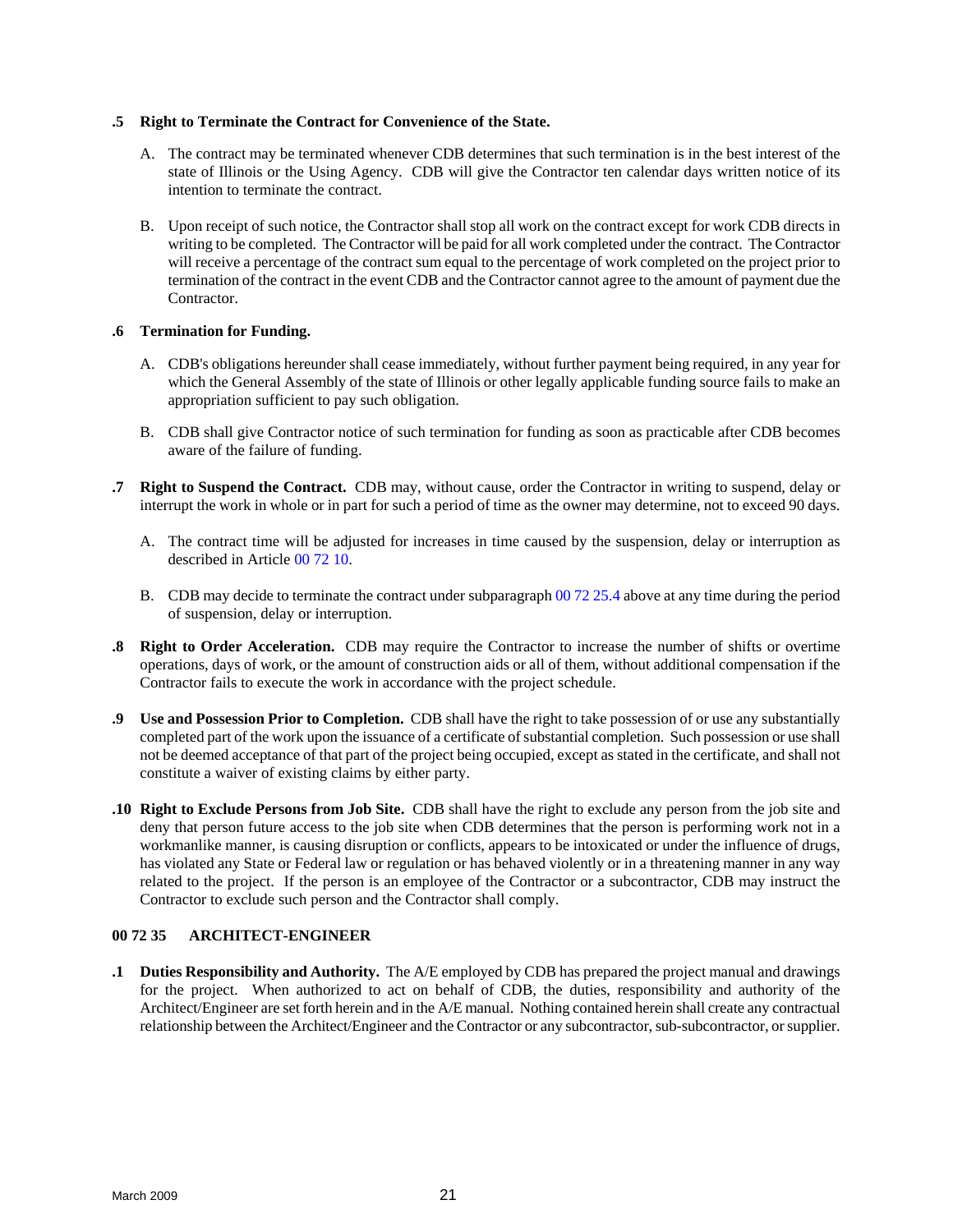- <span id="page-29-0"></span>**.2 General.** The A/E shall consult with and advise CDB and act as CDB's representative as provided in these Standard Documents for Construction. CDB's instructions to the Contractors may be issued through the A/E who shall have authority to act on behalf of CDB in dealings with the Contractors to the extent provided in the Standard Documents for Construction.
- **.3 Submittals.** The A/E will review and monitor all required Contractor submittals for conformance with the contract documents. Excessive resubmittals may result in the Contractor being charged for the cost of additional reviews.
- **.4 Contractors' Payments.** The A/E will review and certify Contractors' applications for payment; schedule, attend and assist in pay meetings; maintain records of payments, contract balances, and all proposed and approved changes thereto. Review, reconcile and maintain files for the Contractor's waivers of liens and contractors affidavit and sworn statements (CASS form).
- **.5 Interpretations.** The A/E will provide, when requested, interpretation of contract documents; prepare and distribute supplementary drawings, specifications and instructions.
- **.6 Change Orders.** The A/E will prepare requests for proposals for contract changes; evaluate Contractors' proposals; review and verify the cost of the change and recommend action.
- **.7 Observation of the Work.** The A/E will observe the progress and quality of the work as is reasonably necessary to determine in general that it is proceeding in accordance with the contract documents. The A/E shall monitor and verify conformance of materials, finishes and workmanship to the quality standards established in the contract documents. The A/E shall notify CDB immediately if the work does not conform to the contract documents, requires special inspection or testing or has been disapproved or rejected.
- **.8 Tests.** The A/E will witness tests, review and evaluate test reports and notify CDB and the Contractor of deficiencies.
- **.9 Defective Work.** On the basis of tests and observations, the A/E may disapprove of, or reject Contractor's work while it is in progress if the A/E believes that such work will not produce a completed project that conforms to the contract documents.
- **.10 Performance Testing, Start-up, and Training.** The A/E will observe and assist in the refining and adjustment of any equipment or system. The A/E will ensure that all training required by the contract documents is provided and will attend and assist in all training of the Using Agency's personnel.
- **.11 Closeout.** The A/E shall certify that to the best of their knowledge, the reviewed work conforms to the requirements of the contract documents; conduct substantial completion and final completion inspections; and expedite and coordinate substantial completion, final acceptance, Contractors' submittals, final payment, and facility turnover in accordance with CDB's procedures.
- **.12 Records.** The A/E will maintain records, including correspondence, submittals, schedules, payment requests, addresses of Contractors, subcontractors and major suppliers.
- **.13 Record Drawings.** The A/E will observe the Contractors' record drawings (as-builts) at intervals appropriate to the construction and notify CDB and the Contractor of any apparent failure to maintain up-to-date records. The Contractor shall prepare and submit revised contract documents as record drawings to show all changes reported to the Architect/Engineer by the Contractor and all change orders and addenda made during construction, including the location of all concealed systems installed during construction.
- **.14 Construction Supervision.** The A/E shall not be responsible for construction means, methods, techniques, sequences, procedures; or supervision or for safety precautions and programs in connection with the project or work thereon. Nothing hereunder shall relieve the Contractor from his responsibility to carry out the work in accordance with the contract documents.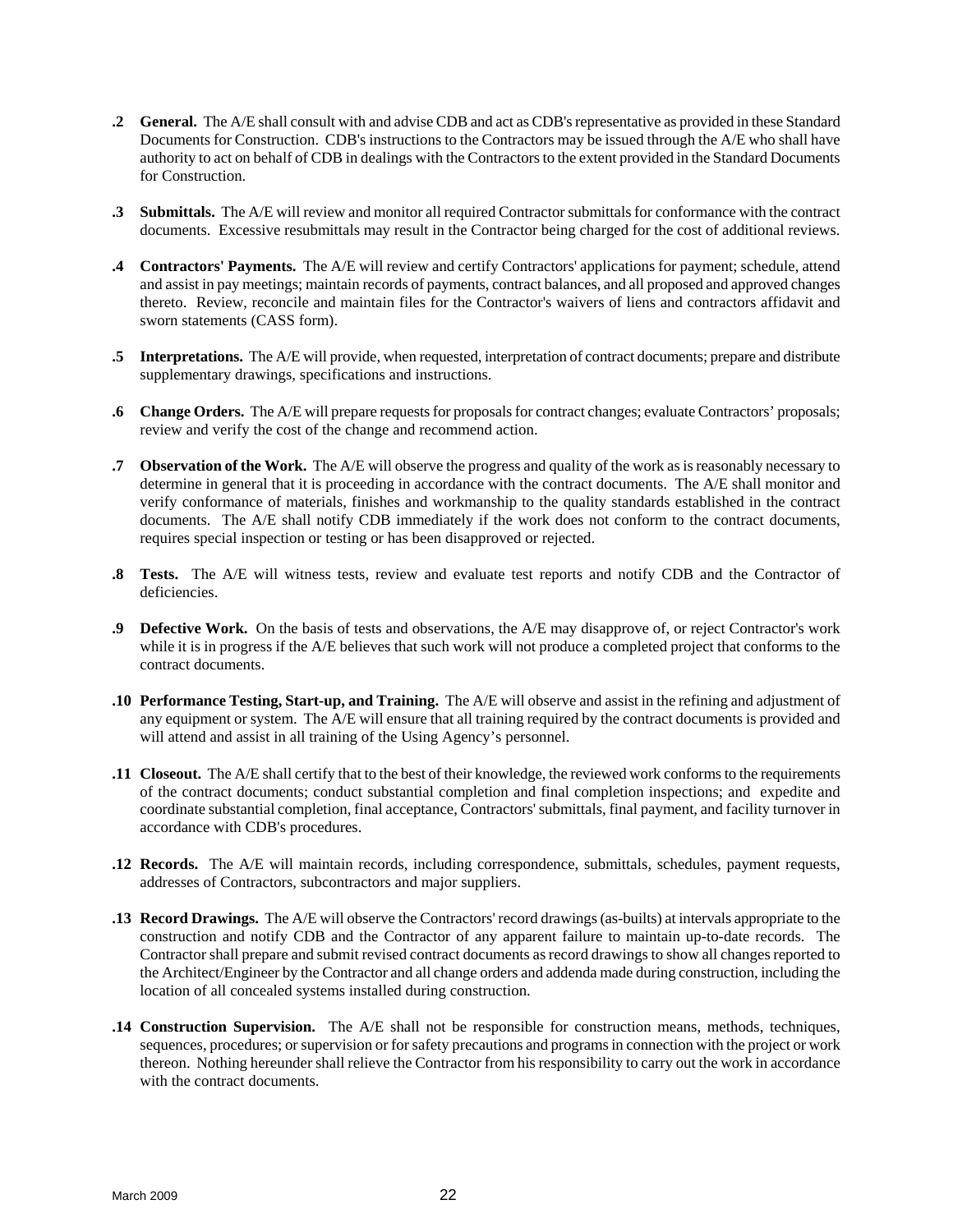- <span id="page-30-0"></span>**.15 On-Site Representative.** When included in its agreement, the A/E will provide one or more on-site representatives to expedite interpretations and clarify the contract documents, record project activity and conditions, and any other duties assigned by CDB.
- **.16 Response Action Project.** The A/E will have the properly trained personnel, approved by the State of Illinois, on the site at all times during the performance of the response action work when a project involves response action work as defined in the Response Action Contractor Indemnification Act.
- **.17 Claims and Disputes.** The A/E will review the claim or dispute including documentation of any time, money, or other expenditure made in connection with it. While work is in progress, the A/E will observe, measure and verify costs incurred that are related to the dispute and will provide a written response, interpretation, and recommendation for resolution to the claimant and CDB. CDB reserves the right to require the Contractor to satisfactorily document any claim.
- **.18 Nine Month Inspection.** The A/E will assist CDB and the Using Agency with an inspection of the project work nine months after substantial completion. The A/E will prepare a report of all observed defective material, equipment, and workmanship which require corrective work under the guarantees.
- **.19 Miscellaneous.** Other responsibilities and authority of the A/E are set forth throughout the contract documents.

# **00 72 40 CONTRACTOR - RIGHTS AND RESPONSIBILITIES**

- **.1 Review of Contract Documents.** The Contractor shall carefully study and compare the contract documents, including all addenda, and shall promptly report to the A/E all errors, inconsistencies or omissions it may discover. The Contractor shall review the drawings and specifications relating to work to be performed by other contractors in connection with the project. All work under the contract which the Contractor discovers may be in conflict with the work of other contractors shall be brought to the attention of the A/E before the work is performed. If after the discovery of such conflict, the Contractor fails to promptly notify the A/E, the Contractor shall upon written direction remove all such work or portion thereof so conflicting, and rebuild it as directed at no additional cost to CDB.
- **.2 Verification of Dimensions and Existing Conditions.** All dimensions and existing conditionsshall be verified by the Contractor by actual measurement and observation. All discrepancies between the requirements of the contract documents and the existing conditions or dimensions shall be reported to the A/E as soon as they are discovered. Failure to verify and report shall constitute the Contractor's acceptance of existing conditions as fit for the proper execution of its work.
- **.3 Changed Conditions.** Should the Contractor encounter subsurface or latent physical conditions at the site which differ materially from those indicated in the contract documents or from those ordinarily encountered and generally recognized as inherent in work of the character provided for in the contract, the Contractor shall give written notice to the A/E before any such condition is disturbed. No claim of the Contractor under this provision will be allowed unless the Contractor has given the required notice. The A/E will promptly investigate and, if it determines that the conditions materially differ from those which should have been reasonably anticipated, will make such changes in the contract documents as may be necessary. The contract sum or contract time will be modified as prescribed herein if such conditions cause an increase or decrease in the Contractor's cost or time of performance.
- **.4 Laying out the Work.** The Contractor shall be responsible for properly and accurately laying out the work, and for all lines, levels, elevations and measurements, for all the work under the contract.
- **.5 Supervision of the Work.** Using its best skill and judgment, the Contractor shall supervise the work. The Contractor shall be responsible for site safety and for all construction means, methods, techniques, sequences and procedures, safety and for coordinating all portions of the work under its contract.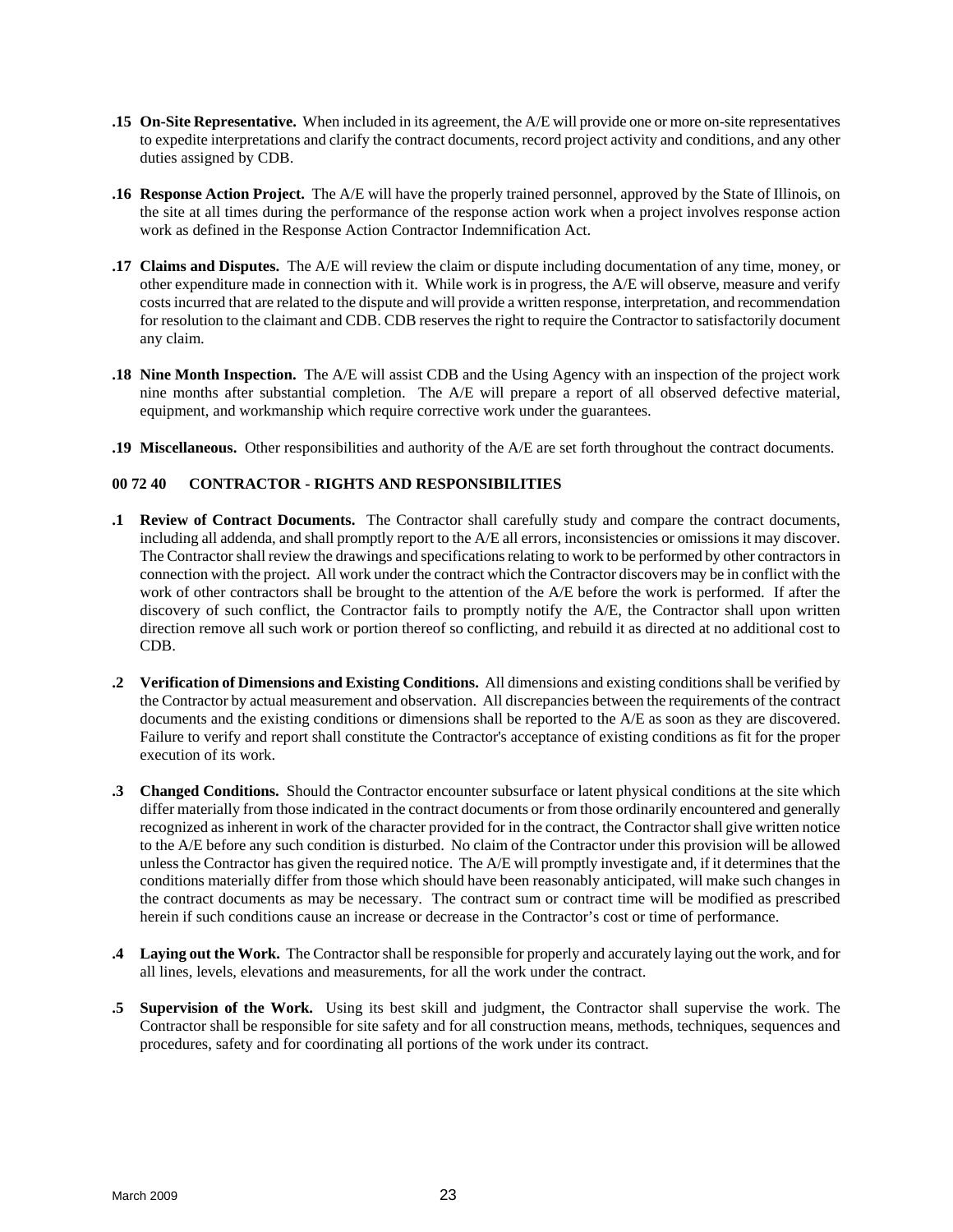- **.6 Adequate Staff.** The Contractor shall furnish a competent and adequate staff as necessary for the proper administration, coordination and supervision of the work; organize the procurement of all materials and equipment so that they will be available at the time they are needed for the work; and keep an adequate force of skilled workmen on the job to complete the work in accordance with all requirements of the contract.
- **.7 Superintendent.** The Contractor shall employ a competent superintendent, satisfactory to CDB, who shall be in attendance at the site throughout the active performance of the work, and at such other times as may be reasonably necessary, and who shall be authorized to commit the Contractor with regard to manpower schedule, coordination and cooperation.
	- A. The Contractor shall submit the resume of the proposed superintendent to the Project Manager for review and approval prior to assigning the superintendent to the project.
	- B. A letter of authority shall be furnished by the Contractor to the Project Manager designating the level of authority of the superintendent and any others who may conduct business for the Contractor.
	- C. The superintendent shall have not less than two years documented experience in responsible field supervision for projects of comparable size and complexity.
	- D. The Contractor shall not change the superintendent unless it has given CDB a written request for change fifteen calendar days in advance of its proposed change unless in the case of an emergency, where notice will be as soon as possible, and CDB has given authorization to do so.
	- E. In the event the superintendent fails to perform his duties under the contract requirements, CDB may, in writing, require the Contractor to remove the superintendent from the project. The Contractor shall provide a competent replacement.
- **.8 State Approved Workers.** When a project involves response action work as defined in the Response Action Contractor Indemnification Act, the response action contractor shall have the properly trained personnel approved by the State of Illinois on the site at all times during the performance of the response action work.
- **.9 Responsibility for Damages.** The Contractor shall be responsible for all loss or damage to the work, the project, the site and improvements thereon, the work of other contractors , and loss to CDB or the Using Agency including but not limited to costs of suit, property damage, attorney fees, labor or costs of labor, caused by its performance of the contract.
- **.10 Work of Other Contractors.** CDB reserves the right to execute other contracts in connection with the project. The Contractor shall afford other contractors reasonable opportunity for the introduction and storage of their materials and for the execution of their work, and shall properly connect and coordinate its work with theirs. The Contractor shall not commit or permit any act which will interfere with the performance of work by any other contractor or by CDB.
- **.11 Claims and Disputes.** Each Contractor shall promptly notify the A/E in writing of any claims or disputes. Any work performed, where the payment for same is in dispute, must be observed by the A/E while in progress. Failure to notify the A/E in such instances may result in rejection of any claim with CDB.
- **.12 Notification.** No claim for a contract adjustment pursuant to any written order, verbal order, instruction, interpretation, clarification or changed condition will be allowed unless the Contractor, within thirty (30) calendar days of such occurrence, furnishes a written notice to the A/E setting forth the general nature and estimated monetary extent of such claim.
- **.13 Miscellaneous.** Other rights and responsibilities of the Contractor are set forth throughout these contract documents and are included under other titles, articles, sections and headings for convenience. It is the responsibility of the Contractor to familiarize itself with all provisions of these contract documents in order to understand fully the entirety of its rights and responsibilities hereunder.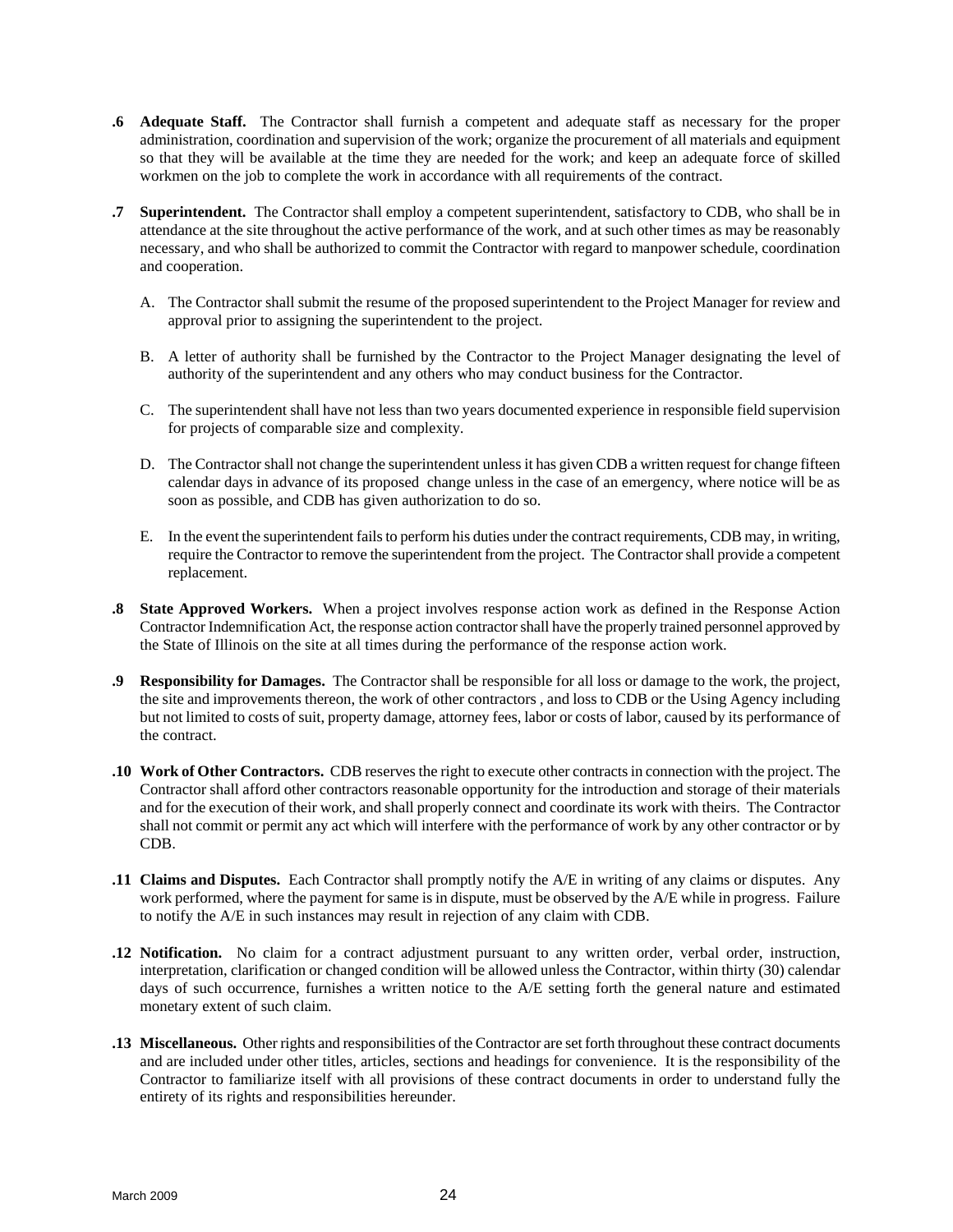### <span id="page-32-0"></span>**00 72 45 INDEMNIFICATION**

- **.1 Duty to Indemnify**. The Contractor shall defend, indemnify, keep and save harmless the state of Illinois, CDB, the Using Agency, the A/E and their respective board members, representatives, agents and employees in both individual and official capacities against all suits, claims, damages, losses and expenses including attorney's fees caused by, growing out of or incidental to the performance of the work under the contract by the Contractor or its subcontractors to the full extent as allowed by the laws of the State of Illinois and not beyond any extent which would render these provisions void or unenforceable. This obligation includes, but is not limited to, the protection of adjacent landowners (765 ILCS 140/1 et. seq.). In the event of any such injury (including death), loss, damage or claims therefore, the Contractor shall give prompt notice to CDB. Assigned contractors shall include the Coordinating Contractor as a party to whom indemnification is due under the contract.
- **.2 Effect of Statutory Limitations.** In the event of any claim against the state of Illinois, CDB, the Using Agency or against any of their officials or employees in either their personal or official capacities made by any direct or indirect employee or agent of the Contractor or of any subcontractor, the Contractor's indemnification obligation shall not be affected by any limitation on the amount or type of damages, compensation or benefits payable to said employee or agent contained in any other type of employee benefit act.
- **.3 Architect/Engineer's Liability.** The Contractor shall not be liable for the negligent acts or omissions of the Architect/Engineer or its agents or employees.

#### **00 72 50 CONTRACTOR SUSPENSION**

- **.1 Performance.** In addition to the Article on CDB's Rights and Responsibilities, CDB may periodically evaluate the performance and responsibility of the Contractor and may suspend or otherwise modify the Contractor's prequalification in accordance with CDB Rules (44 Ill. Adm. Code 950). This may occur at any time prior to or after submission of the bid. Suspension or modification of prequalification may include termination of contracts in progress or bid rejection.
- **.2 Basis of Suspension.** Suspension or modification of the Contractor's prequalification may be imposed for any reason stated in CDB Rules, including but not limited to the Contractor's failure to promptly and satisfactorily:
	- A. Correct defective or non-conforming work.
	- B. Complete punch list work.
	- C. Repair or replace defective or non-conforming work.
	- D. Complete the work within the specified contract time.

# **00 72 60 DISPUTES AND ALTERNATIVE DISPUTE RESOLUTION (ADR)**

- **.1 CDB Determination.** Except as provided in this paragraph, CDB will resolve disputes and its decision will prevail unless otherwise removed to a court of competent jurisdiction. Before any party files litigation it shall submit the dispute to ADR, and all parties and their subcontractors or agents who are involved in the dispute shall participate in the ADR. CDB expressly retains all it rights including, but not limited to, those under the Articles herein entitled CDB Rights and Responsibilities. CDB's exercise of its rights shall not be subject to ADR, but disputes concerning amounts due and owing are subject to ADR. Legal rights and remedies of any party that may be provided by law shall not be waived or tolled by participation in ADR, unless otherwise agreed in writing.
- **.2 Not a Cause for Delay.** CDB decisions or pending ADR shall not be cause for delay of the work. The contractor shall continue to perform the work, but such continuation shall not operate as a waiver of any of the Contractor's rights.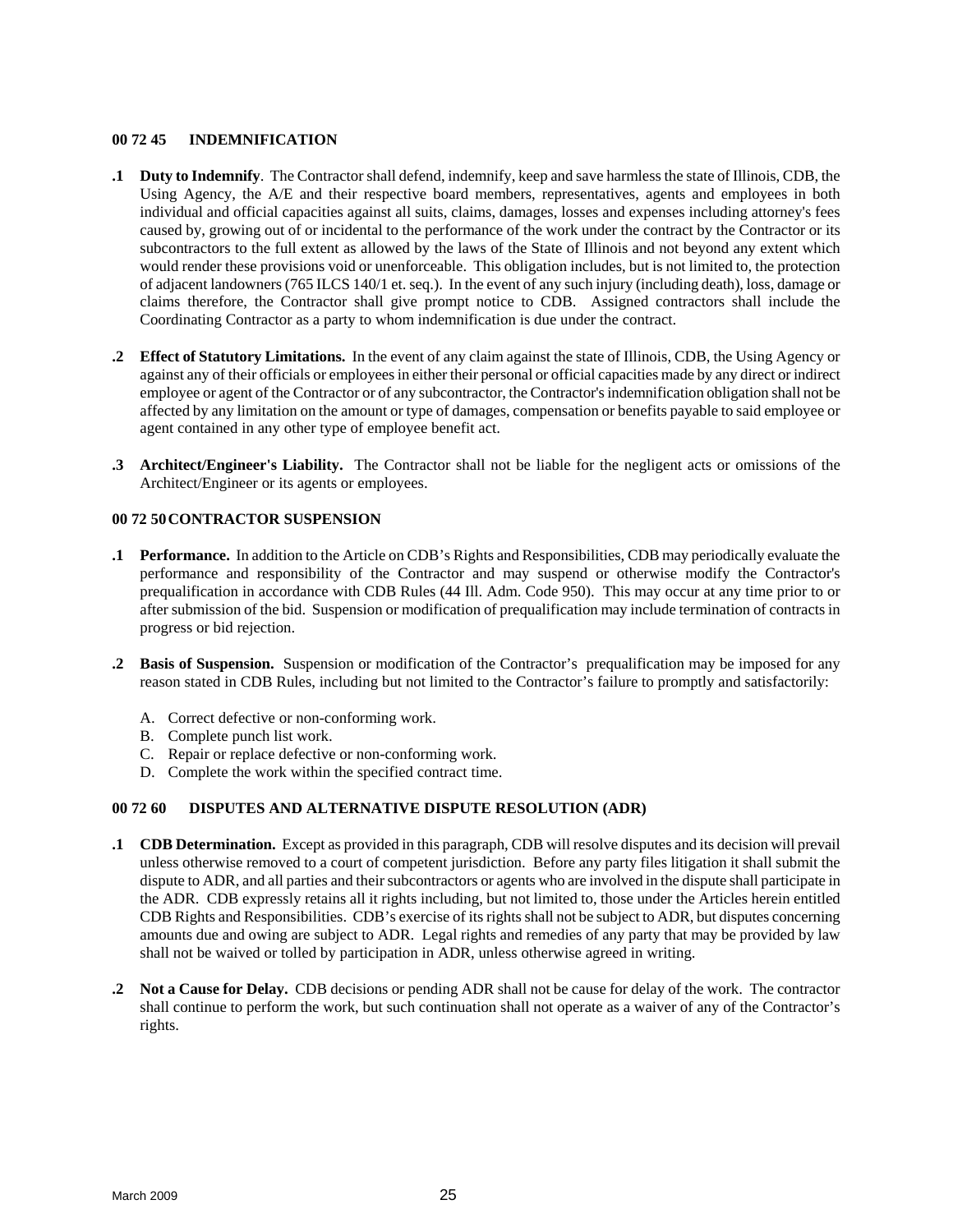#### <span id="page-33-0"></span>**.3 Definitions.**

**Dispute:** Any contested claim or matter growing out of the project or CDB's project contracts regarding payment or time for performance, but not including personal injury cases (including worker injuries), vehicle accidents, contractor-subcontractor matters in the nature of lien actions, employment matters, contract suspension or termination, contractor prequalification suspension, or any other action on prequalifications.

**Parties:** Parties to a dispute shall be defined broadly to include anyone who may have a stake in the dispute or whose participation is perceived as essential to resolution, whether or not there is a direct contractual relationship. Parties shall also include any other entity holding a contract with CDB whose performance of its contract relates in any way to the dispute or claim.

**ADR:** ADR is a process conducted with the assistance of a neutral person or persons the parties agree is unbiased and qualified to understand the dispute and make the determinations that may be required. Forms of ADR that may be utilized include, but are not limited to, mediation, mini-trials, a dispute resolution board, or resolution through expert opinion, but do not include arbitration or binding decisions.

- **.4 Cooperation.** In the event that disputes arise, CDB and the Contractor agree to exercise good faith efforts to resolve the matter fairly, amicably and in a timely manner. Litigation shall be considered as a last resort to be employed only when ADR methods fail. At the request of any party to a dispute, regardless of dollar amount, CDB and the Contractor agree to cooperate in resolution by first conferring with the other parties and by submitting the matter to ADR. CDB and the Contractor agree that ADR shall be a condition precedent to filing a Court action or administrative proceeding seeking economic recovery greater than \$25,000. When ADR is utilized, the Contractor and CDB agree to have in attendance a person with actual authority to resolve the dispute. When approval of CDB's Board is required, CDB personnel shall be exempt from the requirement but shall notify all concerned at the earliest possible time when it is apparent the Board approval will be required for ultimate resolution. If the parties to the dispute cannot agree on a form for ADR or a neutral to facilitate the ADR, then CDB shall make the determination and its determination shall be final.
- **.5 Sharing Expenses.** All parties to ADR shall share the expense of the neutral equally or on a pro rata basis if agreed. Individuals must bear their own costs such as travel expenses, attorney fees, or fees charged by consultant hired by the individual.
- **.6 Subcontractors and Suppliers.** The contractor shall require its subcontractors and suppliers to agree to and be bound by this provision.
- **.7 Confidentiality.** All ADR procedures shall be strictly confidential. Neither statements made during the course of ADR nor documents generated for the purpose of ADR shall be discoverable in any subsequent litigation. In no event shall a mediator or other neutral party engaged to assist in ADR be disposed or called to testify in any subsequent litigation.

# **00 72 70 FEDERALLY ASSISTED PROJECTS**

**.1 Compliance.** Comply with all requirements of federal government when established in the project manual.

# **00 72 75 LIQUIDATED DAMAGES**

- **1 General.** Liquidated damages are applicable when specified in Section 01 11 00 of the project manual.
- **.2 Not a Penalty.** Failure on the part of the Contractor to complete the work within the contract time including such extensions thereof as approved by CDB, will result in added expense, loss and damage to CDB or the Using Agency. Liquidated damages are established because such added expense, loss and damage are not reasonably ascertainable and not as a penalty to the Contractor.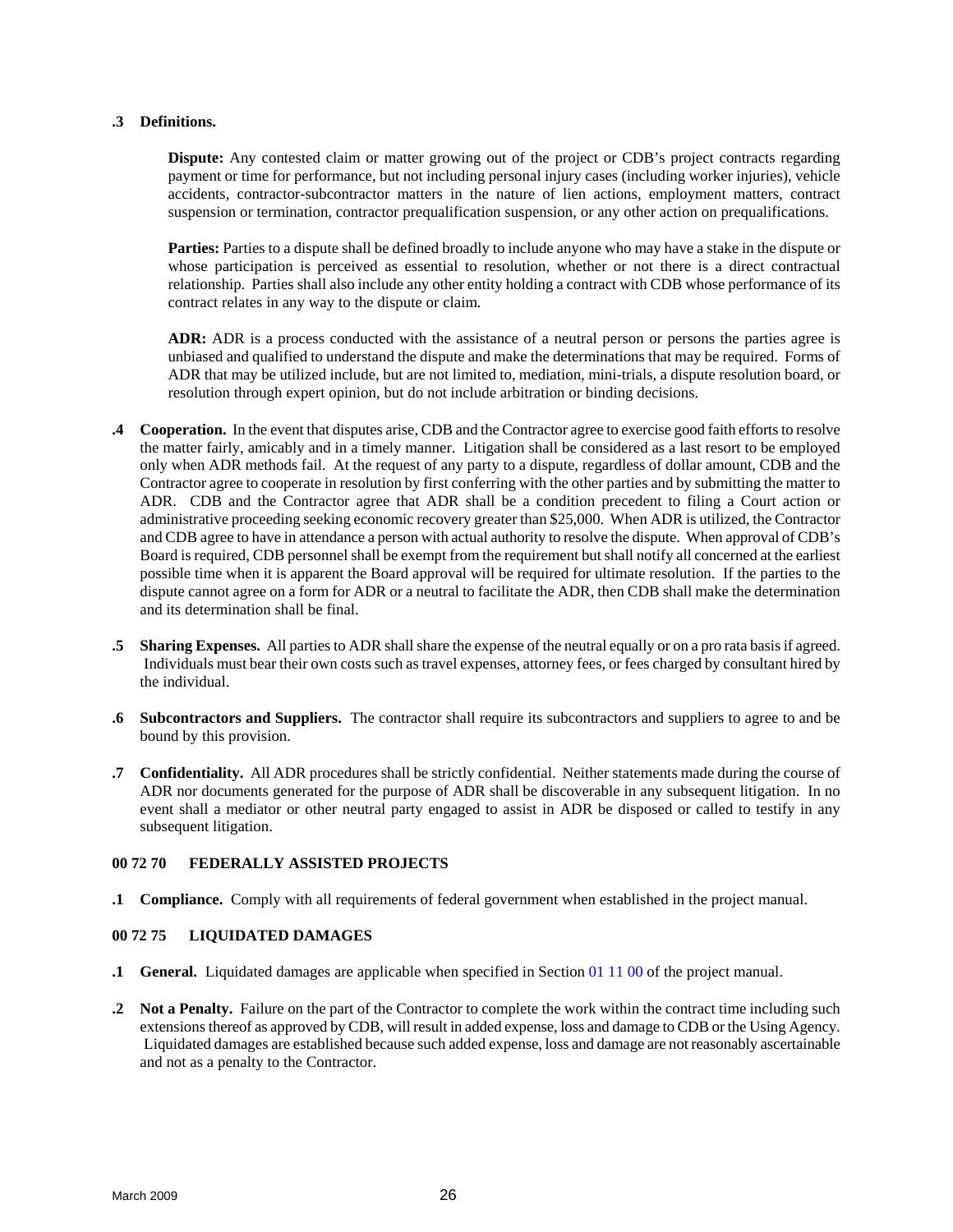- <span id="page-34-0"></span>**.3 Amount.** When incorporated, the amount of liquidated damages is specified in Section 01 11 00 of the project manual and represents a fair and reasonable amount for compensation caused by delay.
- **.4 Computation.** The Contractor shall pay to CDB as liquidated damages the stated sum for each calendar day completion is delayed beyond the contract time as adjusted for any extensions approved by CDB.
- **.5 Determining Completion.** The Contractor will be deemed to have satisfied the requirements for completion upon substantial completion of all work required by the Contractor for purposes of computing liquidated damages.
- **.6 Non-waiver.** The following acts shall not constitute a waiver of the Contractor's obligation to pay liquidated damages:
	- A. acceptance of or payment for any portion of the work;
	- B. substantial completion of a portion of the work or occupancy by CDB or the Using Agency; or
	- C. CDB's requiring or allowing the Contractor to complete the work.
- **.7 Additional Costs/Claims of Other Parties.** CDB's right to recover liquidated damages is in addition to and not a substitute for any right of recovery for additional costs incurred to complete the work, should the Contractor fail to do so. Nor shall CDB's right to recover liquidated damages be a substitution for or bar to recovery of any additional compensation CDB may be obliged to pay the A/E or contractors for other work on the project caused by Contractor's delay or other failure to perform.
- **.8 Other Rights and Remedies.** The rights and remedies of CDB and the Using Agency herein provided are in addition to any other rights and remedies provided under the contract or by operation of law.

#### **00 72 80 MISCELLANEOUS**

- **.1 General.** All applicable federal and state laws and the rules and regulations of all authorities having jurisdiction over construction of the project shall apply to the contract throughout and they will be deemed to be included in the contract the same as though written therein in full.
- **.2 Governing Law**. This contract shall be governed by the laws of the state of Illinois.
- **.3 Severability of Clauses**. It is agreed that the illegality or invalidity of any term or clause of this contract shall not affect the validity of the remainder of this contract, and the contract shall remain in full force and effect as if such illegal or invalid term or clause were not contained herein.
- **.4 Waiver of Breach.** The waiver by either party of any breach of this contract shall not constitute a waiver as to any other breach.
- **.5 Written Notice.** Written notice shall be deemed to have been given on the date of the postmark if sent through the U.S. Postal Service or other mail service, and on the date of transmittal if sent by fax or Internet E-mail. Any notice shall be sent to the last known business address of the recipient. If the intended recipient does not actually receive the notice, upon notice of same the sender must send a duplicate to the intended recipient within five days. When not actually received, timely notice must be established by the sender through competent evidence such as U.S. Postal Service records of registration, certification or certificate; or a fax machine-printed confirmation of receipt. This paragraph does NOT apply to bid submittals.
- **.6 Obligations Survive.** The obligations or duties imposed upon the Contractor (including its subcontractors, suppliers, sureties, and insurers under the contract shall survive any termination or closeout of the contract.
- **.7 Successors and Assigns.** CDB and the Contractor each bind itself, its partners, successors and assigns and legal representatives to the other party hereto and the partners, successors, assigns and legal representatives ofsuch other party in respect to all covenants, agreements and obligations contained in the contract documents.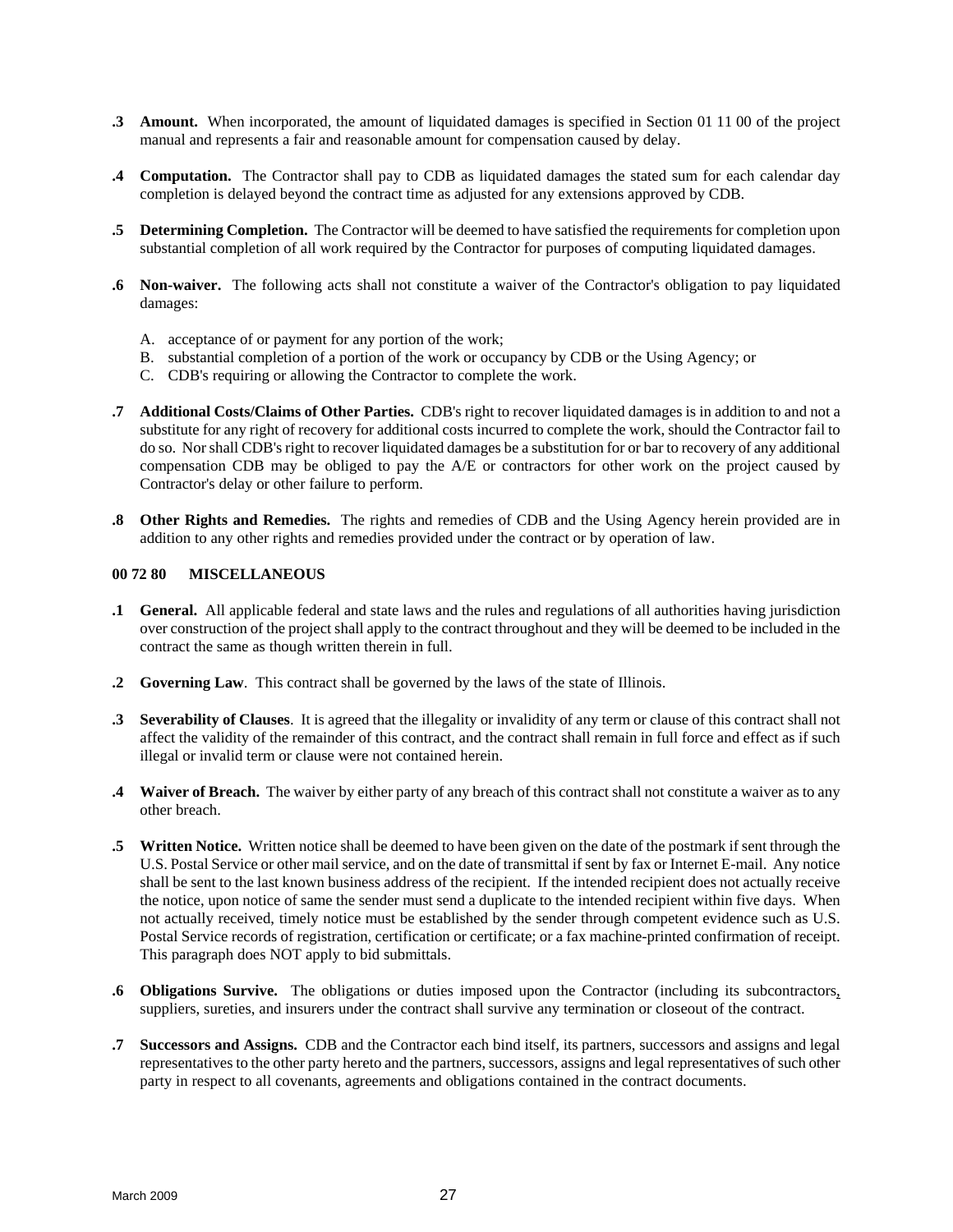- <span id="page-35-0"></span>**.8 Independent Contractor.** The Contractor is an independent contractor and in providing its services under this contract shall not represent to any third party that its authority is greater than that granted to it under the terms of the contract.
- **.9 Permits and Fees.** The Contractor is not responsible for any construction permits or inspection fees which might be assessed upon the owner by state or local government. When CDB authorizes or directs in writing the acquisition of such permits or payment of such fees, CDB will reimburse the Contractor for the amount paid for only the permit or fee (no mark up will be allowed). The contract sum will be modified accordingly by change order.
- **.10 Taxes.** Purchases of building materials for incorporation into the project are exempt from the Illinois Retailer's Occupation and Use Tax (sales tax). The bidder shall exclude such taxes in preparing their bid. The tax exempt number is E9984-0863-04. CDB will notify Contractors of any chance to this number. An exemption may also apply in regard to certain Federal excise taxes on materials and equipment used in connection with the project.
- **.11 Royalties and Patents.** The Contractor shall pay all royalties and license fees. The approval of any method of construction, invention, appliance, process, article, device, material or equipment of any kind by CDB or the A/E will only be an approval of its adequacy for the work and will not be an approval of the use thereof by the Contractor in violation of any patent or other rights of any third person. The Contractor shall indemnify CDB and the A/E against all suits and claims that may be based on an infringement of a patent.
- **.12 Ownership of Drawings, Project Manuals and Models.** Drawings and project manuals are the property of CDB and may not be used on any other work or project whatsoever without the written consent of CDB.

# **00 73 00 SUPPLEMENTARY CONDITIONS**

# **00 73 16 BONDS AND INSURANCE GENERAL REQUIREMENTS**

- **.1 Bonds and Insurance Requirements.** The Contractor shall submit and keep in force bonds and insurance as specified herein unless modified in the project manual.
- **.2 Contractor's Duty to Maintain Bonds and Insurance.** The Contractor shall have the duty to confirm that the terms of all bonds and insurance comply with the bidding documents including the SDC. No action or failure to act on the part of CDB shall constitute a waiver of any requirement.
- **.3 Failure to Maintain.** If CDB determines at any time that bonds or insurance do not meet the requirements, this shall constitute a material breach of the contract. CDB shall provide prompt notice to the Contractor and in its sole discretion may take any one or more of the following measures to protect itself and the public from the effect of the Contractor's breach, should the Contractor fail to correct the breach within 5 days of CDB's notice.
	- A. Order the Contractor to cease all operations at the site, except security and safety services, until the proper bonds and insurance shall be procured and made fully effective. The cost of any such interruption of the work, and any delays resulting there from, shall be borne by the Contractor and his surety, and may be paid out of contract funds in the hands of the CDB which are due, or to become due, to the Contractor. Damage claims of subcontractor, material suppliers and the Using Agency, as well as the claims of the CDB as recognized in the sole discretion of the CDB, shall be included in the costs contemplated in this Article.
	- B. In the event the Contractor's insurance shall not comply with the contract requirements, lapse or be canceled for any reason during the course of the work, CDB may, in its sole discretion, declare the Contractor to be in default and tender completion to the surety pursuant to the termination procedures set forth herein.
	- C. In the exercise of any of its rights as declared in Paragraphs 00 73 16.3.A through 00 73 16.3.B inclusive, CDB does not waive any of its other rights provided in the contract documents.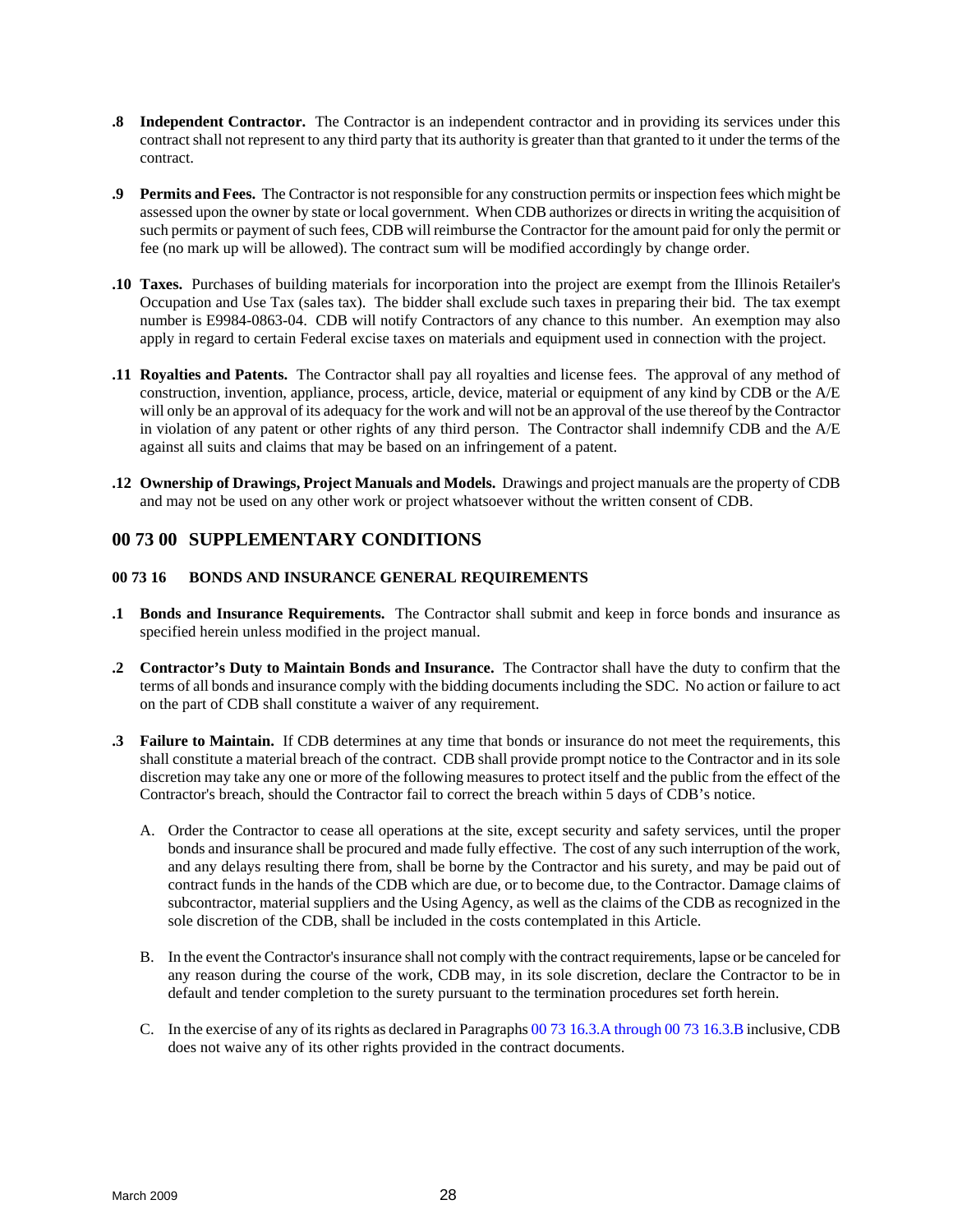<span id="page-36-0"></span>D. Should it become necessary to make a claim on the Contractor's insurance policies and it is discovered that the insurance policies do not meet the CDB insurance requirements set forth in the contract documents, the Contractor and surety shall be liable for all claims to the extent they would have been covered by the insurance policies had they been in compliance with CDB requirements.

#### **00 73 17 BONDS, GENERAL**

- **.1 Requirements.** The Contractor shall furnish a performance bond and a labor and material payment bond covering the faithful performance of the contract and the payment of all obligations arising thereunder. Each bond shall be in the full amount of the contract on forms provided by CDB and executed by a surety acceptable to CDB.
- **.2 Sole Discretion.** CDB shall exercise sole discretion to determine acceptability of bonds.
- **.3 Acceptability**. Bonds that meet the requirements of Paragraph 00 73 17.1 shall be acceptable to CDB when issued by a surety that meets all of the following standards:
	- A. Has a current Best's rating of any level of "B" or better; and a current Best's financial class of "V", or higher.
	- B. Is duly licensed in the state of Illinois by the Department of Insurance and does not have an unacceptable record of improper conduct or financial problems with the Illinois Department of Insurance.
	- C. Does not have a history of unacceptable performance related to CDB claims.
	- D. Is listed in current U.S. Treasury Circular 570 when project funding includes federal funds.
	- E. Neither the firm nor any of its officers or owners shall have been convicted of a felony, unless more than one year has passed since the completion of the felony sentence, and further, the firm is not disqualified from bidding on public works projects by reason of any consent decree or order imposing sanctions upon the company arising out of a civil or criminal action brought against the firm or any of its officers or owners.

# **.4 Discretion to Adjust Criteria.**

- A. Acceptability criteria set out above shall constitute minimum requirements unless waived by CDB prior to bidding in extraordinary cases that include, but are not limited to, the following:
	- 1) A bond that meets the requirements is not available due to market changes or the nature of the project.
	- 2) Characteristics of the construction project justify less stringent requirements.
	- 3) An available bond, although not in technical compliance with the requirements, is determined to be as reliable as a bond in technical compliance.
	- 4) Substitution of a non-diminishing irrevocable bank letter of credit on contracts less than \$100,000 is authorized by the Public Construction Bond Act (30 ILCS 550/1).
- B. CDB may set more stringent criteria for bonds when determined to be justified by the nature of the construction project.
- **.5 Unacceptable Performance of a Surety.** Unacceptable performance of a surety, related to CDB claims, may consist of one or more of the following:
	- A. Failure to abide by the terms of the bond.
	- B. Failure to respond to CDB's termination notice within ten working days of receipt. A telephone call or letter from the surety acknowledging receipt shall be sufficient.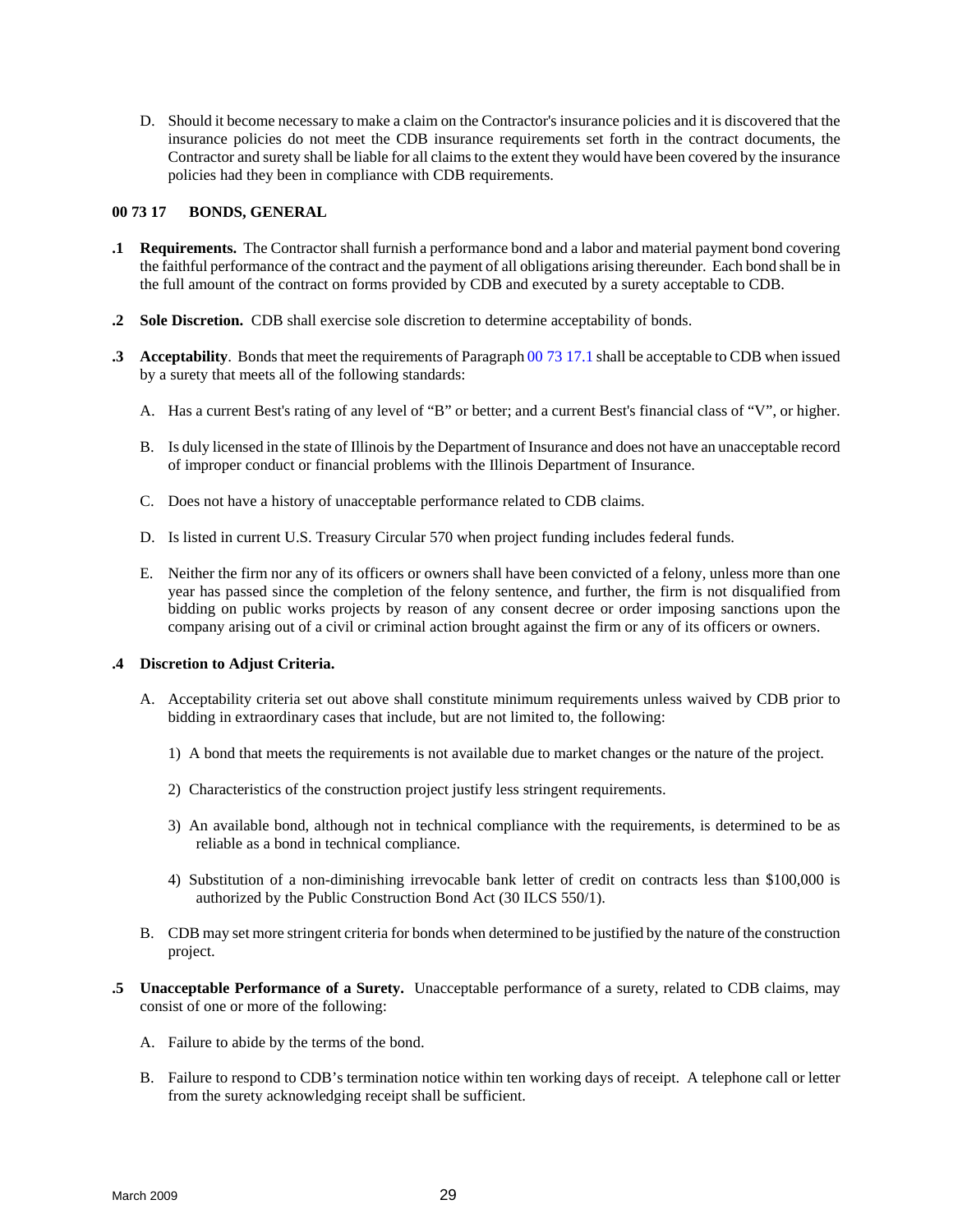- <span id="page-37-0"></span>C. Failure to begin completion work at the construction project site within fifteen calendar days of the execution of the takeover agreement. If material factors beyond the control of the surety delay commencement, the surety's demonstration of good faith efforts to begin work as soon as possible shall be satisfactory.
- D. Failure to respond to CDB communications within a reasonable time.
- E. Failure to perform in accordance with the terms of the takeover agreement including provisions contained herein.
- F. Failure to pay suppliers, subcontractors, and claims on a timely basis.
- G. Failure to properly utilize CDB procedures and forms as required.
- H. Failure to work cooperatively and in good faith with CDB.
- I. Failure to provide a copy of its bond in a timely fashion to a subcontractor or material supplier upon request.
- **.6 Takeover or Completing Contractor.** CDB shall require bonds as may be appropriate.
- **.7 Signatures.** Bonds shall contain original signatures in ink of the Contractor, an officer of the surety including a notary statement authenticating signature and appropriate power of attorney of the surety.
- **.8 Rights to Bonds**. No right of actions shall accrue on the performance bonds to or for the use of any person or corporation other than the CDB.

#### **00 73 18 INSURANCE, GENERAL**

- **.1 Sole Discretion.** CDB shall exercise sole discretion to determine acceptability of insurance.
- **.2 Acceptability of Insurance Companies.** In addition to other requirements stated herein, insurance is acceptable when issued by an insurance company that meets all of the following standards:
	- A. Has a current Best's rating of any level of "B" or better; and has a current Best's financial class of "V" or higher.
	- B. Is duly licensed in the state of Illinois by the Illinois Department of Insurance, and does not have an unacceptable record of improper conduct or financial problems with the Illinois Department of Insurance.
	- C. Does not have a history of unacceptable performance related to CDB claims.
	- D. Is covered by the Insurance Guaranty Fund.
	- E. Neither the firm nor any of its officers or owners shall have been convicted of a felony unless more than one year has passed since the completion of the felony sentence. The firm is not disqualified from bidding on public works projects by reason of any consent decree or order imposing sanctions upon the company arising out of a civil or criminal action brought against the firm or any of its officers or owners.
- **.3 Cut-through Endorsements.** Policies with a 100% cut-through endorsement giving all claimants a direct right of recovery against a reinsurer that meets the criteria of Paragraph 00 73 18.7 when the primary insurer fails or is unable to pay for any reason, shall be acceptable provided that a proper endorsement and reinsurance treaty is submitted.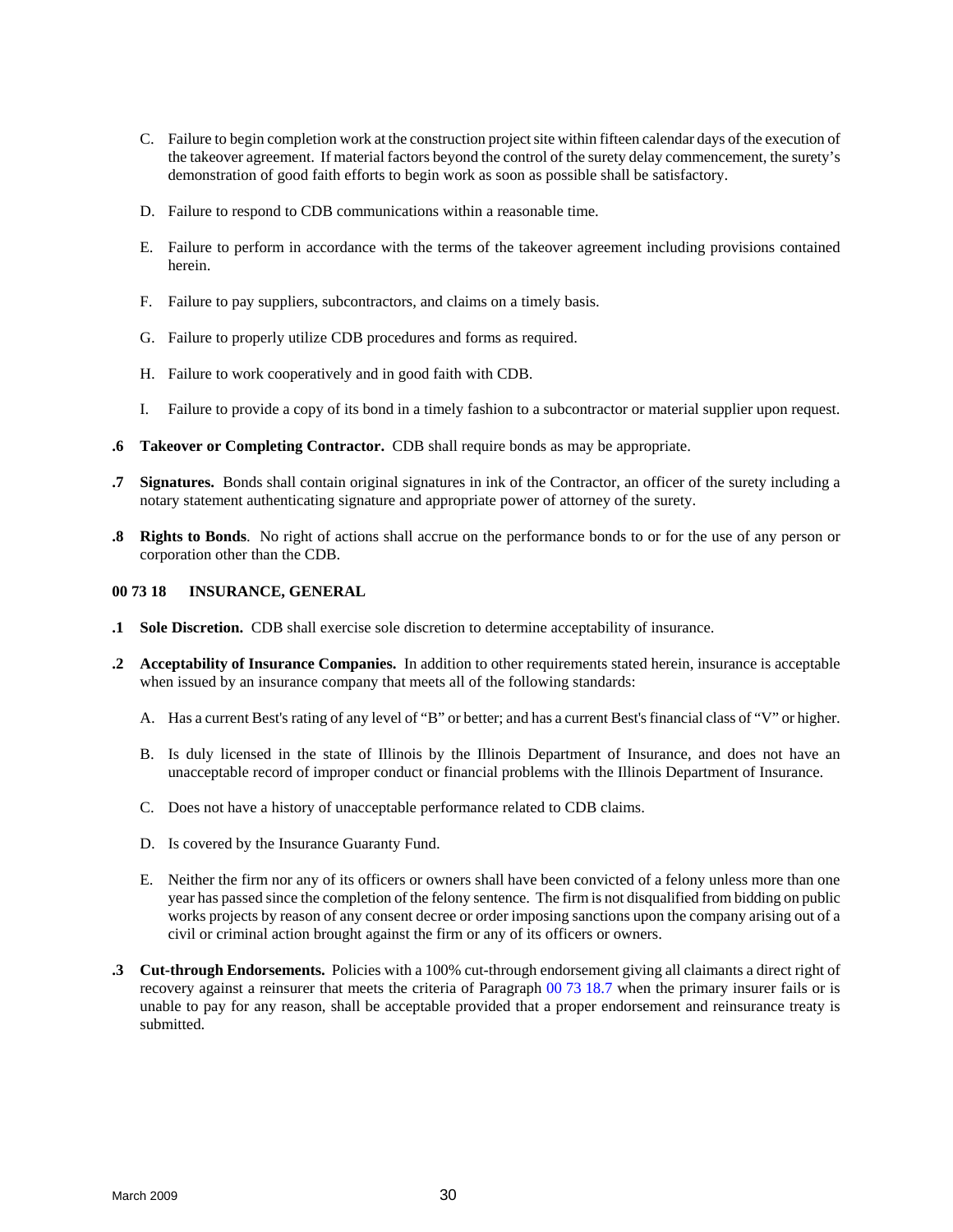#### **.4 Discretion to Adjust Criteria**.

- A. Acceptability criteria set out in Paragraph 00 73 18.2 shall constitute minimum requirements unless waived prior to bidding by CDB in extraordinary cases that include, but are not limited to the following:
	- 1) Insurance that meets the requirements is not available due to market changes or the nature of the project.
	- 2) Characteristics of the construction project justify less stringent requirements.
	- 3) Available insurance, although not in technical compliance with the requirements, is determined to be as reliable as insurance in technical compliance.
	- 4) Substitution of a non diminishing irrevocable bank letter of credit, on contracts less than \$100,000, as authorized by the Public Construction Bond Act (30 ILCS 550/1).
	- 5) Insurance policies not covered by the Illinois Insurance Guaranty Fund (215 ILCS 5/532 et seq.) shall not be acceptable unless CDB agrees that the Contractor has satisfactorily demonstrated extraordinary circumstances justifying an exception. Examples of such policies are: Risk Retention Groups and the Illinois Insurance Exchange. The following shall not constitute extraordinary circumstances justifying an exception:
		- a. The Contractor already has a policy in effect that does not meet the requirements.
		- b. The Contractor's insurance agent does not represent companies that offer insurance meeting the requirements.
		- c. Insurance meeting the requirements is more expensive than insurance which does not.
		- d. The Contractor's work performance or financial condition precludes it from obtaining insurance which meets the requirements.
- B. CDB may set more stringent criteria for insurance when determined to be justified by the nature of the construction project.
- C. CDB may require wrap up insurance when required by the nature of the project.
- **.5 Unacceptable Performance of an Insurance Company.** Unacceptable performance of an insurance company related to CDB claims may consist of one or more of the following:
	- A. Failure to abide by the requirements of the applicable Standard Documents for Construction and the applicable bidding documents.
	- B. Failure to respond to CDB communications within a reasonable time.
	- C. Failure to acknowledge receipt of a claim within thirty calendar days.
	- D. Failure to investigate and respond to a claim within sixty calendar days;
	- E. Failure to pay meritorious claims on a timely basis.
	- F. Failure to properly utilize CDB procedures and forms as may be required.
	- G. Failure to work cooperatively and in good faith with CDB.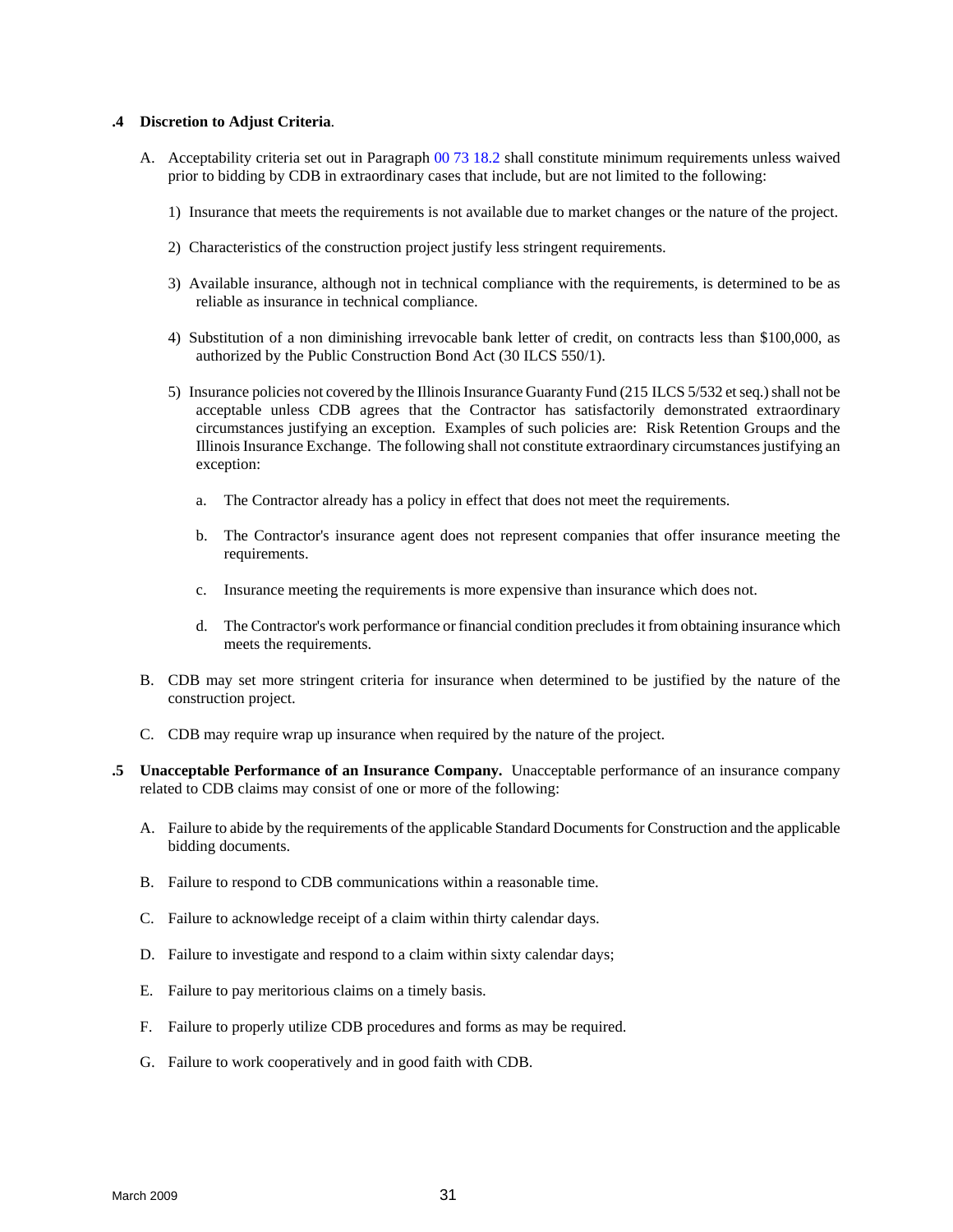H. Failure to provide CDB with requested documentation within a reasonable time, including but not limited to, insurance policies, inspection reports, certificates, binders, and general correspondence.

#### **.6 Evidence of Insurance**.

- A. Each Contractor shall file with CDB evidence of complete coverage of all insurance required by Paragraph 00 73 18.7 and Article 00 73 19 herein, bearing the original signature of the insurance company's authorized agent. Acceptable evidence of insurance is:
	- 1) A binder or certificate of insurance accompanied by endorsements as set out below in Paragraph 00 73 18.6.
	- 2) The complete insurance policy, including all required endorsements.
- B. Endorsements shall be required on each certificate or policy which include each of the following statements:
	- 1) "The coverage and limits conform to the minimums required by Paragraph 00 73 18.7 and Article 00 73 19 of CDB's Standard Documents for Construction." Any exception or deviation shall be brought to the attention of CDB for a ruling on acceptability.
	- 2) CDB project number and CDB contract number of the project covered by the policy.
	- 3) The company agrees to timely provide complete copies of policies upon request by CDB.
	- 4) The policy will not be canceled, changed or altered until at least ten calendar days prior written notice has been given to the Contractor and CDB, unless the same is stated in a policy provision.
	- 5) CDB and the Using Agency are included as additional named insureds for occurrences arising in whole or in part out of the work and operations performed. This endorsement does not apply to Workmen's Compensation Insurance policies.
	- 6) All assigned contractors are included as additional named insureds. This endorsement applies only to builders risk insurance.
- C. The contract shall not be executed until acceptable evidence of coverage is on file with CDB. The Contractor shall at its own expense and delay, cease operations if the insurance required is terminated or reduced below the required amounts of coverage. CDB may stop payment to the Contractor if the insurance required is terminated or reduced below the required amounts of coverage. In no event shall any failure of CDB to receive policies or certificates or to demand receipt be construed as a waiver of the Contractor's obligation to obtain and keep in force the required insurance and to provide the required evidence of insurance.
	- 1) **Reconstruction**. The prompt repair or reconstruction of the work as a result of an insured loss or damage shall be the Contractor's responsibility and shall be accomplished at no additional cost to CDB, the Using Agency or Architect/Engineer. The Contractor shall furnish proper assistance in the adjustment and settlement of all losses. Loss will be adjustable with and payable to the party purchasing the builder's risk insurance, who shall be responsible for apportioning the loss proceeds to each and every entity involved in the loss to the extent of its interest.
	- 2) Insurance shall remain in effect until final acceptance and at all times thereafter when the Contractor may be correcting, removing or replacing defective work or as otherwise adjusted by the CDB depending upon the circumstances of such correction, removal or replacement.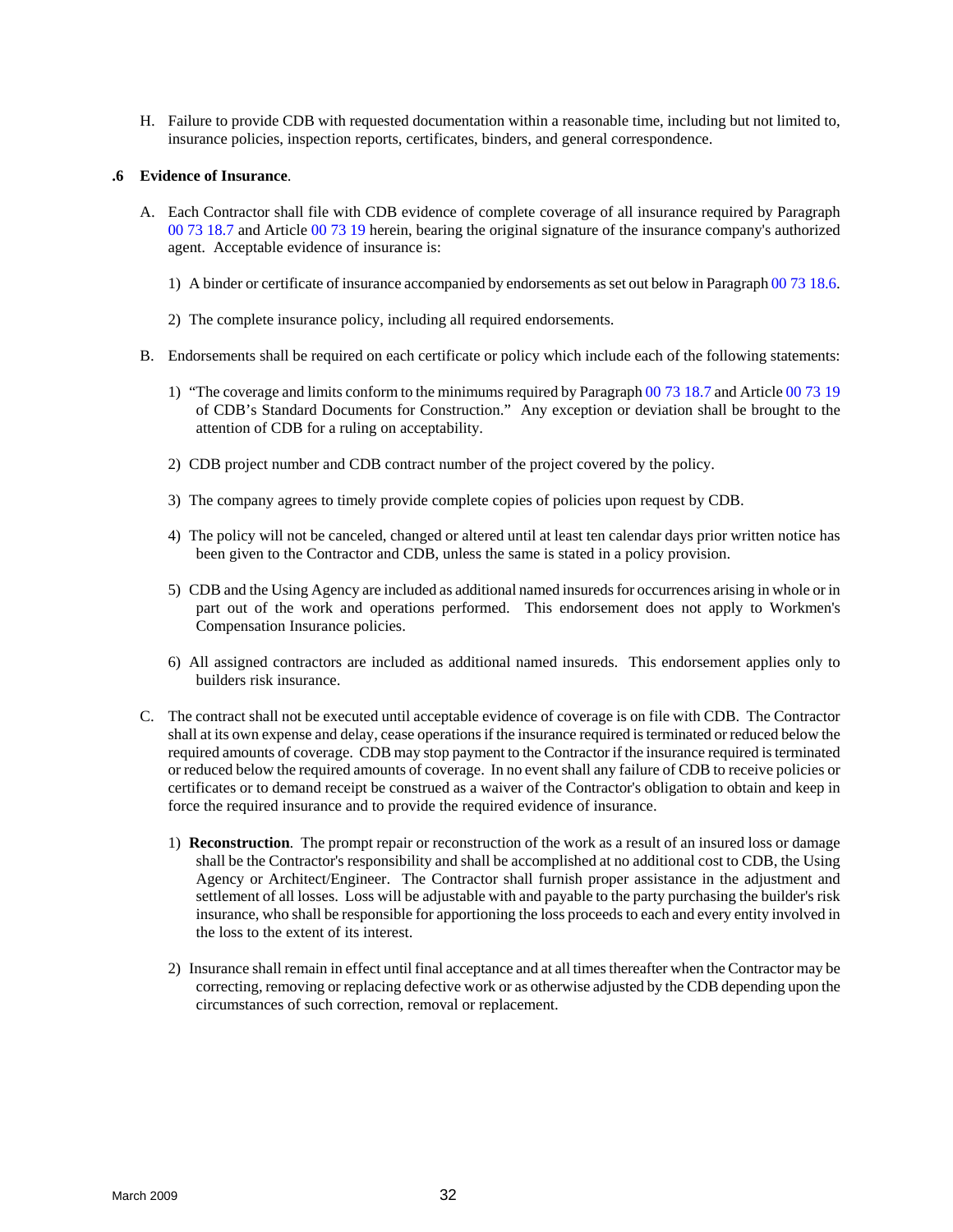### **.7 Required Minimum Insurance Coverages**

#### A. **Comprehensive Automobile Liability:**

- 1) The policy shall cover owned, non-owned, and hired vehicles.
- 2) \$1,000,000 Bodily Injury & Property Damage Liability Limit Each Occurrence.

#### B. **Worker's Compensation**:

- 1) **Statutory Requirement**. Worker's compensation shall be provided in accordance with the provisions of the Illinois Worker's Compensation Act, as amended. Notwithstanding the rating and financial size categories stated in this Article, coverage may be provided by a group self-insurer authorized in Section 4(a) of the Act and approved pursuant to the rules of the Illinois Department of Insurance. The Contractor shall submit an insurance certificate, per 00 73 18.6 above, indicating coverage for statutory limits.
- 2) The Contractor may use a Self-Insured Plan for Worker's Compensation Insurance if the plan is approved by the State of Illinois. For approval, the Contractor shall obtain a certificate from the Illinois Industrial Commission, Office of Self-Insurance Administration, Springfield office.
- 3) Employers Liability

| \$500,000 |
|-----------|
|           |

| Disease-policy limit | \$500,000 |
|----------------------|-----------|
|----------------------|-----------|

- c. Disease-each employee \$500,000
- 4) The worker's compensation insurance carrier, or self insurance service agency, where applicable, shall certify that to the best of its knowledge, the Contractor has properly reported wage and workforce data and made premium payments in compliance with Illinois rates and worker classifications.
- C. **Commercial General Liability.** Include coverage for premises and operations, broad form property damage, products completed operations, independent contractor's personal injury liability and contractual obligations. Coverage shall not be excluded because of the Contractor's negligence. A Response Action Contractor may provide the Commercial General Liability Insurance on a claims made form. Where the hazard exists, the Contractor shall purchase and maintain insurance to protect against claims due to explosion, collapse or underground damage.
	- 1) The general aggregate limit shall be endorsed on a per project basis.
		- a. \$1,000,000 Bodily Injury Per Person
		- b. \$1,000,000 Bodily Injury Aggregate Limit.
		- c. \$ 500,000 Property Damage per Occurrence.
		- d. \$1,000,000 Property Damage Aggregate Limit.
		- e. \$1,000,000 Combined Single Limit Coverage for bodily injury and property damage per occurrence and in the same aggregate limit will be accepted in lieu of the separate limits specified above.
- D. **Umbrella or Excess of Loss Coverage.** If the limits specified in Paragraph 00 73 18.7A, 00 73 18.7B, and 00 73 18.7C are not met, an Umbrella or Excess Liability policy of not less than \$1,000,000 for any one occurrence and subject to the same aggregate over the Comprehensive Automobile Liability, Employers Liability and Commercial/Comprehensive General Liability coverages, is acceptable.

# **00 73 19 BUILDER'S RISK INSURANCE**

**.1 Designated Contractor**. Builder's Risk Insurance shall be purchased and maintained by the Contractor(s) designated in Section 01 11 00 of the project manual.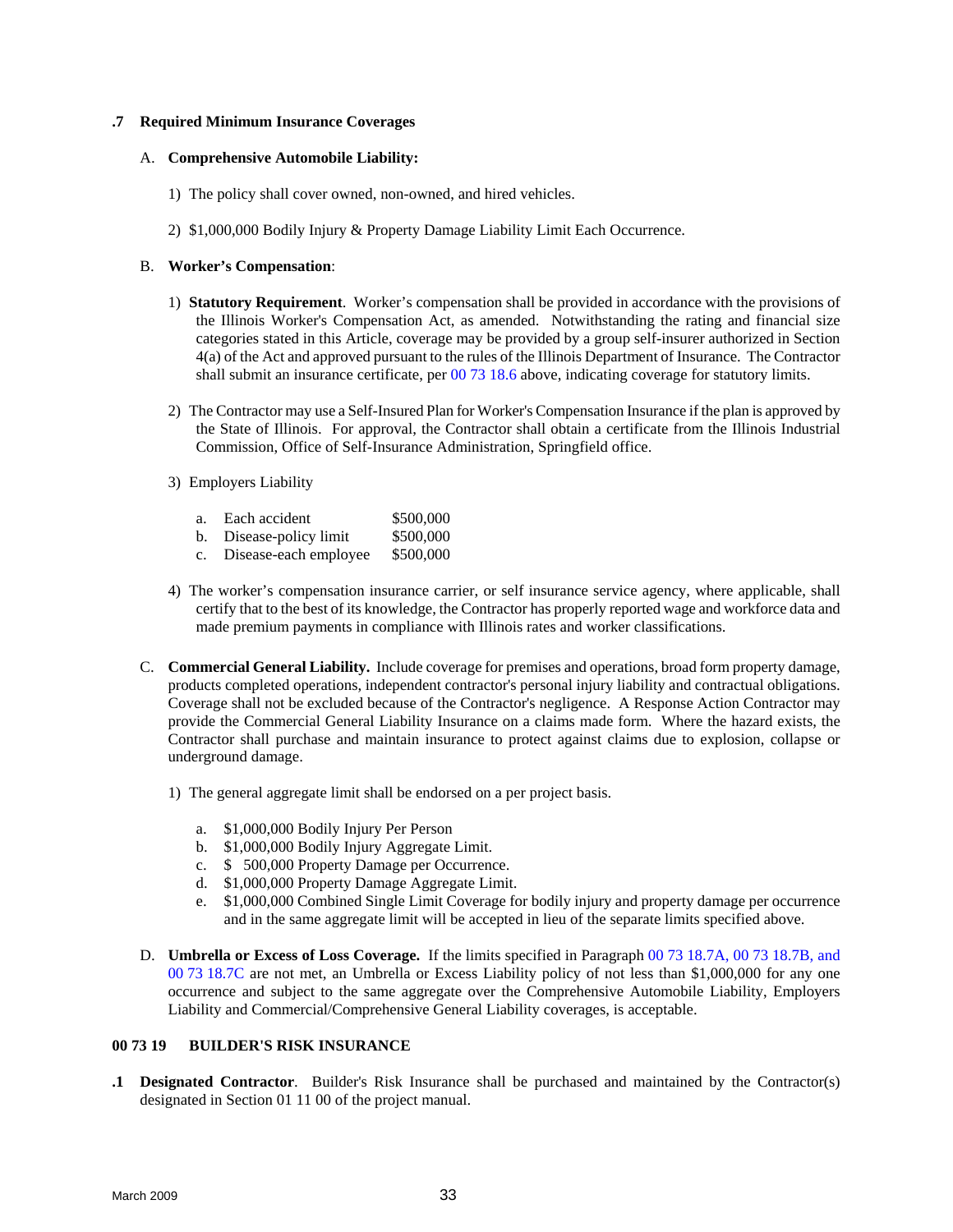- <span id="page-41-0"></span>A. The policy shall be a Completed Value All Risk Builder's Risk. The policy shall be written in an amount equal to 100% of the total of the contract or 100% of the total sum of all contracts if there are assigned contracts.
- B. Coverage shall include the following work and property:
	- 1) The installed work of all contractors until substantial completion of the entire project.
	- 2) Building materials and supplies, equipment, machinery and fixtures intended to become a permanent part of the project. Coverage shall include on the premises, at temporary storage locations and in transit. For additional information regarding stored materials, see herein.
	- 3) Construction forms, scaffolding and temporary structures on the premises.
	- 4) Drawings and specifications used to document as-constructed conditions.
	- 5) Debris removal resulting from a covered peril.
	- 6) Fire or collapse resulting from excluded perils.
- C. Coverage may only exclude the following property:
	- 1) tools, equipment and other personal property of the contractors and their employees;
	- 2) vehicles of any kind;
	- 3) lawns, trees, shrubs or plants; and,
	- 4) the value of existing buildings prior to renovation under this contract.
- D. Perils excluded may only include:
	- 1) earth movement, including earthquake, landslide or mud slide;
	- 2) flood, sewer backup, and seepage;
	- 3) dishonest acts of the insured or its employees;
	- 4) trick or fraud;
	- 5) mysterious disappearance;
	- 6) inventory shortage;
	- 7) corrosion, rust, rot, mold, wear and tear, except resulting unexcluded loss;
	- 8) changes or extremes of temperature and humidity;
	- 9) settling, cracking, shrinking, expanding of walls, ceilings, floors, foundations, etc.;
	- 10)operation of building ordinances or laws;
	- 11)loss of use or occupancy;
	- 12)design error, except resulting damage;
	- 13)war, rebellion, insurrection, radioactive contamination, and.
	- 14)pollution clean up, unless the release results from a covered peril.
- **.2 Additional Insured.** CDB, the Using Agency and all assigned contractors shall, by endorsement, be included as additional named insureds.
- **.3 Deductible.** A deductible clause of maximum of \$5,000 per loss shall be included.
	- A. CDB will assume responsibility for the deductible amount for installed work unless responsibility for the loss can be attributed to a negligent act by a single contractor.
	- B. Each contractor shall assume responsibility for the deductible amount for losses under .1B.2) and .1B3), above.
- **.4 CDB Rights**. CDB reserves the right to take over the policy or extend coverage after default, cancellation or termination of coverage for any reason.
- **.5 Beneficial Occupancy**. The policy by its terms or endorsement shall specifically permit and allow for beneficial or partial occupancy prior to substantial completion of the project by CDB.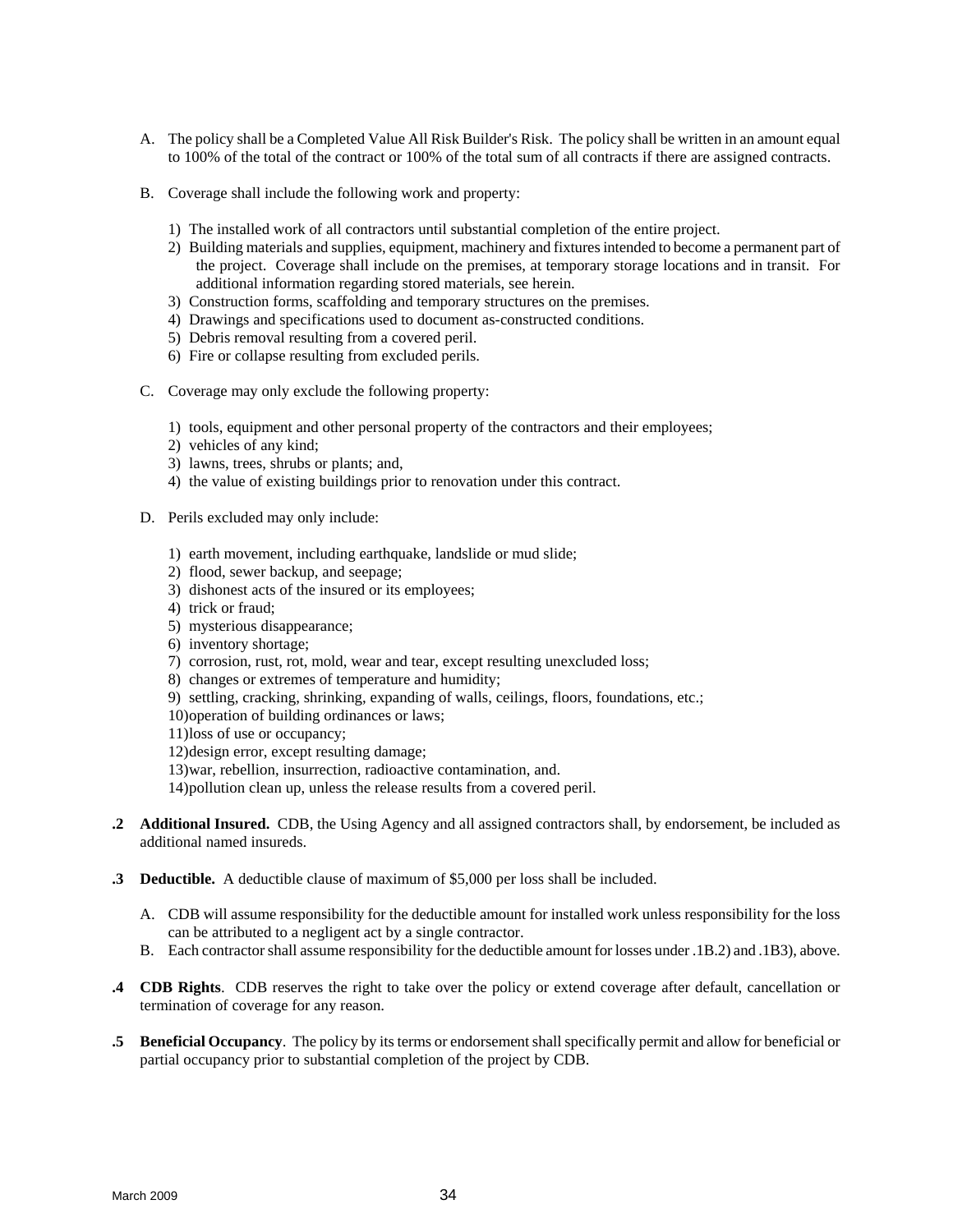<span id="page-42-0"></span>**.6 Waiver of Damages**. CDB, the Using Agency, the Architect/Engineer and each Contractor waive all rights each against the others for damages caused by fire or any other peril to the extent any loss or claim is covered by Builder's Risk Insurance or any other valid insurance applicable to the project except such rights as they may have to the proceeds of such insurance held by any of the insured as a result of loss. Each insured Contractor shall require similar waivers of subrogation from all subcontractors.

# **00 73 20 RESPONSE ACTION CONTRACTOR INDEMNIFICATION ACT**

- **11 Indemnification Act.** When specified in Section 01 11 00 of the project manual, the state of Illinois will indemnify and defend the Contractor in accord with the Response Action Contractor Indemnification Act (415 ILCS 100/5 et.seq.) and subject to the conditions and limitations thereof.
- **.2 Withholding**. Unless specified otherwise, indemnification will apply to the full amount of the contract. When specified in Section 01 11 00 of the project manual, CDB may withhold 5% of each payment affecting response action work in accord with the Indemnification Act. When provided in Section 01 11 00, CDB may indemnify only a portion of the contract, based upon the portion of the contract that involves Response Action work. In that case the bid documents will specify the amount of the indemnification fee. The bidder should include the specified fee in the bid. CDB will withhold 5% of each payment until the specified amount is withheld.

#### **00 73 40 LICENSING**

- **.1 General**. Each Contractor shall be responsible for compliance with all applicable contractor and trades person licensing with the appropriate State agency. This includes, but is not limited to:
	- A. Roofing IL Dept. of Professional Regulation
	- B. Plumbing IL Dept. of Public Health
	- C. Asbestos Abatement IL Dept. of Public Health
	- D. Lead Abatement IL Dept. of Public Health;
	- E. Well drilling IL Dept. of Public Health
	- F. Underground Storage Tanks Office of the State Fire Marshal
	- G. Private Sewage Disposal Contractor's License IL Dept. of Public Health
	- H. Structural Pest Control Operators IL Dept. of Public Health
	- I. Fire Equipment Distributor License Office of the State Fire Marshal
	- J. Illinois Explosives Act IL Dept. of Natural Resources
	- K. Alarms Dept. of Professional Regulations
	- L. Elevator Mechanic State Fire Marshal
	- M. Fire Sprinkler Contractor State Fire Marshal

The Contractor shall submit copies of all licenses applicable to its work to the Architect/Engineer (A/E).

# **00 73 42 LABOR LEGISLATION**

- **.1 General.** All Contractors shall familiarize themselves with the acts referenced in this paragraph and shall make an investigation of labor conditions and all negotiated labor agreements which may exist or are contemplated at the time of bidding. Nothing in the acts shall be construed to prohibit the payment of more than the prevailing wage scale.
- **.2 Statutory Requirements.** In the employment and use of labor, the Contractor shall conform to all Illinois statutory requirements regarding labor including but not limited to the following Acts:
	- A. Equal Employment Opportunity. Applicable Laws: State of Illinois policy and law, set out in the Illinois Constitution, Article 1, Section 17, requires that employment opportunities be free from discrimination. The equal employment clause contained in 775 ILCS 5/2-105 et seq. is incorporated into the contract and is intended to insure compliance with the applicable laws and with the Illinois Department of Human Rights Rules and Regulations for Public Contracts. The Contractor shall conform to all provisions of the Equal Employment Opportunity Clause (44 Illinois Administrative Code, Ch. X, Sec. 750, Appendix A), and shall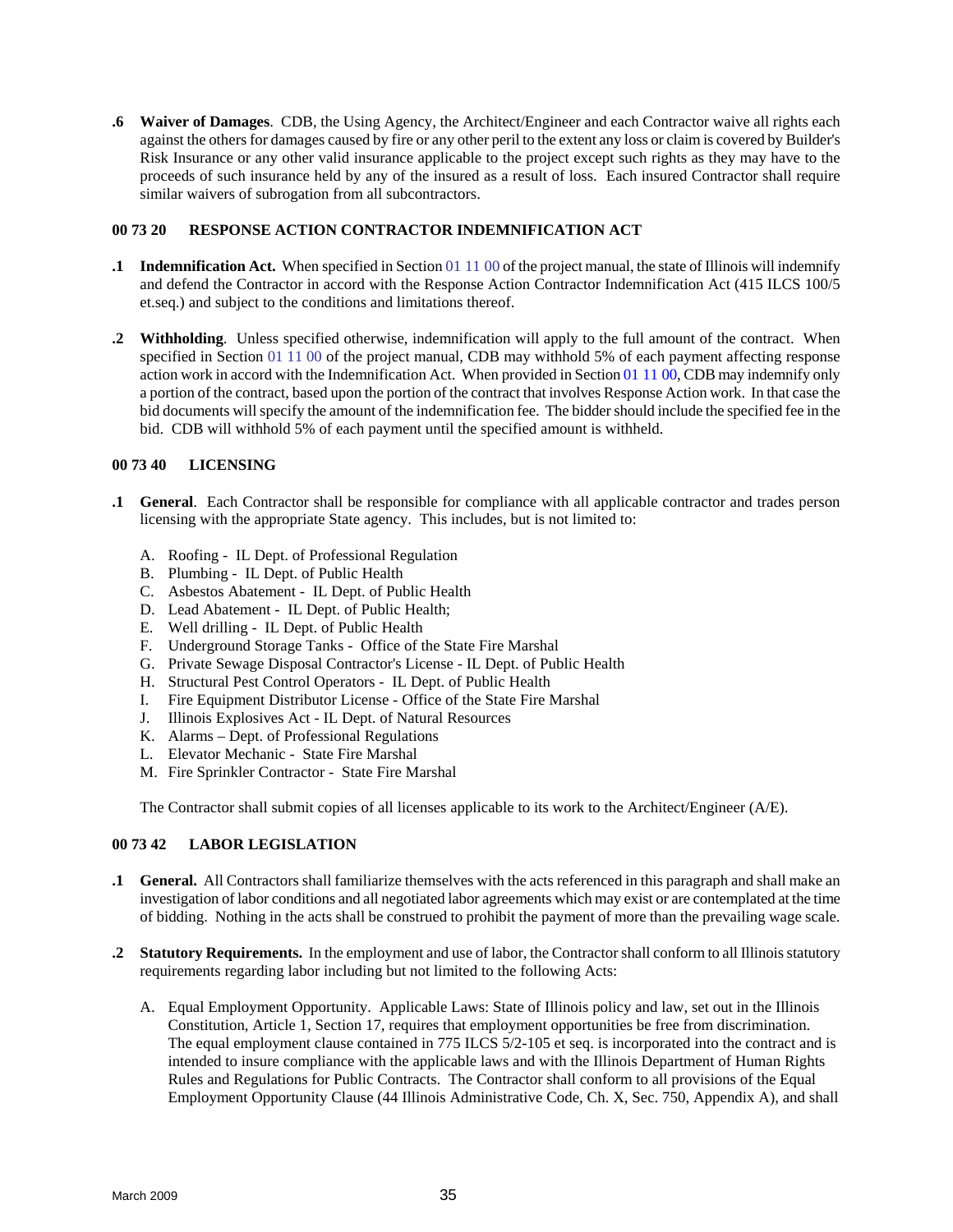<span id="page-43-0"></span>include said clause, verbatim or by reference, in each of its subcontracts under which any portion of the contract obligations will be undertaken or assumed, so that the provisions of the clause will be binding upon all such subcontractors.

- B. Veterans Preference Act, (330 ILCS 55).
- C. The Service Men's Employment Tenure Act, (330 ILCS 60).
- D. Child Labor Law, (820 ILCS 205).
- E. Unified Code of Corrections, (730 ILCS 5/3-12-1 et seq.) Unauthorized employment of convict labor.
- F. Employment of Illinois Workers on Public Works Act, (30 ILCS 570) requiring employment of Illinois workers on public works projects.
- G. The Worker's Compensation Act, (820 ILCS 305).
- H. Drug Free Workplace Act, (30 ILCS 580).
- I. The Human Rights Act, (775 ILCS 5/1-101).
- J. The Public Employment Discrimination Act, (775 ILCS 10).
- **.3 Federal-funded Projects.** When Federal participation is included on the project as noted in the project manual, compliance with Federal Equal Employment requirements does not relieve the Contractor of its duty to comply with Illinois Equal Employment requirements.
- **.4 Certified Payroll**. State law 820 ILCS 130/5 requires all contractors and sub-contractors working on state construction projects to submit certified payroll records to the Capital Development Board. Contractors must submit these records once a month. The payroll records must include all workers employed by contractors on the project.

# **00 73 43 PREVAILING WAGES**

- **.1 Wages in Project Manual.** Pursuant to the Wages of Employees on Public Works Act (820 ILCS 130), the project manual includes the prevailing rate of wages for the county where the work is being performed and for each craft or type of worker needed to execute the contract.
- **.2 Prevailing Wage Act.** The act regulates wages of laborers, mechanics, and other workers employed in any public works by the state, county, city, or any public body or any political subdivision or by anyone under contract for public works (820 ILCS 130) and provides in part that the Contractor, subcontractors, etc., shall pay to all laborers, workers, and mechanics performing work under the contract, not less than the prevailing rate of wages as determined by the Illinois Department of Labor. The Contractor shall prominently post the current schedule of prevailing wages at the project site, and shall notify immediately in writing all of its subcontractors, etc., of all changes in the Schedule of Prevailing Wages.
- **.3 Wage Increases.** Any increases in costs to the Contractor due to changes in the prevailing rate of wages or labor law during the term of any contract shall be at the expense of the Contractor and not at the expense of CDB.
- **.4 Change Orders.** Change orders shall be computed using the actual wage rates applicable at the time the change order work is scheduled to be performed.
- **.5 Rates Published.** CDB will publish notice of revisions as provided by the Illinois Department of Labor (IDOL) internet Site (http://www.idol.state.il.us).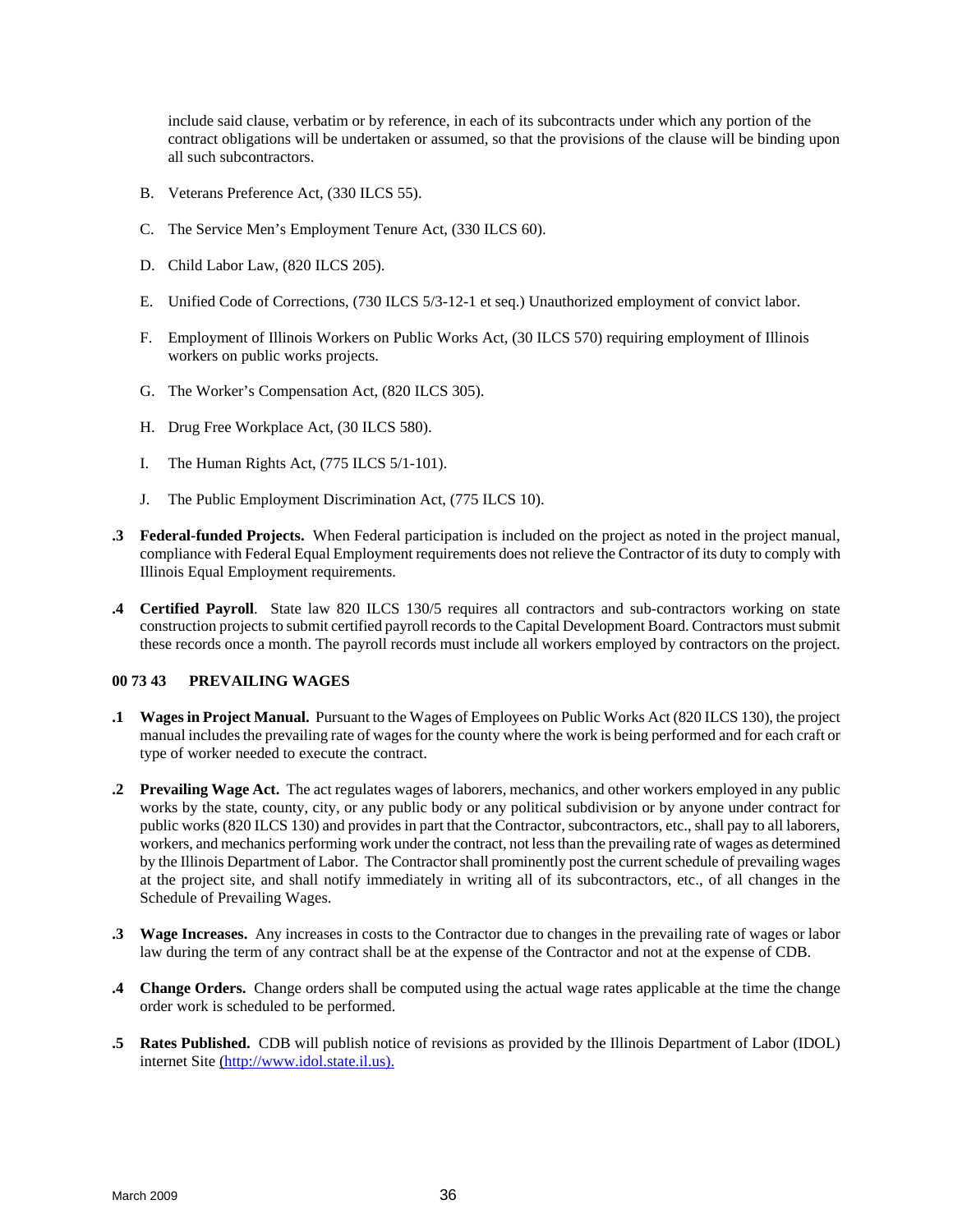#### <span id="page-44-0"></span>**00 73 45 RECORDS**

- **.1 Records of Wages and Expenses.** The Contractor and subcontractors shall keep or cause to be kept an accurate record of names, occupations and actual wages paid to each laborer, worker and mechanic employed by it in connection with the contract. The record shall be open at all reasonable hours for inspection by any representative of CDB or the Illinois Department of Labor and must be preserved for five years following completion of the contract.
- **.2 Record Keeping.** In accordance with 30 ILCS 500/20-65, the Contractor shall maintain, for a minimum of 3 years after the completion of the contract, adequate books, records and supporting documents to verify the amounts, receipts and uses of all disbursements of funds passing in conjunction with the contract. These records shall be available for the review and audit by CDB, the Auditor General, or their designees. The Contractor agrees to cooperate fully with any such audit and shall provide full access to all relevant materials. Failure to maintain the records required by this provision shall establish a presumption in favor of the State for the recovery of any funds paid by the State under the contract for which adequate records are not available through some fault of the Contractor to support their purported disbursement.

# **00 73 73 STATUTORY REQUIREMENTS**

**.1 General.** Each Contractor shall comply with all laws, rules and regulations and codes applicable to installation of the work. The Contractor is not responsible for the design of the work according to laws, rules, regulations and codes. Except where expressly required by applicable laws and regulations, neither CDB nor the A/E shall be responsible for monitoring the Contractor's compliance with any laws or regulations. When the Contractor observes conflicting regulatory requirements, it shall notify the A/E in writing immediately. If the Contractor performs any work knowing or having reason to know that the installation of the work is contrary to such laws, rules and regulations and fails to provide such notice, the Contractor shall pay all costs arising therefrom. The following are statutory requirements that may impact the project. The list is not exclusive. The Contractor shall comply with all state and federal requirements governing its work on the project and its contract. This Article lists some of those requirements that are unique to state projects.

# **.2 Steel Products Procurement Act.**

- A. The Steel Products Procurement Act, 30 ILCS 565, requires that all contracts for the construction, reconstruction or improvement of public works contain a provision that steel products used or supplied by the contract or a subcontract thereto, shall be manufactured or produced in the United States. Steel products means "products rolled, formed, shaped, drawn, extruded, forged, cast, fabricated or otherwise similarly processed or processed by a combination of two or more such operations, from steel made in the United States by open hearth, basic oxygen or electric furnaces."
- B. The exceptions to the Act are:
	- 1) where the expenditure is less than \$500;
	- 2) where the Executive Director of CDB certifies in writing that:
		- 1. the specified product cannot be manufactured or produced in sufficient quantity to meet the project needs;
		- 2. the specified product cannot be manufactured or produced in necessary time to meet the project needs; or
		- 3. obtaining the product would increase the cost of the contract by more than 10%;
- C. The Act provides that CDB may not authorize payment to any Contractor in violation of the Act.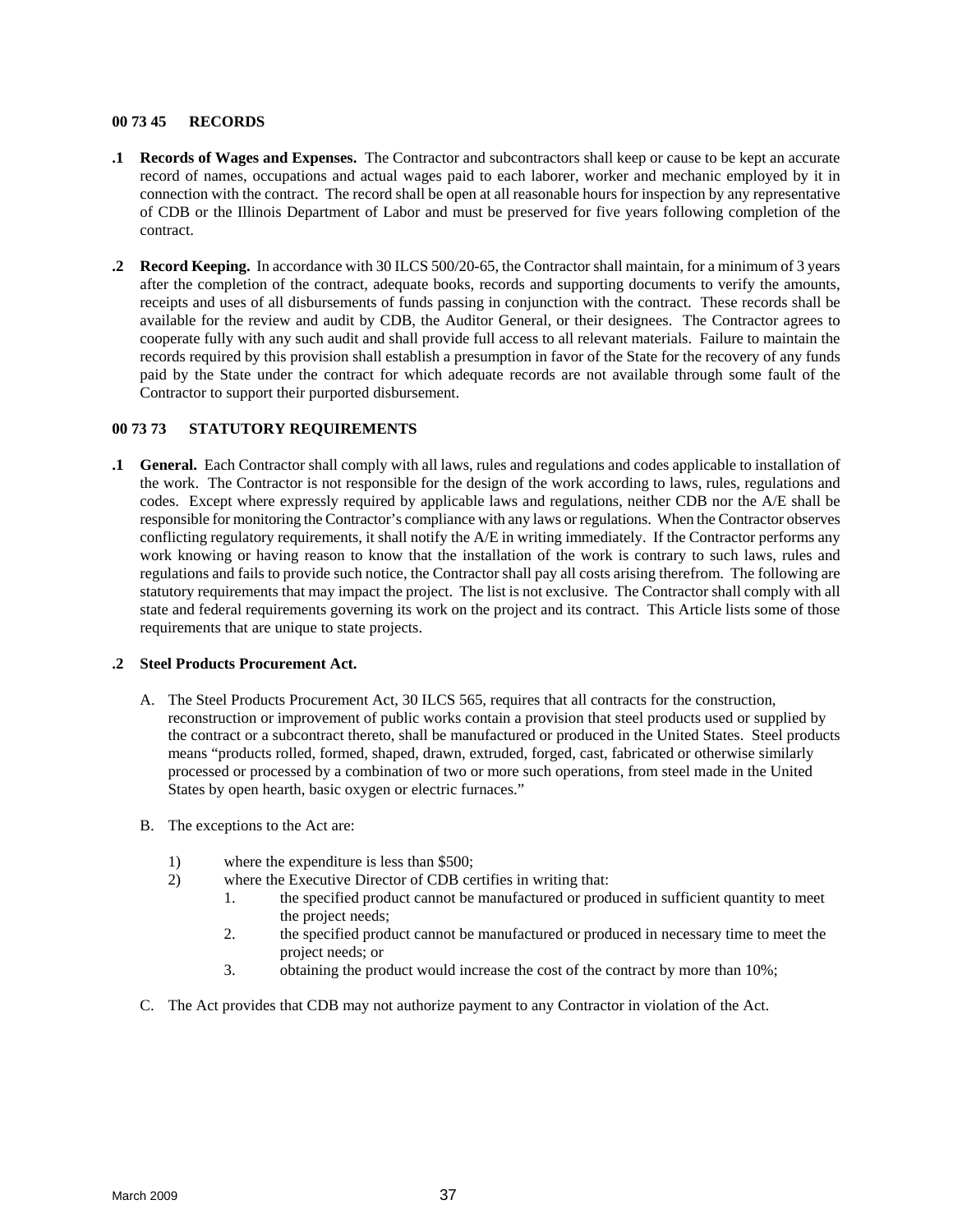# <span id="page-45-0"></span>**00 91 00 ADDENDA**

- **.1 Changes.** All changes in or interpretations of the bidding documents prior to the bid opening will be made by written addenda issued by the A/E to each recipient of the bidding documents recorded by the A/E. The A/E shall ensure all addenda will be received no later than three business days prior to bid opening. When addenda are not timely issued, the bids will be returned unopened and the bid opening date will be extended.
- **.2 Acknowledgment**. Failure to acknowledge an addendum may result in bid rejection. Refer to Article 00 51 20.2.B.2).
- **.3 Contractor Requests.** The A/E will consider written requests by prospective bidders to amend the bidding documents. Such requests must be received at least ten (10) calendar days prior to bid opening date and include complete description of the desired change including any technical data and references for the  $A/E$ 's evaluation. The A/E will include the modification by addendum if a request is approved. This paragraph does not modify the bidder's duty to report under Paragraphs 00 21 10.1, 00 41 10.3 and 00 43 25.2.

# **01 15 00 WORKING CONDITIONS**

# **01 15 10 CONTRACTOR'S USE OF PREMISES**

- **.1** The Contractor shall confine its operations at site to areas permitted by law, permits, contract and Using Agency's permission. Contractor shall obtain and observe all site regulations. The Using Agency may examine Contractor's and subcontractors' list of employees.
- **.2** The Contractor and its employees shall keep all unattended vehicles and equipment locked at all times and parked only in approved areas.
- **.3** The Contractor shall assume responsibility for protection and safekeeping of its material, equipment, tools, etc., stored on the premises. Contractor shall obtain and pay for use of any additional storage or work area needed for its operations. Contractor shall move all stored material, equipment, tools, etc., which interfere with the work.
- **.4** Contractors and A/E may not interfere with lawfully conducted inspections or site visits by properly identified representatives of regulatory agencies or collective bargaining units. Notwithstanding the above, the user agency's security regulations shall be observed.
- **.5** All contractors, employees, trades persons and visitors shall comply with personal protection regulations, including hard hats.
- **.6** All visitors to hazardous waste or asbestos abatement projects must provide proof of OSHA respirator fit-testing, medical examination, and proof of proper certification to enter contaminated areas. Disposable clothing will be provided and disposed of by the abatement contractor.
- **.7** At occupied residential facilities, the Contractor shall provide and maintain appropriate fences, barricades, and/or security locking to limit resident access to excavations, construction areas, construction storage and field offices.
- **.8** Additional requirements may be listed in Sections 01 35 53 Security and 01 56 00 Barriers of the project manual.

# **01 20 00 PRICE AND PAYMENT PROCEDURES**

# **01 24 00 VALUE MANAGEMENT**

**.1 General.** CDB's value management program is applicable when specified in Section 01 11 00 of the project manual.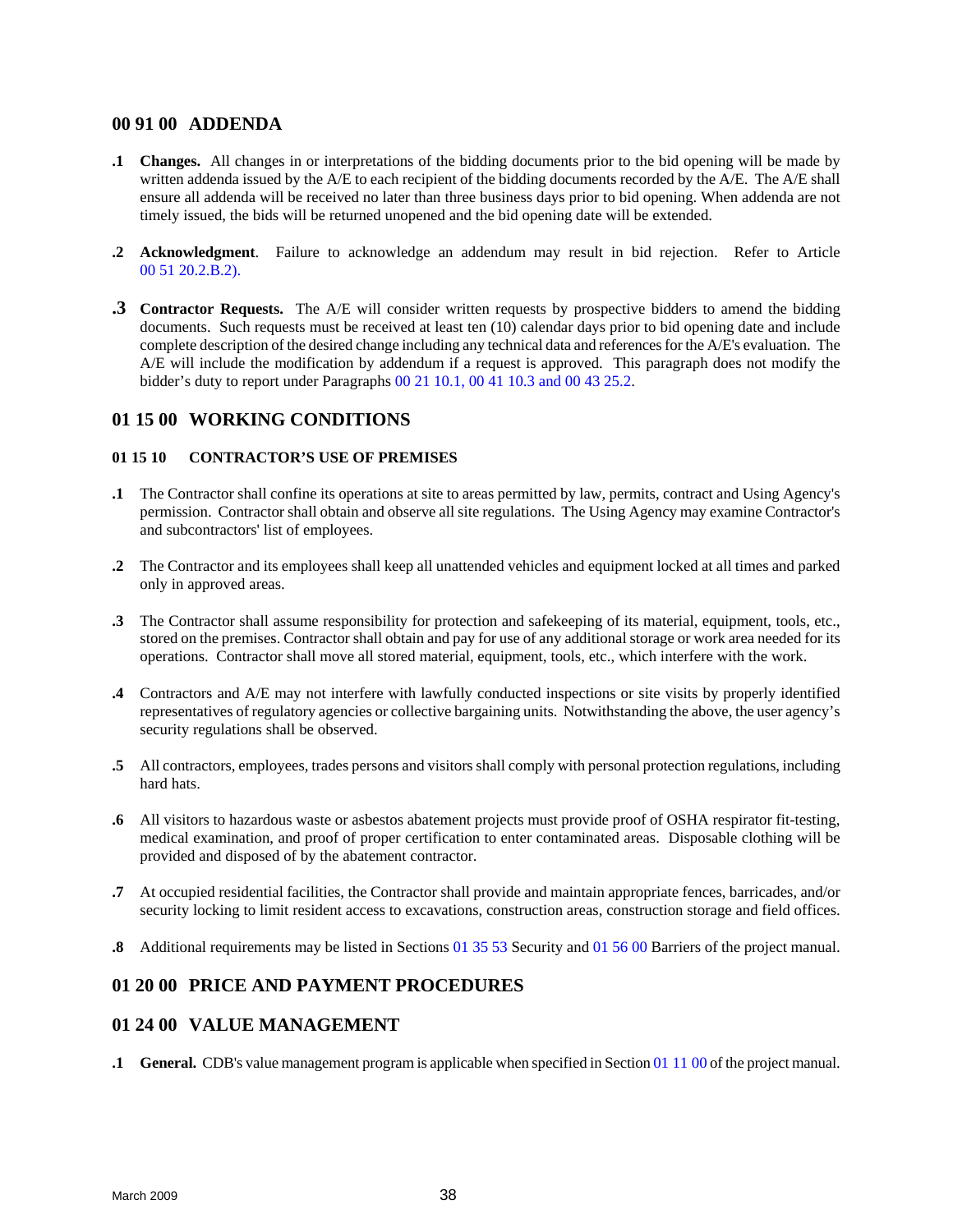### <span id="page-46-0"></span>**.2 Value Management Proposals**

- A. The Contractor may initiate and submit value management proposals (VMPs) for changing contract requirements providing such proposals offer cost savings to CDB or the Using Agency without impairing in any way the required functions of the project.
- B. Proposed cost savings may be in the form of a decrease in a contract sum where the proposal has no significant life-cycle-cost impact or a reduction in future ownership costs.

#### **.3 Submittal**

- A. The Contractor shall submit six copies of the VMP to CDB's Project Manager.
- B. VMPs involving product substitution shall comply with the requirements of the Article on substitution herein, except that related costs involving the work of others (CDB, A/E, construction manager, or other Contractors) shall be fully determined, included in the proposal cost, and deducted from the estimated savings to CDB.
- C. VMPs shall include the following:
	- 1) a complete description of the proposed change and the existing contract requirements;
	- 2) a narrative of the differences between the two;
	- 3) comparable advantages and disadvantages of each;
	- 4) if a function or characteristic of the work is being reduced or deleted, provide justification for such recommendation;
	- 5) separate detailed cost estimates for the proposed changes and the existing contract requirements;
	- 6) a detailed estimate of the net savings to CDB or the Using Agency when the proposal is accepted;
	- 7) an architectural/engineering analysis identifying and describing each contract requirement that will be modified when the proposal is accepted;
	- 8) an analysis of the effect acceptance of the proposal will have on the master construction schedule. The Contractor shall determine the final date by which CDB can approve the proposal without adversely affecting the master construction schedule;
	- 9) a formal quotation indicating all required contract modifications, including changes in the contract sum, if the proposal is accepted; and
	- 10) a statement identifying them as being submitted pursuant to this Article.
- D. Computing instant savings:
	- 1) The Contractor shall prepare individual cost estimates for both the existing (instant) contract requirements and the proposed modification. Each estimate shall be of sufficient detail itemizing all costs for the work to be changed. This should include quantities, all direct labor and material costs and all associated costs, including development and implementation costs of the proposed modifications. Any costs that CDB might incur for processing or implementation shall not be included.
	- 2) The Contractor's overhead and profit will not be reduced when the value management proposal causes a net reduction in the contract sum. The net reduction of approved proposals will be shared as provided below.
	- 3) Overhead and profit will be allowed in accordance with contract changes herein when the value management proposal requires a net increase in the contract sum.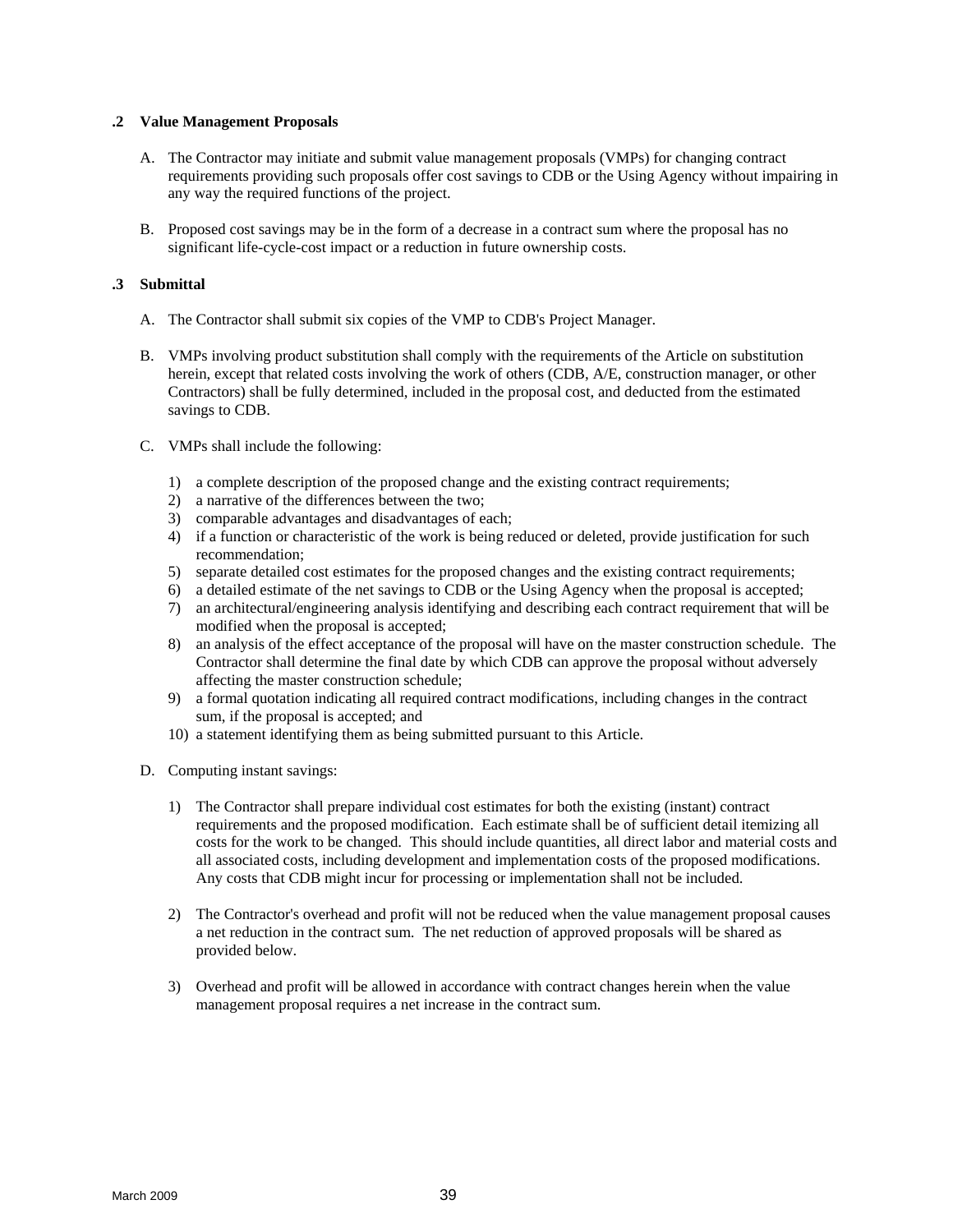- E. Computing life cycle cost savings:
	- 1) The Contractor shall prepare separate cost estimates for the future ownership costs of both the existing contract requirements and for the proposed modifications. Cost benefits include but are not limited to, reduced costs of operation and maintenance, extended service life, energy cost savings and increased net assignable square footage.
	- 2) Costs shall be calculated for a 25 year economic life on a uniform basis in constant dollars for each estimate. The net difference in the estimates, when approved by CDB, will be divided by 25 to determine the average annual net savings to be shared as provided in herein.

#### **.4 Subcontractor Inclusion**

- A. The Contractor shall include the provisions of this Article in all first tier subcontracts in excess of \$25,000, and include these provisions in any other subcontract which may have the potential of VMPs. At the option of the first tier subcontractors, these provisions may be included in lower tier subcontracts.
- B. The Contractor shall encourage submission of VMPs and is obligated to submit all subcontractors' proposals to CDB. The Contractor may comment on subcontractor proposals.

#### **.5 Processing Procedures**

- A. CDB will process proposals expeditiously. However, CDB will not be liable for any delay in acting on a proposal. The Contractor may withdraw, in whole or in part, any proposal not accepted by CDB within the time period specified in the proposal. CDB will not be liable for value management proposal development cost in the case where the proposal is rejected or withdrawn.
- B. CDB's decision to accept or reject any proposal will be final and not subject to dispute.
- C. With the Contractor's concurrence, CDB may modify any proposal. The Contractor's fair share will be based on the modified proposal.
- D. The Contractor shall perform all work in accordance with the original contract requirements pending CDB's review of a VMP.
- E. Approved proposals will be incorporated into the contract by change order.

# **.6 Sharing Arrangements**

- A. The Contractor will share in the instant or life cycle cost savings when a VMP is accepted by CDB.
- B. The Contractor will receive 50% of the instant savings when only the Contractor is involved.
- C. When a first tier subcontractor's proposal is accepted, the savings will be shared between the subcontractor (minimum 40%), the Contractor (maximum 20%), and CDB (40%). Lower tier subcontractors will receive a portion of the first tier subcontractor's share in accordance with the agreement between them.
- D. The Contractor will receive 20% of the average annual net savings when life cycle costs or future ownership costs are involved.
- **.7 Data Restriction Rights**. The Contractor may restrict CDB's rights to use any part or data contained in a VMP. CDB will have full rights to the proposal for any use it may desire when a VMP is accepted.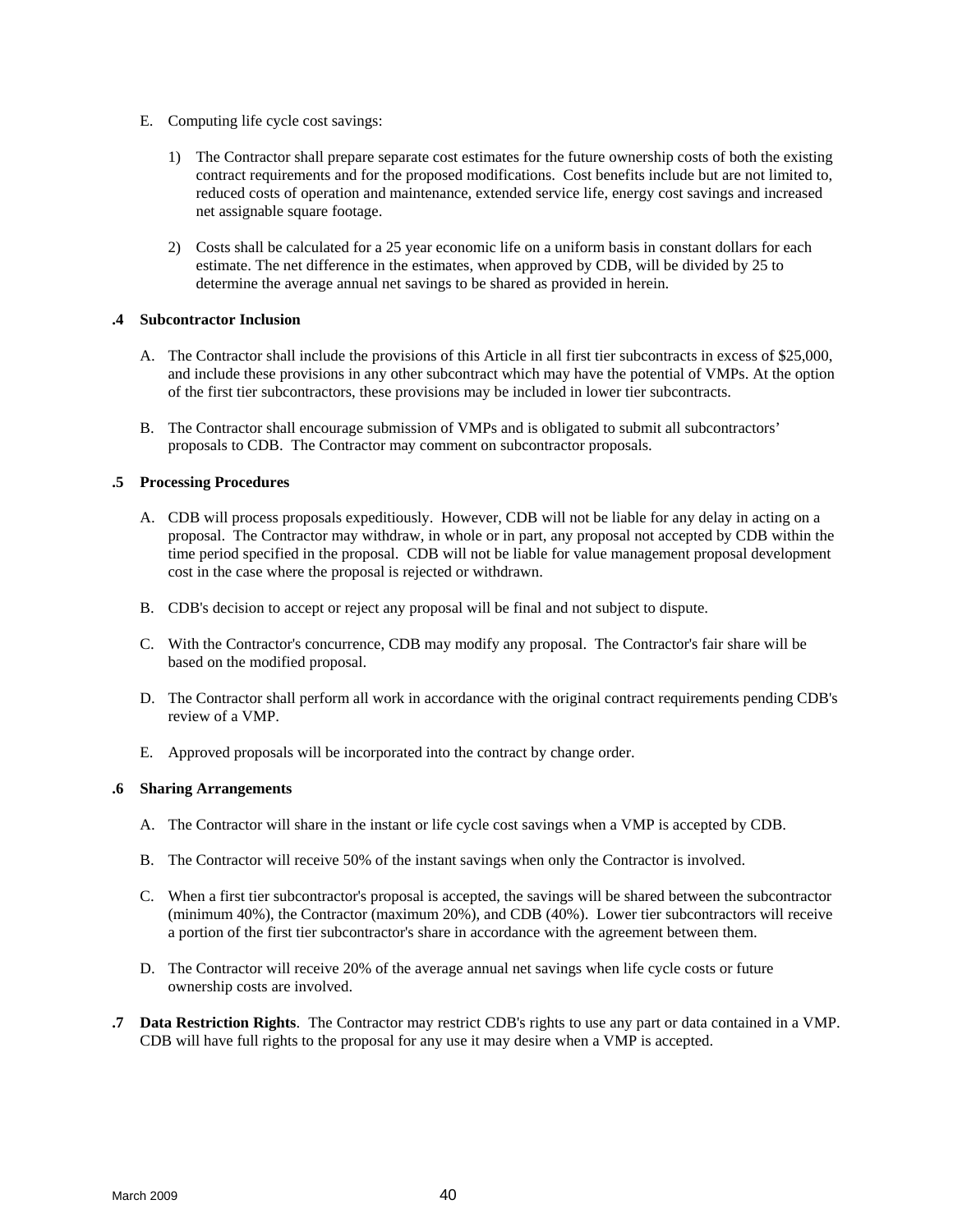# <span id="page-48-0"></span>**01 25 00 SUBSTITUTION PROCEDURES**

- **.1 Substitution by Change Order.** After notice of award, substitutions shall not be accepted if acceptance would require a change order increasing the amount of the contract, and may only be approved by written change order under one of the following conditions:
	- A. Substitutions are required for compliance with final interpretations of code requirements or insurance regulations.
	- B. Unavailability of specified products, through no fault of contractor.
	- C. Subsequent information discloses inability of a specified product to perform properly or to fit in designated space.
	- D. Manufacturer/fabricator refusal to certify or guarantee performance of a specified product as specified.
	- E. When a substitution would be substantially in CDB's best interests (e.g. better quality, shorter delivery time, lower cost, etc.).
- **.2 Submittal Requirements**. Regardless of the reason for the substitution request, the Contractor shall submit complete data demonstrating compliance of the proposed substitution with contract documents:
	- A. An itemized comparison of proposed substitution with product or method specified.
	- B. Data relating to changes in construction schedule, coordination, and other affected contracts.
	- C. Accurate cost data on proposed substitution in comparison with product or method specified.
	- D. Accepted substitutions will be so stated in the contract.
- **.3 Representations**. In making a request for substitution, Contractor represents that:
	- A. The proposed product is equal or superior to that specified.
	- B. It will provide an equal or superior guarantee for the substitution as was specified.
	- C. It will coordinate installation of accepted substitutions into work, making all changes for work to be complete.
	- D. It will pay all additional costs and expenses for CDB, A/E, and other contractors affected.
	- E. Cost savings (difference between price of product used in bid and substitution) will be passed on to CDB.
- **.4 Restrictions**. Substitutions will not be considered by shop drawing, informal request or when acceptance will require substantial revision of contract documents.

# **01 26 00 CONTRACT MODIFICATION PROCEDURES**

- **.1 Right to Make Changes.**
	- A. CDB may at any time, without notice to the sureties, order changes in the contract time or in the contract work. Requests for change may be initiated by CDB, the Using Agency or the Contractor. Upon request from CDB, the A/E will issue a request for proposal and change order (RFP/CO).
	- B. All change orders must be determined by CDB to be germane to the original contract.
- **.2 Changes in Contract Sum.** The Contractor shall prepare a price proposal for the specified changes in the work upon receipt of a request for proposal and change order.
	- A. Accepted unit prices shall be used as the basis for adjustments in the contract sum when a proposed change affects work covered by contract unit prices.
	- B. The Contractor shall prepare a detailed proposal for the changed work for work not covered by contract unit prices. The proposal shall itemize the changes to the work and show the direct cost of all labor, material, and equipment for each item with appropriate documentation of the costs. Costs such as general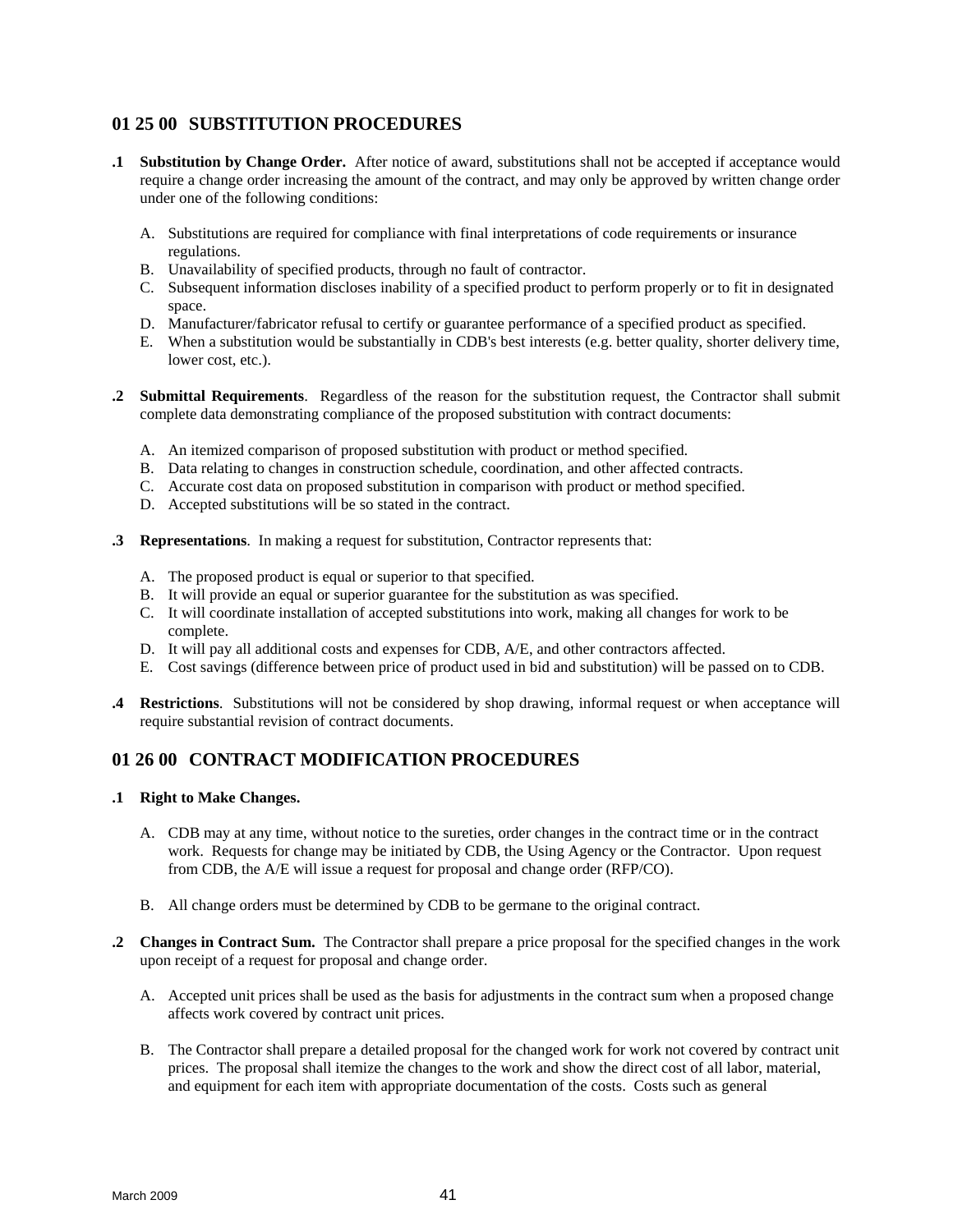supervision, liability insurance, etc., are considered overhead. Subcontractors shall prepare similar proposals for inclusion in the Contractor's proposal.

- 1) Contractors and subcontractors may add 18% for overhead and profit only to the direct costs of the work performed by their firm. A minimum fee for overhead and profit of \$100 is allowed on work performed by their firm.
- 2) The Contractor and subcontractors may add a minimum fee of \$50 or 6% of the total cost of lower tier subcontractor work to the cost of the change order for their administrative costs.
- 3) Use CDB's change order forms, available from the Reference Library on the CDB website.
- **.3 CDB May Not Proceed**. CDB reserves the right not to proceed with a proposed change.
- **.4 Review and Acceptance.** The Contractor's proposal including all subcontractors' proposals will be reviewed by the A/E and CDB. CDB may issue a change order to incorporate the work into the contract upon their determination that the price is fair and reasonable. CDB reserves the right not to proceed with a proposed change. Fully executed change orders will operate to preclude any further claims for compensation or time extension. The limits of authority are based on the total sum of all related trade contract change order proposals. CDB approval of changes in the contract sum is subject to the designated limits of authority as determined by the Board:

|                                              | <b>Authority Level</b>                                                                                            |  |
|----------------------------------------------|-------------------------------------------------------------------------------------------------------------------|--|
| Project Manager                              | \$10,000.00<br>Not to exceed                                                                                      |  |
| <b>Regional Manager</b>                      | \$25,000.00<br>Not to exceed                                                                                      |  |
| <b>Construction Administrator</b>            | \$50,000.00<br>Not to exceed                                                                                      |  |
| Deputy Director, Construction Administration | \$75,000.00<br>Not to exceed                                                                                      |  |
| <b>Executive Director</b>                    | \$100,000.00<br>Not to exceed                                                                                     |  |
| The Board                                    | All change orders incorporating alternates.<br>All change orders exceeding the Executive<br>Director's authority. |  |

- **.5 Commencement of Changed Work.** The Contractor shall not proceed with any changed work until an executed written change order or proceed order signed in accordance with the established levels of authority in Paragraph 01 26 00.4. is issued. However, the Contractor must proceed with the changed work upon the receipt of such a document in accordance with Section 00 72 60.2.
- **.6 Coordination of Changes**. The Coordinating Contractor shall review all assigned contractors' proposals for change as it affects the schedule and coordination, process the proposals and make its recommendation to the A/E. The Coordinating Contractor shall coordinate and schedule the changed work if accepted.
- **.7 Time Extensions.** The Contractor may request a time extension if a change order or the aggregate of the change orders impact the critical items on the current construction schedule. Time extension will be granted in a reasonable time and in accordance with the Article 00 72 10. If no time extension is requested, it will be deemed that the Contractor acknowledges that it can perform the changed work within the existing schedule.

# **01 29 00 PAYMENT PROCEDURES**

# **01 29 73 SCHEDULE OF VALUES**

**.1 Contractor's Schedule of Values (CSV).** The Contractor shall submit a schedule of values for approval by the A/E and CDB. This schedule of values is a itemized breakdown of the cost of the contractor's work. The schedule of values shall be submitted to the A/E fourteen calendar days prior to first application for payment. The Contractor shall: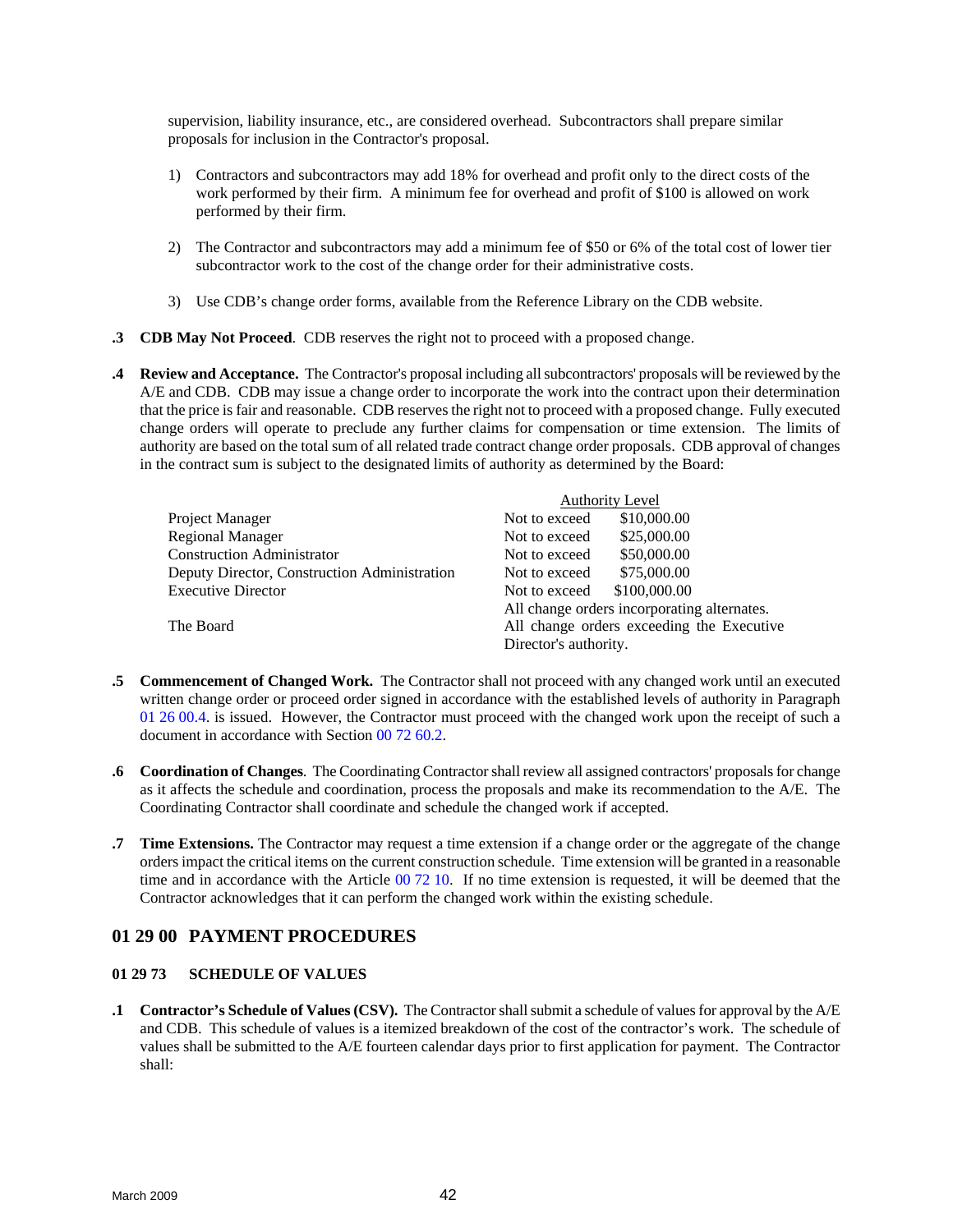- <span id="page-50-0"></span>A. Itemize overhead and profit, bonds, insurance, general requirements, mobilization, CDB construction administration fee.
- B. Itemize by separate line item, the cost for work specified in each section of the project manual. Identify the work of Contractor's own labor forces, subcontractors and major suppliers of products or equipment. List quantities of materials specified under unit prices.
- C. Break down installed costs into delivered cost of the product with applicable taxes paid and labor costs, excluding overhead and profit.
- D. The sum of all items listed in the schedule should equal the contract amount.
- E. Itemize by name and amount all subcontractors and suppliers whose subcontracts will exceed \$1000, unless otherwise approved by the A/E and CDB and breakdown large amounts into increments that can be measured between pay periods.
- F. Identify work performed by MBE/FBE subcontractors and suppliers.
- G. Revise to indicate any changes in the contract amount of subcontractors or suppliers not for change orders.
- **.2 Listing Stored Material**. Any future payment for materials stored on-site or off-site will be limited to those materials listed in the schedule of values.

# **01 29 76 PROGRESS PAYMENT PROCEDURES**

- **.1 Progress Payments.** CDB may make periodic payments for portions of the work as determined by CDB in consultation with the Architect/Engineer. Applications for progress payments shall include:
	- A. Invoice-Voucher
	- B. Contractor's Affidavit and Sworn Statement (CASS Form an affidavit itemizing the portions of the work performed)
	- C. Waiver(s) of Lien, on CDB forms
		- 1) Subcontractor and/or Supplier
		- 2) Prime Contractor
	- D. Warranties and Guarantees (if applicable)
	- E. Stored Material Log (SML Form) (if applicable): (See also 01 29 76.3)
		- 1) Contractor evidence of title to such materials and equipment;
		- 2) Certificate of insurance showing CDB as an additional insured and showing the amount of the insurance coverage for the stored materials for materials stored off-site.
- **.2 Construction Administration Fee.** The Contractor shall include the amount of the construction administration fee on the Contractor's schedule of values (Form CSV) and all Contractor's affidavit and sworn statement (CASS) forms.
	- A. **Initial Payment Request.** The full amount of the construction administration fee shall be invoiced by the Contractor on the initial payment request. This sum shall not be subject to retention.
	- B. **Deadline for Payment.** Prior to approval of the second payment request and no later than twenty (20) calendar days from the invoice-voucher date (Block No. 5) of the initial payment request, each contractor shall direct to the fiscal section of CDB, a check or money order made payable to CDB in the amount of the construction administration fee.
	- C. **Subsequent Pay Request.** Subsequent pay requests shall include this amount on the CASS form; however, a lien waiver is not required.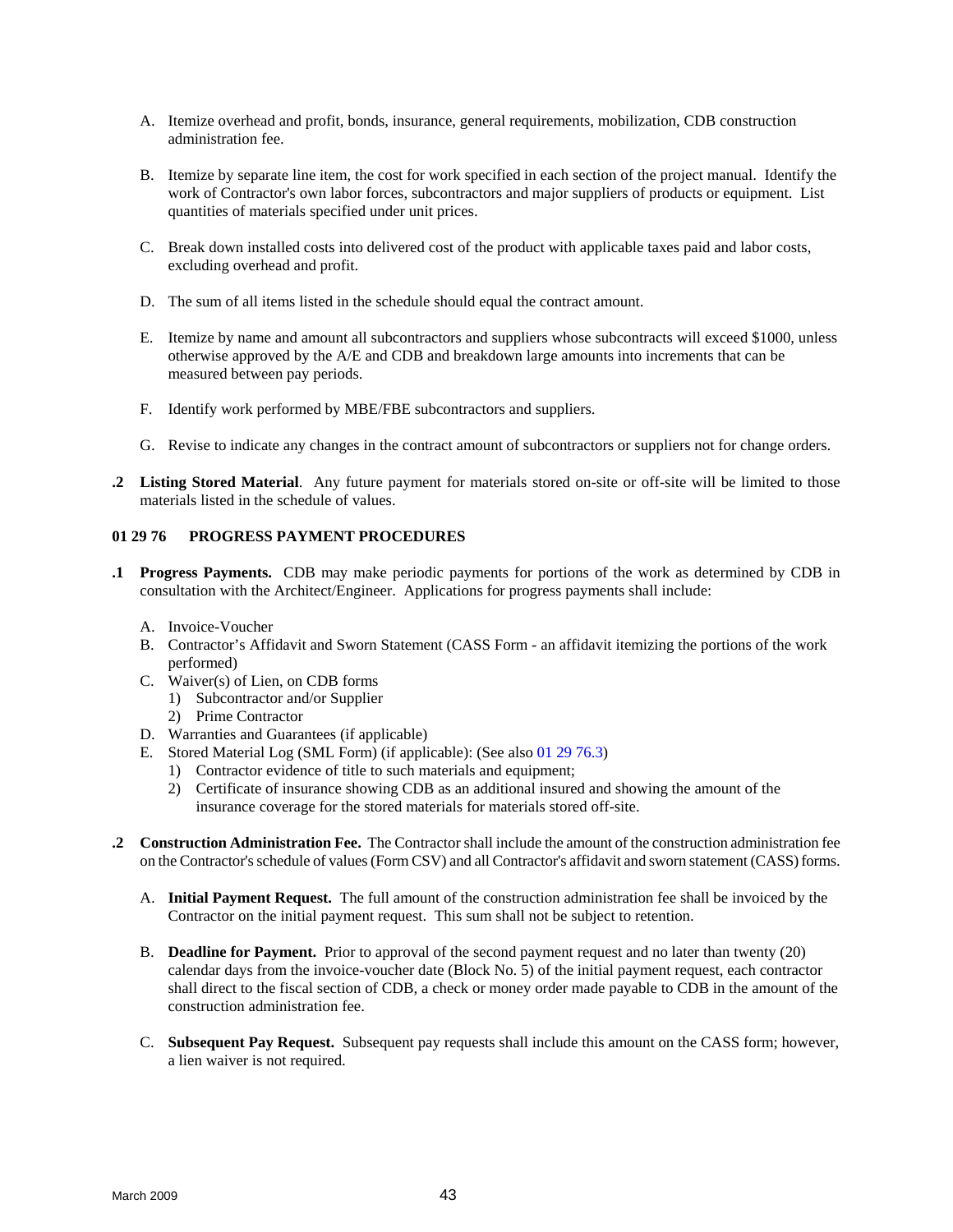- D. **Final Payment Request.** In the case of a single pay request in the amount of the entire contract, the Contractor shall remit the amount prescribed at least ten (10) calendar days prior to approval of the final acceptance package, including final payment request.
- **.3 Stored Material.** CDB may make progress payments for materials and equipment not incorporated in the work that are listed on the Contractors Schedule of Values (CSV). Payment will only be permitted when requested and approved in writing. See also 01 29 76.1.E).
	- A. The materials and equipment shall be delivered to and suitably stored at the site or some other location approved in writing by CDB.
	- B. The Contractor shall convey and submit title to such materials and equipment to CDB within seven calendar days after receipt of payment for the material and equipment. This title shall include an itemization of all parts, components, etc. and the quantity of each.
	- C. The care and custody of such materials and equipment and all costs incurred for movement and storage shall be the responsibility of the Contractor.
	- D. The Contractor shall suitably insure the materials and equipment. The Contractor shall submit a certificate of insurance showing CDB as an additional insured and showing the amount of the insurance coverage.
	- E. Payment shall be restricted to the cost of the material to the installing contractor as supported by invoices from the manufacturer and/or equipment supplier by executing the SML.
	- F. Upon demand by CDB, the Contractor shall deliver paid for stored materials or equipment to the site and to CDB's possession, at the Contractor's expense.
	- G. If the paid for materials or equipment is in the possession of a subcontractor or supplier who is a fabricator that has added value to the materials or equipment, and the Contractor has not paid the fabricator for the added value, CDB may issue a joint check to the Contractor and fabricator for the added value, and the fabricator or Contractor shall then be required to deliver the materials or equipment to the site and CDB's possession, at their expense. The fabricator shall provide a lien waiver within ten calendar days of payment. If the Contractor has been paid for the value added, but has refused to pay the fabricator, the amount shall be deducted as a set-off.

# **.4 Lien Waivers.**

#### A. **Partial Lien Waivers.**

- 1) Lien waivers are not required with first payment application if payment is less than 50% of the contract amount. Each subsequent payment application shall be accompanied by the Contractor's partial waiver, and by partial waivers from all subcontractors and suppliers who were included in the immediately preceding payment application, to the extent of that payment, as reflected on the CASS Form.
- 2) Lien waivers from the Contractor and all subcontractors and suppliers shall accompany the first payment application when the amount of payment exceeds 50% of the total contract amount. Lien waivers are to be in the amount reflected on the CASS Form.
- B. **Final Lien Waivers.** The Contractor's request for final payment shall include final lien waivers, on CDB forms, from all subcontractors and suppliers in the full amount of their contracts as reflected on the CASS form. The Contractor shall also furnish its own final waiver of lien as reflected on the CASS form. Final lien waivers are not required for subcontractors and suppliers whose subcontracts and purchase orders or agreements are less than \$1000 unless otherwise requested by the A/E and/or CDB.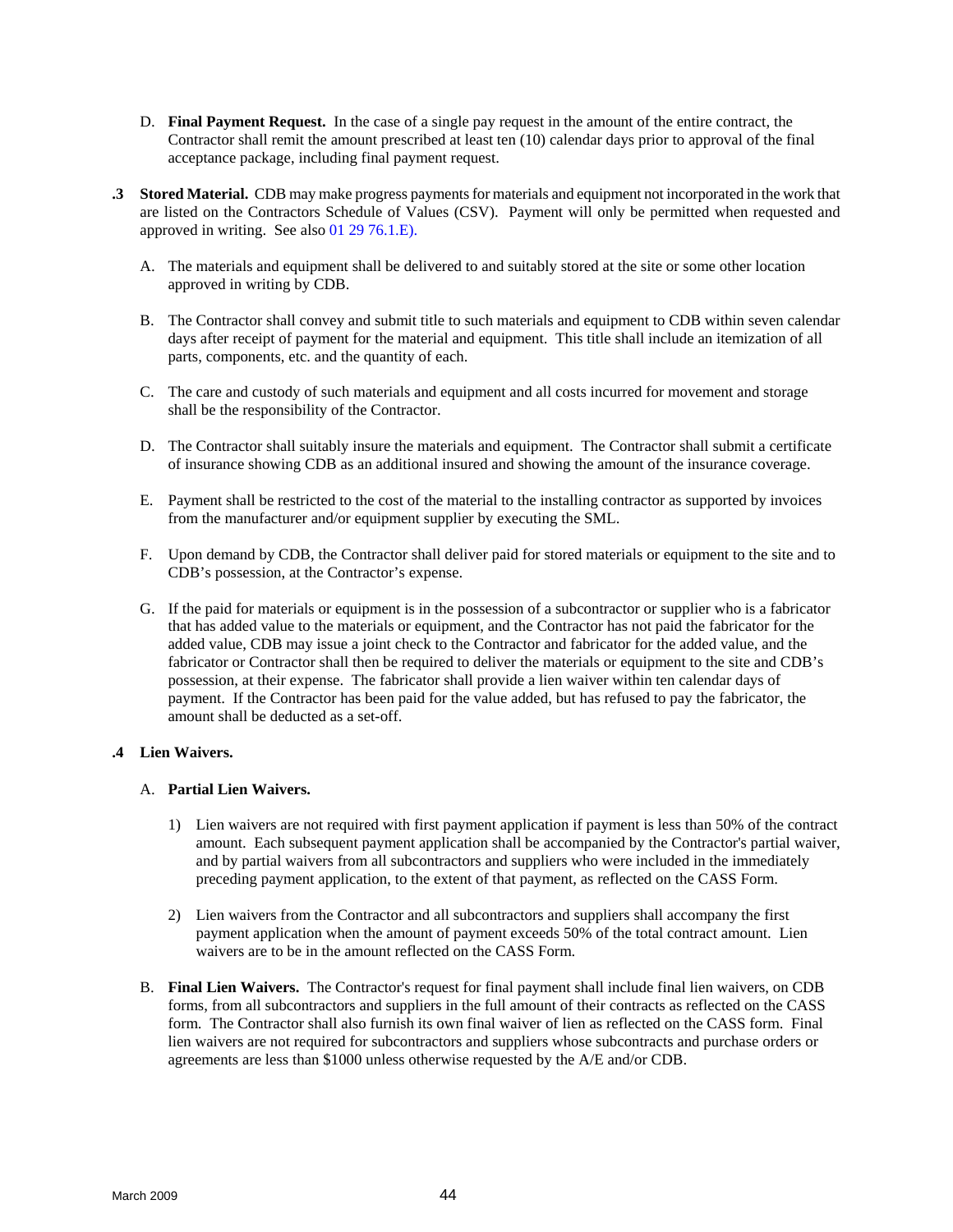- **.5 Payments to Subcontractors and Suppliers.** The Contractor shall pay each subcontractor and supplier promptly upon receipt of payment from CDB an amount equal to the percentage of total contract completion allowed to the Contractor on account of performance by the subcontractor or supplier, less the retainage and less amounts previously paid to the subcontractor or supplier. The Prompt Payment Act (30 ILCS 540,74 IAC 900) requires payment to subcontractors and suppliers within fifteen calendar days of receipt.
	- A. The Contractor shall require that all subcontractors make similar payments to their subcontractors and suppliers.
	- B. CDB or the A/E may furnish to any subcontractor or supplier information regarding the percentage of work completed, which was used as the basis for payment or the amount of payment of work by such subcontractors or suppliers.
	- C. Any reduction of line item retention issued by CDB shall be passed to the subcontractors and suppliers in accordance with their respective partial payments. In certain instances upon the Contractor's request, the CDB may release all retention to subcontractors whose work may have been completed during the early stages of a project. The Contractor shall make and concur in such requests, and shall assume all liability for any incomplete or defective work of the subcontractors.
- **.6 Title.** Title to all work, materials and equipment covered by a progress payment shall pass to CDB upon receipt of such payment by the Contractor. This provision shall not relieve the Contractor from the sole responsibility under the contract for all work, materials and equipment upon which payments have been made, maintaining insurance or for the restoration of all damaged work or as waiving the right of CDB to require fulfillment of all terms of the contract.
- **.7 Retention.** CDB will retain 10% of each progress payment. Retention will not be withheld for bonds, insurance, and construction administration fee. After 50% of the work has been completed, CDB will reduce retention provided contractor is in compliance with all contract requirements, including MBE/FBE and FEP goals. Retention will not be reduced if the contract is behind the approved schedule including extensions, or if substantial claims are outstanding against the Contractor or for other causes related to nonperformance.

# **.8 Retention Trust Agreement.**

- A. The Contractor may elect to have retention deposited in a trust provided that:
	- 1) The project is funded by direct appropriation to CDB.
	- 2) The contract exceeds \$300,000.
	- 3) The specified contract time is 360 calendar days or longer.
- B. Only CDB's retention trust agreement form is acceptable. In the event the Contractor fails to deliver the trust agreement duly executed by the Contractor and the bank prior to, or at the time of, receipt of the first partial payment, CDB may not execute the trust agreement. CDB may cancel the retention trust agreement for reason of nonperformance and demand return of any deposits by the bank.

# **.9 Withholding of Payments.**

- A. CDB may withhold payments in whole or in part, if it reasonably determines that:
	- 1) The Contractor's work is not progressing in accordance with the most current approved construction schedule.
	- 2) The work is not being performed in accordance with the contract documents.
	- 3) The Contractor is failing to comply with any provisions of the contract.
	- 4) The Contractor or a subcontractor is under investigation by the Illinois Department of Labor for possible failure to pay prevailing wage benefits in accordance with the contract documents.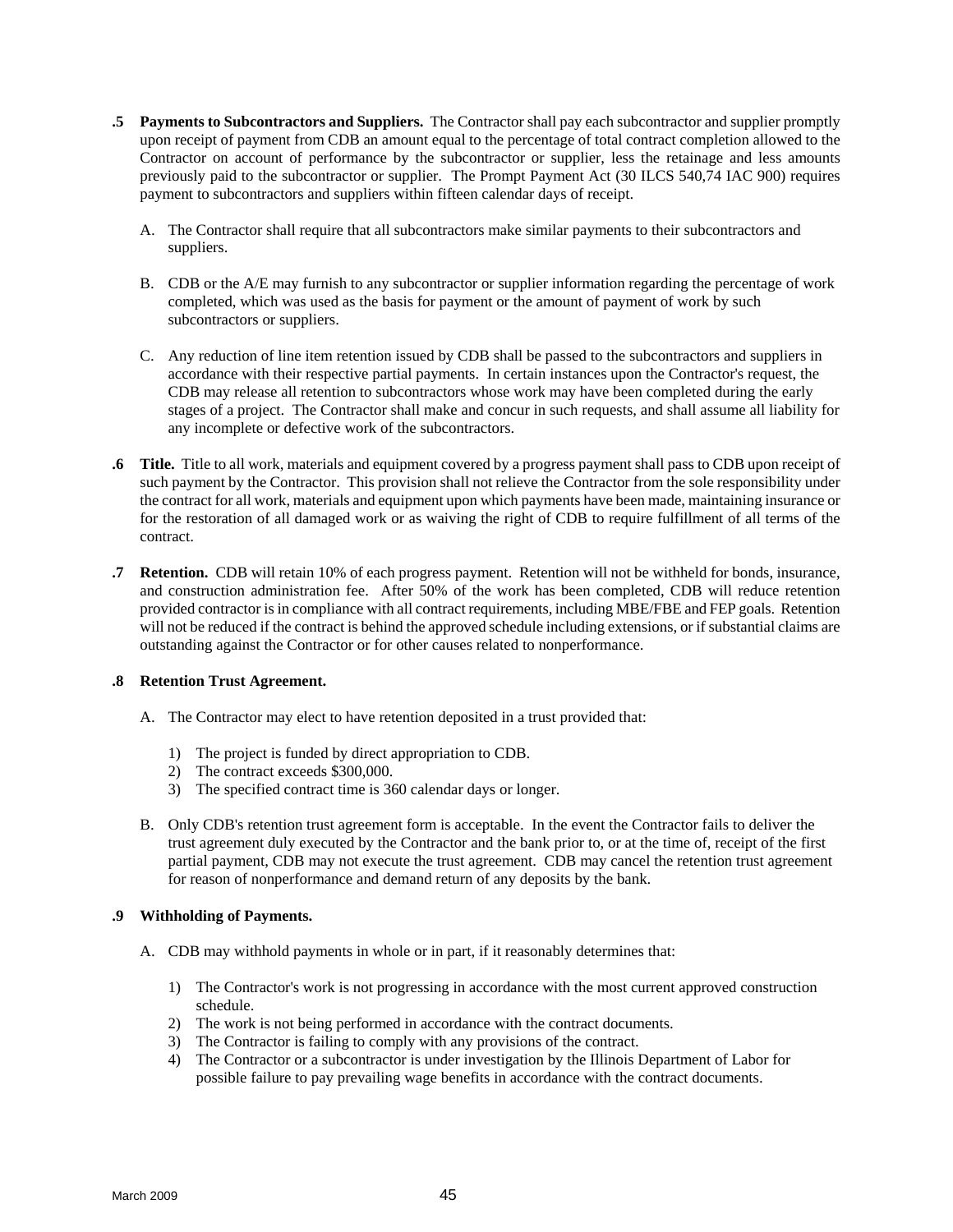- <span id="page-53-0"></span>B. Whenever CDB receives notice, pursuant to Illinois lien laws, in writing, of a claim of money due from the Contractor to any subcontractor, supplier, workers or employees for performance of work CDB may withhold the amount of such claim from the Contractor provided that such withholding shall not be construed as conferring any rights on such subcontractors, suppliers, workers or employees nor as enlarging or altering the application or effect of existing lien laws.
- C. CDB will notify the Contractor in writing and in accordance with the Prompt Payment Act or the offset provisions (if applicable) when any payments are withheld. In the event of any withholding, CDB will promptly investigate the facts and will make payments when the grounds for withholding have been removed.
- **.10 Payment Set Off.** When a Contractor is liable to CDB for money in connection with a project the Contractor has performed for CDB, CDB shall have the right to deduct money owed CDB from funds owing to the Contractor for any of its CDB projects, in accord with the State Comptroller Act, (15 ILCS 405/10.05).
- **.11 Assignment of Contract/Claims.** CDB shall not be bound by any assignment by the Contractor to third parties of moneys due or to become due or of any other claims it may have under its contract, except where CDB consents in writing to be so bound.
- **.12 Final Payment.** Upon acceptance of all work by CDB in accordance with the Article on final completion, the remaining balance of the contract sum, including retainage, will be paid upon presentation of:
	- A. Certificate of Final Acceptance;
	- B. Invoice-voucher;
	- C. Contractor's Affidavit and Sworn Statement (CASS Form);
	- D. Contractor's Final Declaration (CFD Form);
		- 1) Surety's Power of Attorney;
		- 2) Jurat (Notary's Statement Authenticating Signature);
	- E. Final Waiver(s) of Lien;
		- 1) Contractor in full amount of its contract as reflected on the CASS form;
		- 2) Subcontractor(s)/Supplier(s) in the full amount of their contracts as reflected on the CASS form;
	- F. Stored Material Log (SML Form) (if applicable);
	- G. Warranties and Guarantees for punch list items;
	- H. Certification of Operating and Training Instruction (if applicable); and
	- I. Copy of transmittal letter to  $A/E$  for as-built (record) drawings and  $O & M$  Manuals.

# **01 31 00 COORDINATION OF EQUIPMENT AND UTILITIES**

- **.1** Each Contractor shall coordinate installation of equipment, devices and wiring to ensure proper location and function of equipment or systems. Each Contractor shall provide interconnection diagrams to other contractors for water, gas, electric, sewer, air or other services. The Contractor shall locate all equipment, devices, or other materials to avoid interference with work installed by other contractors.
- **.2** Each Contractor, unless otherwise specified, shall provide the following:
	- A. internal wiring of equipment provided by that Contractor;
	- B. interconnecting wiring for items composed of more than one piece, provided by same Contractor; and
	- C. wiring of accessory items considered an integral part of equipment, device or system, provided by same **Contractor**
- **.3** Each Contractor that furnishes or installs equipment specified to be connected by the electrical contractor shall provide complete wiring diagrams to the electrical contractor.
- **.4** Each Contractor shall provide openings for its own work unless stated otherwise. The Contractor shall coordinate openings in walls, floors, ceilings, foundations, slabs on grade or roofs with the other contractors.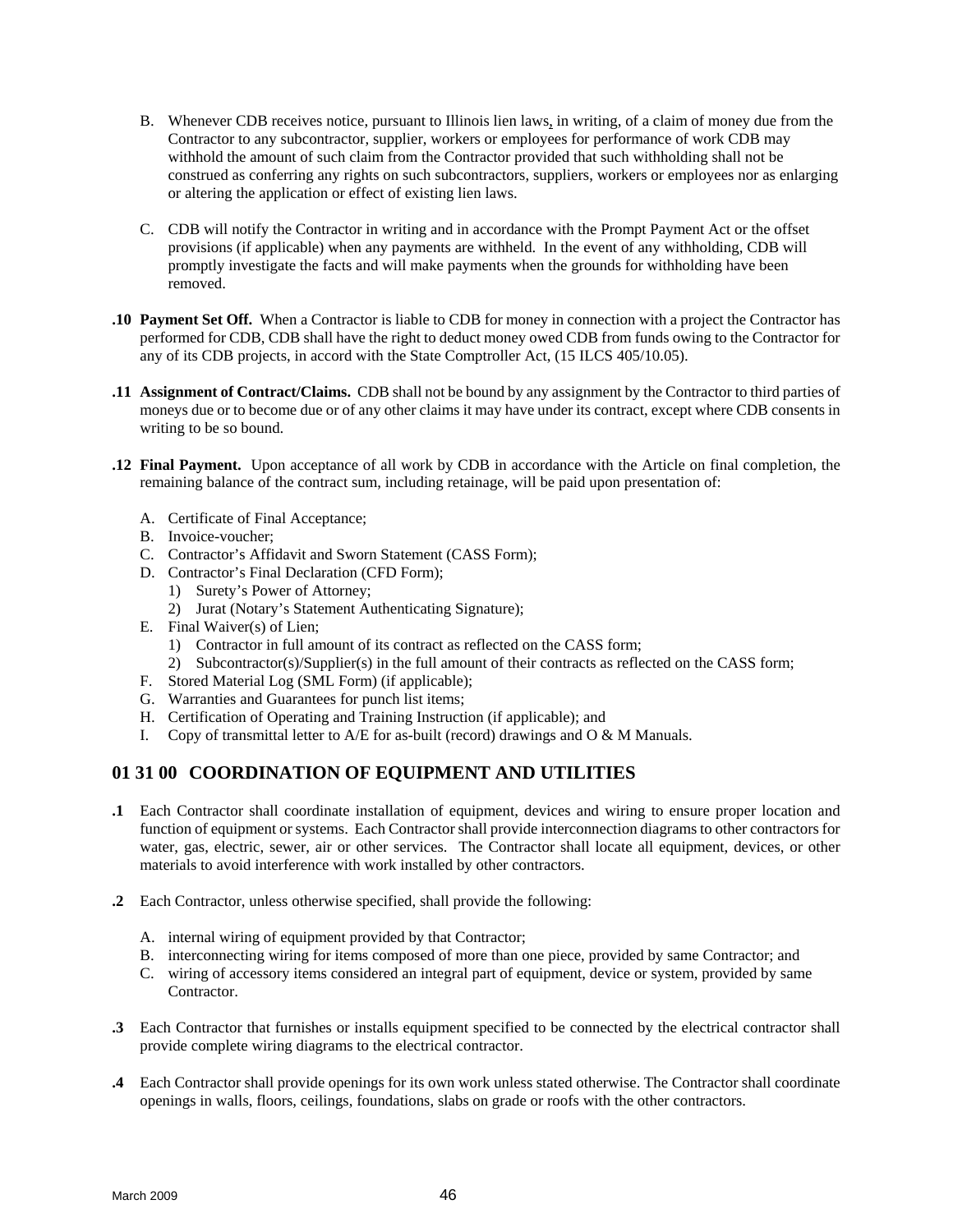- <span id="page-54-0"></span>**.5** The space priority for installation of the work is as follows:
	- A. recessed light fixtures;
	- B. medium pressure duct work;
	- C. low pressure duct work;
	- D. sprinkler piping;
	- E. soil, waste, vent & storm piping;
	- F. domestic water piping;
	- G. electrical conduit; and
	- H. exceptions: Plumbing lines below or behind plumbing fixtures shall have precedence over all other work. Electrical conduit above or below switchgear, panel boards and control panels shall have precedence over all other work. Contractors shall not install any fluid conveying piping over electrical or elevator equipment.
- **.6** Each Contractor shall comply with clear space requirements of the National Electrical Code.
- **.7** Additional coordination requirements may be listed in Section 01 31 00 Coordination, Supplemental to the SDC of the project manual.

# **01 31 20 PROJECT MEETINGS**

#### **01 31 21 GENERAL REQUIREMENTS**.

Each Contractor shall attend all preconstruction, pay/progress and coordination meetings. The Contractor shall ensure the attendance of its subcontractors and suppliers when required for coordination.

#### **01 31 22 PRECONSTRUCTION CONFERENCES**.

CDB will schedule within seven (7) calendar days after notice of award. Attendance will include CDB, Contractors, the A/E, Using Agency and major subcontractors.

#### **01 31 23 PAYMENT AND PROGRESS MEETINGS**.

CDB will schedule and administer payment and progress meetings. A/E will distribute written notice and agenda in advance of the meeting date. The A/E shall also record and distribute minutes of the meeting to participants within seven (7) calendar days.

#### **01 31 24 COORDINATION MEETINGS**.

The Coordinating Contractor (when contracts are assigned) or A/E (when contracts are not assigned) will schedule and administer coordination meetings, distribute written notice of and agenda for meetings, record minutes and distribute copies of minutes of meetings to participants and CDB. This distribution shall occur within seven (7) calendar days after meetings.

#### **01 31 25 NINE-MONTH INSPECTIONS**.

CDB, the A/E and User will conduct a warranty inspection nine months after project completion. Contractors will be notified if attendance is necessary and of warranty work remaining.

# **01 32 00 CONSTRUCTION PROGRESS SCHEDULES**

- **.1 General.** The Coordinating Contractor shall prepare and maintain a detailed project schedule as required herein. It shall indicate how the contractors plan to complete the work within the contract time and meet any contractually specified intermediate milestone dates. The project schedule shall be the Contractor's working schedule and used to execute the work, record and report actual progress.
- **.2 Inclusions**. The schedule shall clearly show all installation tasks of the work and identify the critical schedule items of the work. Submittal and approval of shop drawings and samples and delivery dates of critical material or equipment shall be included in the master project schedule.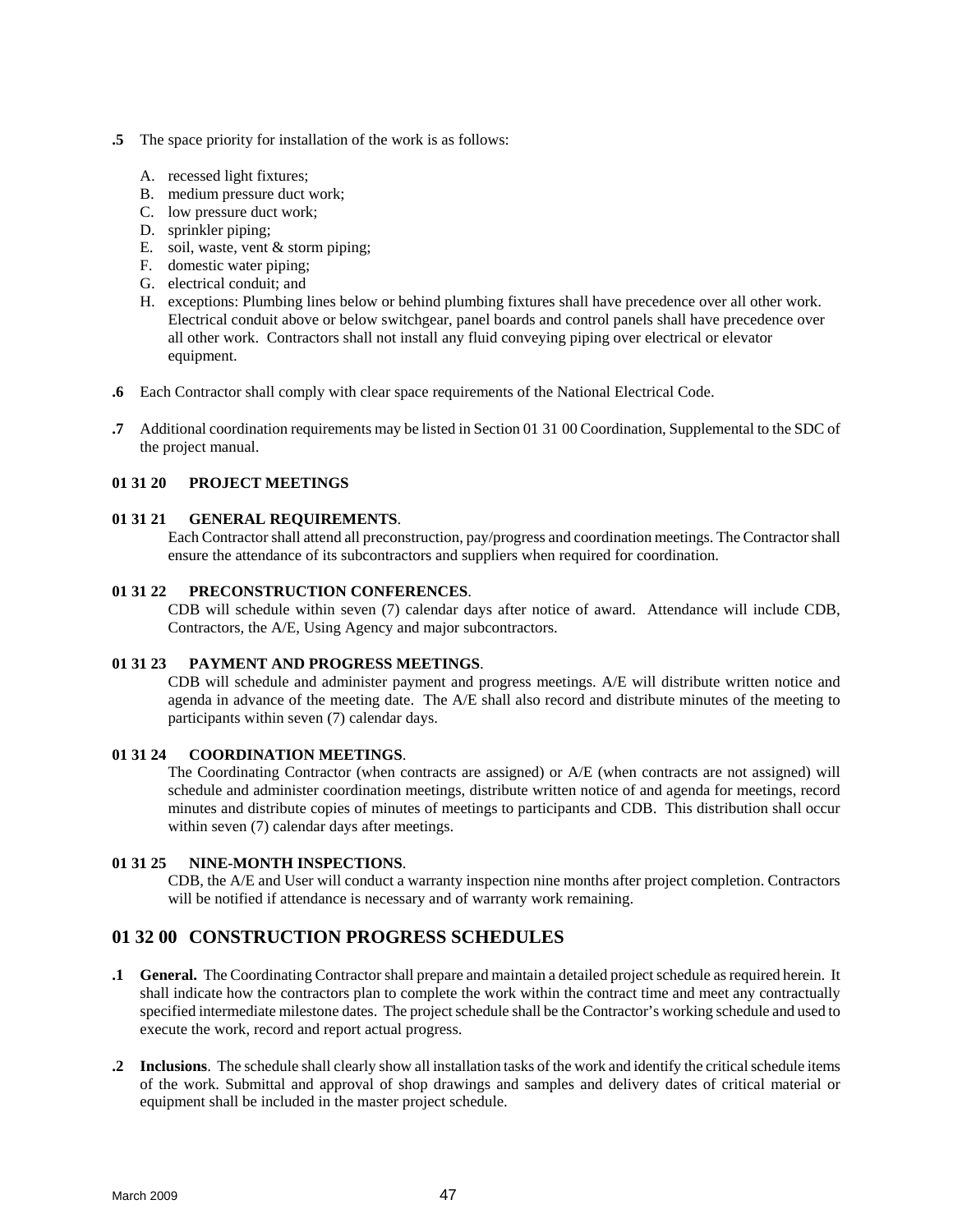<span id="page-55-0"></span>**.3 Updates.** The schedule shall be updated monthly and include actual dates of completed tasks.

### **.4 Preparation.**

- A. Assigned contractors shall submit projected construction schedules to Coordinating Contractor within seven (7) calendar days after preconstruction meeting.
- B. The Coordinating Contractor shall submit the master project schedule to the A/E within fourteen (14) calendar days after preconstruction meeting.
- C. Each Contractor shall submit a schedule to A/E within fourteen calendar days after preconstruction meeting if contracts are not assigned.
- D. The schedule shall be a critical path method (CPM) schedule unless otherwise specified in the project manual.
- **.5 Reports.** The Contractors shall report in writing on a monthly basis any problem areas; current and anticipated delay factors and their impact; any corrective action taken and the effect of changes in the schedules.
- **.6 Failure to Schedule**. Payment and reduction of retainage may be denied by CDB for the failure to submit and maintain a proper schedule.
- **.7 Reviews**. The A/E and CDB may review and comment on the schedule and may also attend any scheduling and update meetings. The Contractors shall maintain the schedule as directed by the A/E and/or CDB for compliance with the requirements herein. Neither the A/E's nor CDB's review and comments shall indicate approval or disapproval of the schedule. Since the schedule is dependent on the Contractors proprietary information and commitments, the A/E and CDB cannot, and will not, warrant the schedule to be correct and sufficient to meet the required contract time(s).

# **01 35 00 SAFETY AND SECURITY**

#### **01 35 23 FIRE SAFETY**

Contractors shall not burn debris and waste on the site. Open flame heaters shall not be used without the approval of the A/E, and only when maintained under constant supervision.

#### **01 35 24 INTERIM LIFE SAFETY MEASURES**

- **.1** Each Contractor shall be responsible, as it may relate to its work, for preserving the fire safety integrity of existing facilities which are occupied during construction. The following actions shall be taken when applicable to compensate for any hazards posed by contract activities.
	- A. Ensuring that required exits are free of any obstructions.
	- B. Ensuring free and unobstructed access to emergency departments/services and emergency forces.
	- C. Ensuring that fire alarm, detection, and suppression systems, not specified to be disconnected, are not impaired. Temporary systems shall be provided when any fire system is impaired.
	- D. Ensuring that temporary construction partitions are smoke tight and built of non-combustible materials.
	- E. Ensuring compliance with applicable user agency regulations regarding the use of open flames and smoking.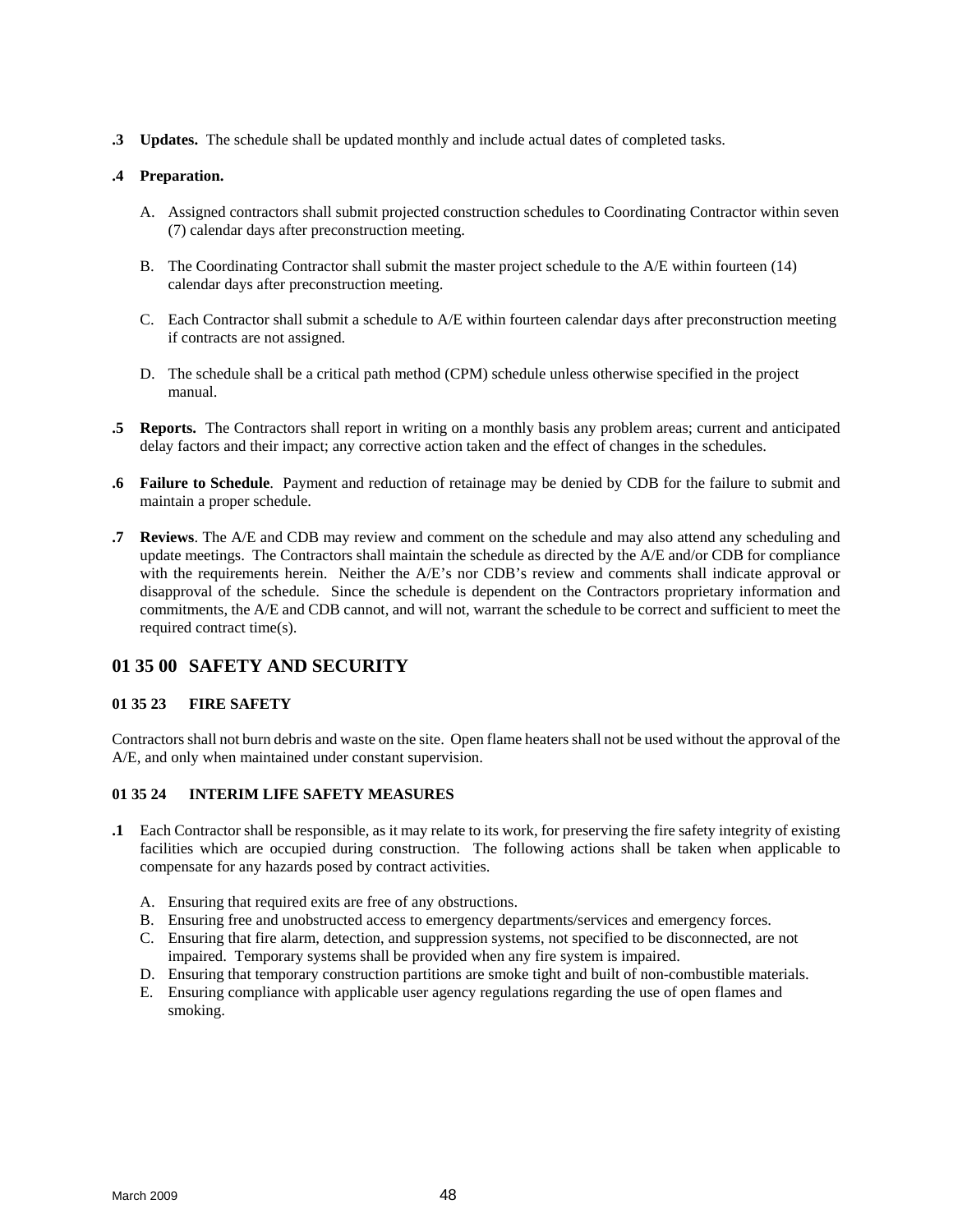### <span id="page-56-0"></span>**01 35 53 SITE SECURITY**

- **.1** Each Contractor, or the Coordinating Contractor when contracts are assigned, shall require reasonable proof of identification and signature of all visitors on a log. The premises shall be protected from entry of any unauthorized persons.
- **.2** Each Contractor, or the Coordinating Contractor when contracts are assigned, shall protect the work, stored materials, and construction equipment from theft and vandalism. At Using Agency occupied sites, the Contractor shall protect the Using Agency's operations from theft, vandalism or damage from the Contractor's work.
- **.3** Site security shall commence upon initial mobilization of the work and be maintained until substantial completion.
- **.4** Additional requirements for site security may be listed herein and in Section 01 35 53 Security and Section 01 56 00 Barriers of the project manual.

# **01 35 54 SITE SECURITY AT SECURE INSTITUTIONS**

- **.1** This article applies when specified in project manual Section 01 11 00 and the work will be performed at a security institution.
- **.2** Contractors shall provide CDB and the Using Agency with a complete list of all persons duly authorized to work on the project. Only those persons will be admitted into the institution. All construction workers may be fingerprinted. The institution may issue temporary identification cards that will be kept by security personnel at the institution entrance during non working hours. Each worker may be required to sign in and out every time they enter or leave the institution.
- **.3** State law prohibits the import of contraband such as liquor, firearms, ammunition and other similar items into the institution. Searches may be conducted at any time by the Using Agency. The use of cameras and recording devices is restricted. Such use must be approved on a case-by-case basis.
- **.4** CDB or the Using Agency may require the Contractor to remove any worker who has been convicted of a felony, who is a member of the family of an inmate or who violates any of the provisions of this Article.
- **.5** With the approval of the institution, the Contractor may move on site a trailer or shed for a temporary office or for tool storage. All tools taken in shall be listed in a manifest with copies provided to institution security personnel. All tools shall be accounted for at the close of each day. All changes to the tool inventory shall be addressed by changing the institution manifest. The Contractor is responsible for the proper storage of tools within the institution and all broken tools shall be reported. The tool shed provided by the Contractor shall be securely locked and the keys carried by the institution employee in charge. All clothing not being worn shall be locked in the shed.
- **.6** A designated area will be arranged for personal vehicles whose ignition, trunk, and doors shall be locked at all times. All contraband shall be removed. The speed limit within the institution is fifteen miles per hour and will be strictly enforced. Trucks will be admitted to the institution only by the request of the Contractor and only under the supervision of authorized institution personnel. Trucks will be immediately loaded or unloaded by the Contractor and removed. Heavy equipment left within the institution at night shall be securely locked and every precaution taken to prevent them from being started.
- **.7** Workers shall not talk to, signal, whistle or in any way attract the attention of any inmate and shall restrict their movements to the project area. Workers shall not come to the job under the influence of intoxicants or drugs. Nothing shall be taken from or given to an inmate. Inmates are not to help workmen in any way. Workers shall promptly notify their supervisor or an institution official of all unusual happenings pertaining to the inmates.
- **.8** Washing and toilet facilities for the use of the Contractor may be designated by CDB and the Using Agency.
- **.9** The institution is not expected to furnish medical aid or treatment to a construction worker.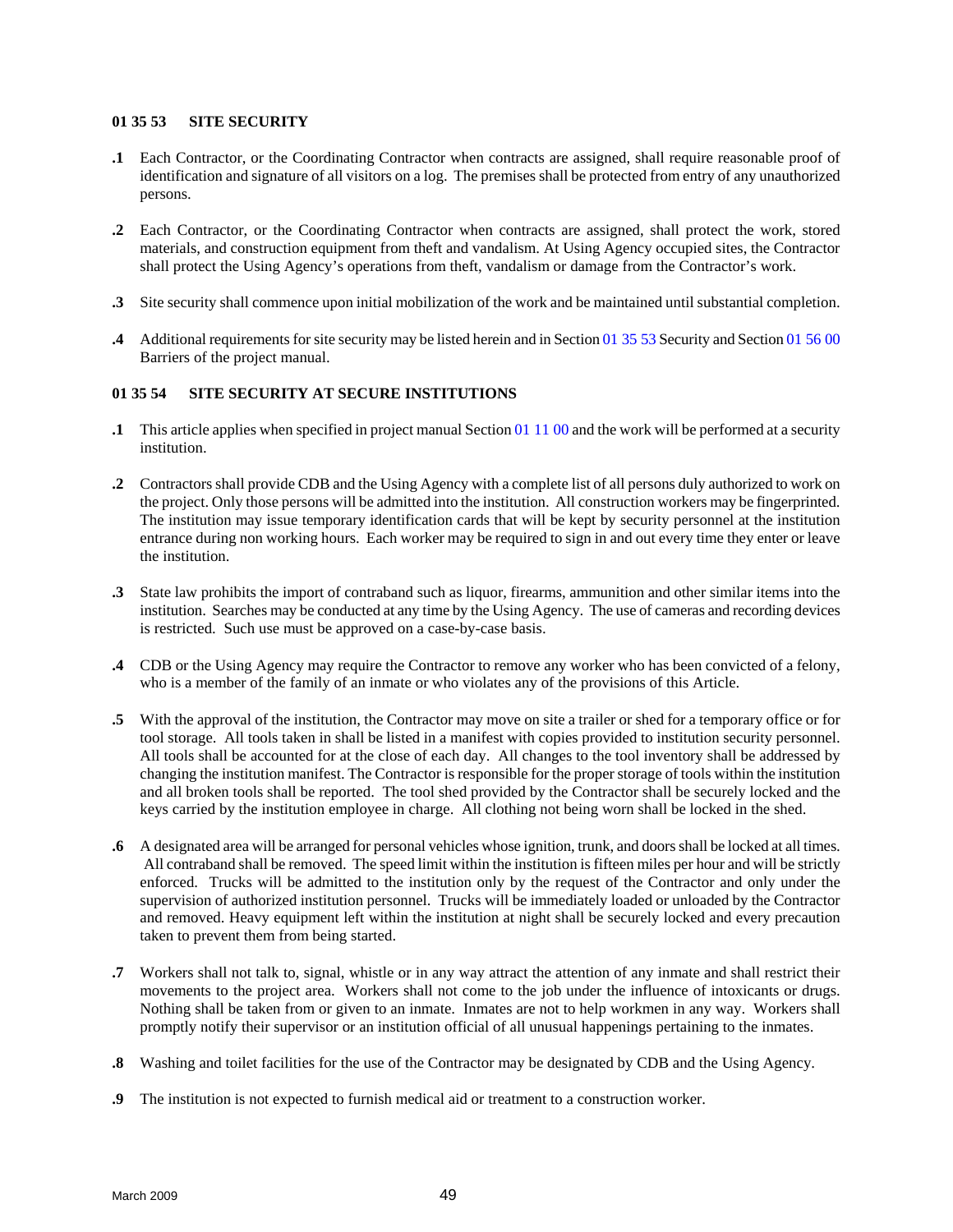<span id="page-57-0"></span>**.10** Additional requirements for site security may be listed herein and in Section 01 35 53 Security and Section 01 56 00 Barriers of the project manual.

# **01 40 00 MATERIALS AND TESTING**

#### **01 43 10 MATERIALS AND WORKMANSHIP**

- **.1 New Products.** Unless otherwise specifically provided in the contract documents, all materials, equipment and products incorporated in the work under the contract shall be new and of a suitable grade for the purpose intended. Shopworn materials, prototypes and discontinued models are not acceptable.
- **.2 Skilled and Workmanlike Manner**. All work under the contract shall be performed in a skillful and workmanlike manner.

#### **01 45 16 INSPECTION AND TESTING**

- **.1 General.** The work will be subject to inspection and testing by CDB or the A/E at all reasonable times and at all places. All such inspections and testing will be conducted in such manner as not to unreasonably delay the work or increase the cost of performance. The Contractor shall provide, without additional compensation all facilities, labor and material reasonably necessary for such safe and convenient inspection and testing as is required.
- **.2 Timely Notice.** When layouts of the building and site work are to be made or when the contract or Federal or State laws require any work to be tested or approved, or if work not yet inspected is to be covered, the Contractor shall give the A/E timely notice of the work's readiness for inspection. If inspection is to be made by an authority other than the A/E, the Contractor shall promptly notify the A/E of the date and time fixed for such inspection.
- **.3 Uncovering of Work.** Work covered without consent of the Architect/Engineer shall, upon their request be uncovered for examination and recovered at the Contractor's expense. Work covered with the consent of the A/E shall, upon their request, be uncovered for examination. If such work is found to be in accordance with the contract, the contract sum and contract time will be increased in accordance with these documents. The uncovering and recovering shall be at the Contractor's expense if such work is found not in accordance with the contract.
- **.4 Correction of Work.** Without additional compensation, the Contractor shall promptly correct all work rejected as defective or as failing to conform to the contract documents unless CDB agrees to accept such work with an appropriate reduction in the contract sum. If the Contractor does not promptly correct rejected work, CDB may repair or replace such work in accordance with its right to carry out the work as specified herein.

# **01 45 23 CONSTRUCTION TESTS**

- **.1** CDB will, unless specified otherwise, contract with the A/E to employ and pay for construction tests specified in the contract documents. The employment of a testing firm does not relieve the Contractor's obligations to perform work in accord with the contract.
- **.2** Testing may be waived on certain products when they are produced by qualified plants accepted by the Illinois Department of Transportation.
- **.3** Notify the testing firm and the A/E in advance of operations to allow for scheduling of tests. The testing firm will obtain written acknowledgment of each inspection or test from the Contractor and shall promptly notify A/E and Contractor of deficiencies in the work.
- **.4** The testing firm is not authorized to alter contract requirements, approve or reject any portion of work, or perform any duties of the Contractor.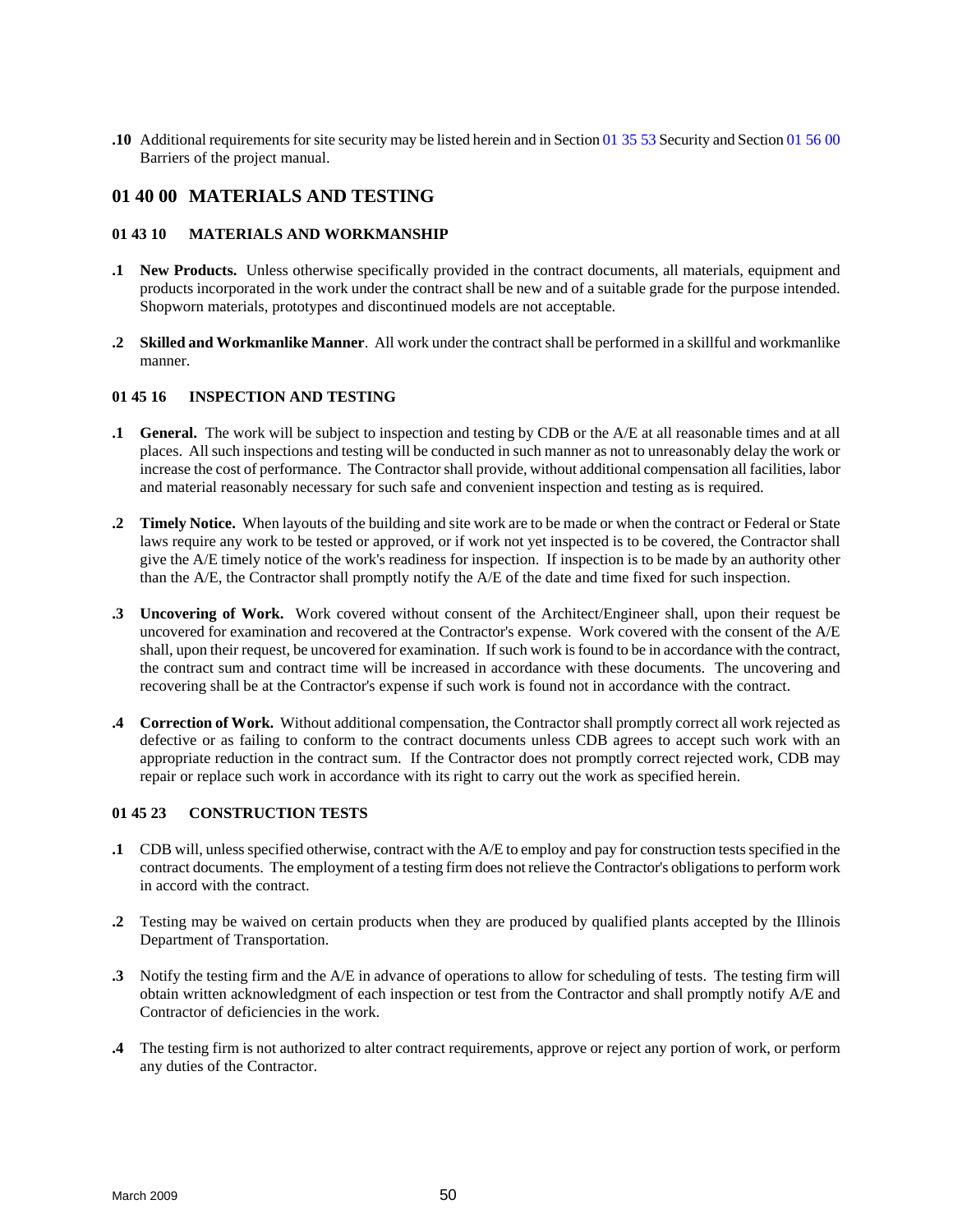- <span id="page-58-0"></span>**.5** The Contractor shall:
	- A. Cooperate with laboratory personnel; provide access to work, and manufacturer's operations; provide samples of materials to be tested, copies of mill test reports, and verification of compliance with contract requirements for materials and equipment; and furnish labor and facilities to provide access to work, to obtain and handle samples, to facilitate inspections and tests, and for a laboratory's exclusive use for storage and curing of test samples.
	- B. Correct work which is defective or which fails to conform to the contract documents. Corrective work shall not delay the project schedule or the work of other contractors. Pay all costs of retesting when test results indicate a noncompliance with contract requirements.
	- C. Patch all surfaces and areas disturbed by testing operations.

# **01 50 00 TEMPORARY FACILITIES AND CONTROLS**

# **01 51 00 TEMPORARY UTILITIES.**

Refer to the project manual for all temporary utilities requirements.

# **01 52 00 FIELD OFFICES**

- **.1 Field Offices for Coordinating Contractor.** When specified in Section 01 11 00 of the project manual, the Coordinating Contractor shall provide and maintain a field office for the Coordinating Contractor, the A/E, and CDB. It shall include a conference table and chairs, plan racks and files, and regular and fax telephones. The conference table shall be a size as to accommodate representatives of all contractors and representatives of the A/E, Using Agency, and CDB. Three reserved parking spaces shall be allocated convenient to the offices for the A/E and CDB.
- **.2 Field Office for Other Contractors.** Other prime contractors may provide field offices for their own use at their option and expense.
- **.3** Field office(s) for the Coordinating Contractor, A/E and CDB shall be equivalent to the Engineer's Field Office Type A, Illinois Department of Transportation, latest edition of the Standard Specifications for Road and Bridge Construction.
- **.4** Locate all field offices as shown on the drawings or approved by the A/E. Field offices are to be cleaned at least weekly. Provide a 36 in. x 24 in. sign on each office structure to identify occupants and function and an outdoor thermometer.

# **01 54 00 CONSTRUCTION AIDS.**

Unless specified otherwise in Section 01 54 00 of the project manual, each Contractor is responsible for providing and maintaining all the construction aids required for its work. The A/E's review is required for any aids, such as enclosures or barriers that may damage other work. The Contractor is responsible for any repair of any damage to the work or the existing facility caused by any construction aids.

# **01 55 00 ACCESS ROADS AND TRAFFIC CONTROLS**

**.1 Temporary Access:** Contractor (Coordinating Contractor when contracts are assigned) shall provide and/or maintain vehicular access to site and within site construct and maintain roads, drives, walk, and parking facilities to provide uninterrupted access to construction offices, mobilization, work, storage areas and other areas required for execution of the contracts, locate as specified or as approved by the A/E.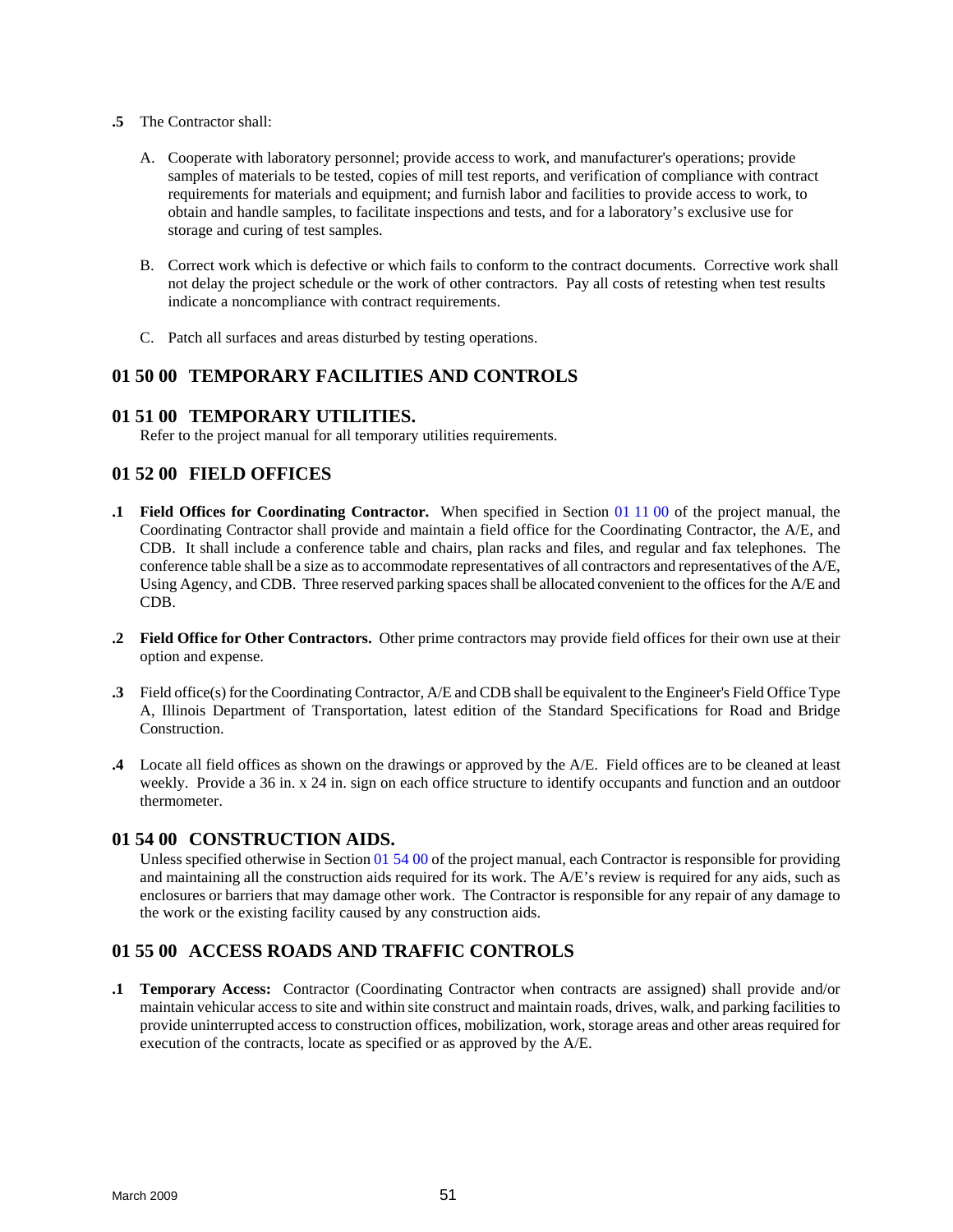- <span id="page-59-0"></span>**.2 Existing Pavements:** Existing streets, drives, and parking areas may be used for construction traffic only if specified or approved in writing by the Using Agency. Maintain existing construction. Do not allow heavy vehicles or construction equipment in parking areas. Repair or replace all portions damaged during construction work progress. Restore to original or specified condition prior to final acceptance.
- **.3 Traffic Control:** Contractor (Coordinating Contractor when contracts are assigned) shall provide and maintain equipment traffic control and protective devices to expedite the work. Comply with IDOT regulations for public roads and construction sites.
- **.4** Additional or modified requirements may be listed in Section 01 55 00 Access Roads & Parking Areas of the project manual.

# **01 56 00 BARRIERS AND ENCLOSURES**

Refer to the project manual for barriers and enclosure requirements.

# **01 56 39 TREE AND PLANT PROTECTION**

- **.1** The Contractor shall preserve and protect existing trees and plants at and adjacent to the site which are designated to remain. The responsible contractor shall replace or repair trees and plants designated to remain that have been damaged or destroyed due to its construction operations.
- **.2** Additional requirements may be in Section 01 56 39 Tree and Plant Protection of the project manual.

# **01 57 19 TEMPORARY ENVIRONMENTAL CONTROLS**

- **.1** Each Contractor (Coordinating Contractor when contracts are assigned) provides controls over environmental conditions at the construction site and maintain until substantial completion.
- **.2 Dust Control.** Provide dust control materials to minimize dust from construction operations.
- **.3 Water Control.** Control surface water to prevent ponding or damage to the project, the site or adjoining properties. Provide, operate and maintain pumps as required.
- **.4 Pest Control.** Provide rodent control for construction and storage areas. When the use of a rodenticide is deemed necessary, submit a copy of a proposed program to A/E with a copy to CDB.
- **.5 Pollution Control.** Prevent the discharge of noxious substances from construction operations. Provide equipment and personnel to perform emergency measures to contain spillage and to remove contaminated soils or liquids. Take measures necessary to prevent pollutants from entering public waters.
- **.6 Erosion Control.** Plan and execute construction and earthwork in a manner to control surface drainage from cuts and fills, and from borrow and waste disposal areas and to prevent erosion and sedimentation. Provide temporary control measures such as berms, dikes and drains. Provide temporary control measures to prevent silting or runoff of silt or sediment from site.
- **.7 NPDES Permits.** When applicable, cooperate with A/E and CDB in obtaining and complying with National Pollutant Discharge Elimination System permits.
- **.8 Vegetation Control.** Vegetation shall be cut to eight inches maximum height and trimmed close to fences, buildings and other obstacles.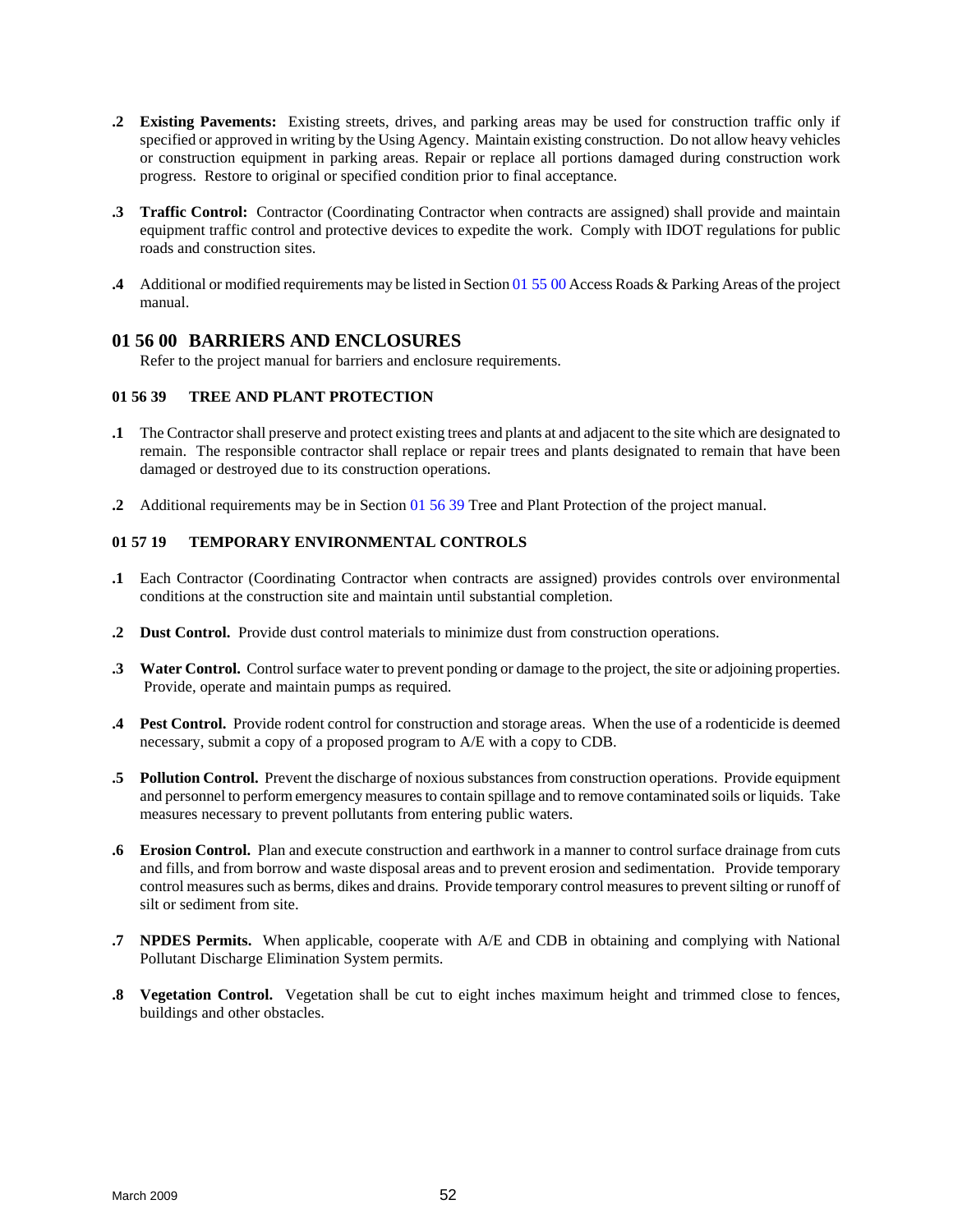# <span id="page-60-0"></span>**01 58 00 PROJECT IDENTIFICATION SIGN**

- **.1** When specified in Section 01 11 00 of the project manual, designated Contractor shall provide and maintain a project identification sign. The A/E will provide format, wording, and logo.
- **.2** Structural Materials may be new or used, but sound, and structurally adequate. Plywood: AC APA EXT or MDO, thickness: 3/4" minimum, size 8 ft. wide x 4 ft. high. Posts: Treated wood, 4" x 4" x 10'-0" minimum height, set & compact posts minimum 3'-6" into grade. Total sign height: 6'-6" minimum.
- **.3** Paint all exposed surfaces with one coat of primer and as a minimum, one coat of exterior enamel. Colors: Structure, framing, and front surface of sign: White. Border, logo, and lettering: Black.

# **01 60 00 PRODUCT REQUIREMENTS**

#### **01 61 10 PROHIBITED PRODUCTS**

- **.1** CDB has determined that certain products shall not be incorporated into the project. The Contractor shall not introduce these products into his work. The Contractor shall notify the A/E and CDB when the contract documents specify the use of these products. These products are:
	- A. Asbestos containing material
	- B. Fire-retardant treated structural lumber, especially in attic spaces
	- C. Fire-retardant treated plywood
	- D. Lead based paint
	- E. CFC's
	- F. PCB's

# **01 66 00 STORAGE AND PROTECTION**

**Material Storage.** Unless otherwise specified in the project manual, each Contractor shall provide and maintain storage, protection and security for stored materials and equipment on and off the site. The Contractor shall comply with manufacturers' recommendations. Storage shall be where authorized by A/E and, for user occupied facilities, the Using Agency.

# **01 73 00 EXECUTION**

# **01 73 29 CUTTING AND PATCHING**

- **.1** This Article applies to installation of new work, remodeling, testing and uncovering of potentially defective work. Unless otherwise specified in the contract documents, each contractor will provide its own cutting and patching.
- **.2** Prior to cutting which affects structural members, safety of project, or work of other contractors or subcontractors, submit written notice to A/E.
- **.3** Provide shoring, bracing and support. Protect other portions of the project, and provide protection from elements.
- **.4** Restore work which has been cut or removed. Refinish entire surfaces as necessary to provide an even finish.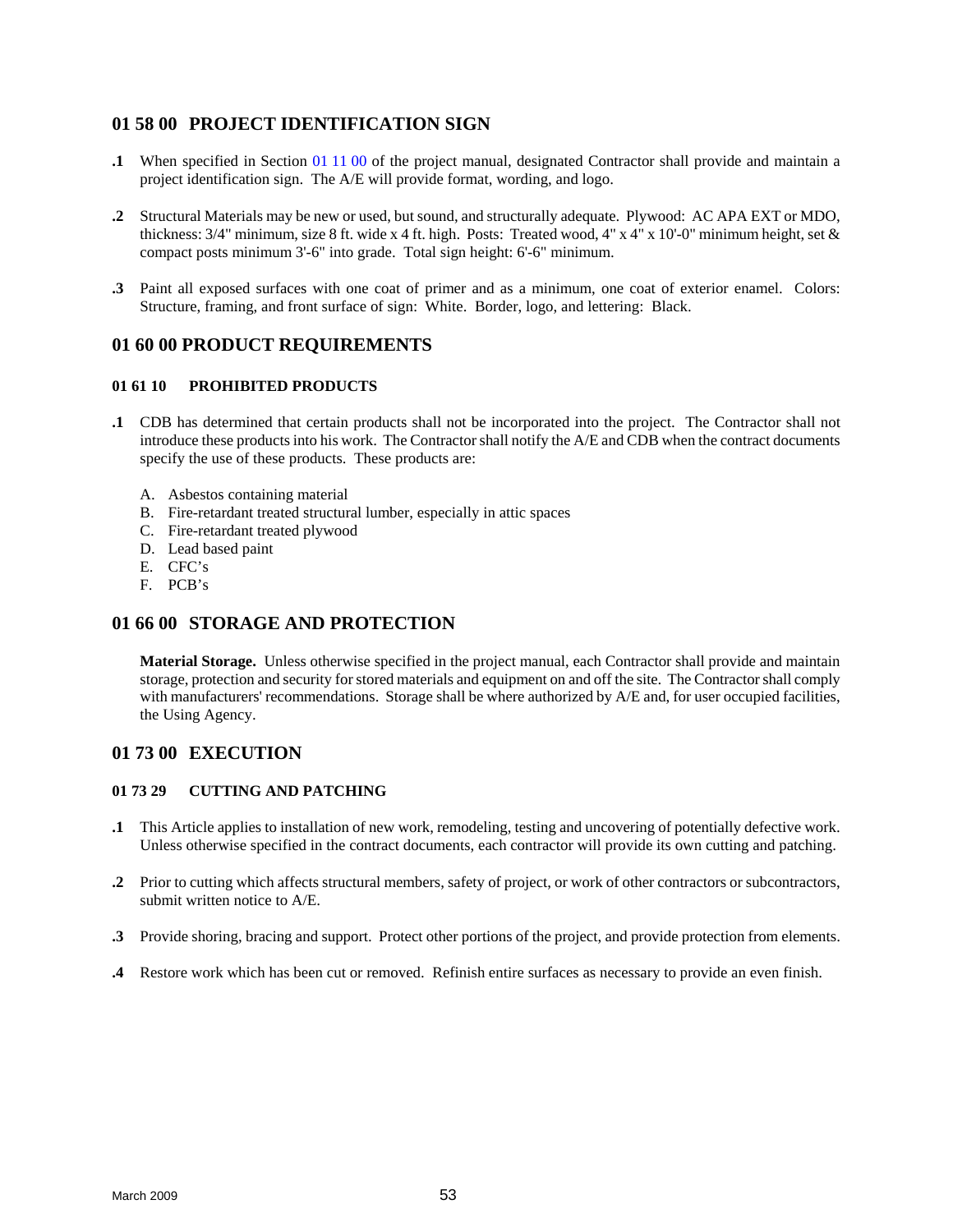# <span id="page-61-0"></span>**01 74 00 PROJECT CLEANING**

### **01 74 13 CONSTRUCTION CLEANING**

- **.1** Each Contractor shall provide regular cleaning and disposal of construction waste from the project site. Provide covered containers for deposit of waste and rubbish.
- **.2** Remove debris and rubbish from pipe chases, plenums, attics, crawlspaces, and other closed spaces, prior to closing the space.
- **.3** Clean interior areas prior to start of surface finishing. Maintain to protect new finishes.
- **.4** Coordinating Contractor may coordinate construction cleaning with each contractor. Should any contractor fail to provide cleaning, then the coordinating contractor may provide it and back charge the assigned contractors a proportion of the costs.

# **01 74 23 FINAL CLEANING**

- **.1** At completion of work, or when directed by the A/E (or Coordinating Contractor when contracts are assigned), remove all waste, debris, rubbish, tools, construction aids, fences, barriers, temporary utilities, equipment, machinery and surplus materials. Coordinating Contractor shall supervise and coordinate the cleaning operations of all assigned contractors.
- **.2** Clean and repair all exposed surfaces including windows. The work is to be left clean and ready for occupancy. Repair, patch, and touch up marred surfaces to specified finish, to match adjacent surfaces. Broom clean all exposed concrete and paved surfaces. Mop all hard surface flooring. Vacuum clean all carpet.
- **.3** Replace air handling filters if units were operated during construction. Vacuum clean ducts, blowers and coils when directed by A/E.
- **.4** Maintain until project or designated portion is accepted by CDB.

# **01 75 00 STARTING OF SYSTEMS/COMMISSIONING**

Each Contractor shall conduct a thorough and systematic performance test of each element and total system in the presence of the A/E and Using Agency. Demonstrate that all systems comply with the requirements of the contract documents. Test all control, alarm and specialty systems including boilers, chillers, motor controls, building automation, power distribution, lighting, compressors, standby power and special mechanical systems. Correct or adjust all deficiencies in operation and retest as directed by A/E.

# **01 77 00 CLOSEOUT PROCEDURES**

# **01 77 13 SUBSTANTIAL COMPLETION**

- **.1** When Contractor considers work substantially complete, and after building commissioning and training, submit written notice that work, or designated portion thereof, is substantially complete. Include a Contractor prepared list of items to be completed or corrected along with all submittals required for substantial completion: record of user training and commissioning, operating and maintenance data, guarantees, warranties and bonds, keys, and keying schedule.
- **.2** The A/E will make a preliminary inspection within seven (7) business days after receipt of Contractor's notice. If A/E determines that work is substantially complete, the A/E will schedule a substantial completion inspection to be attended by the Using Agency, CDB, A/E, and contractors.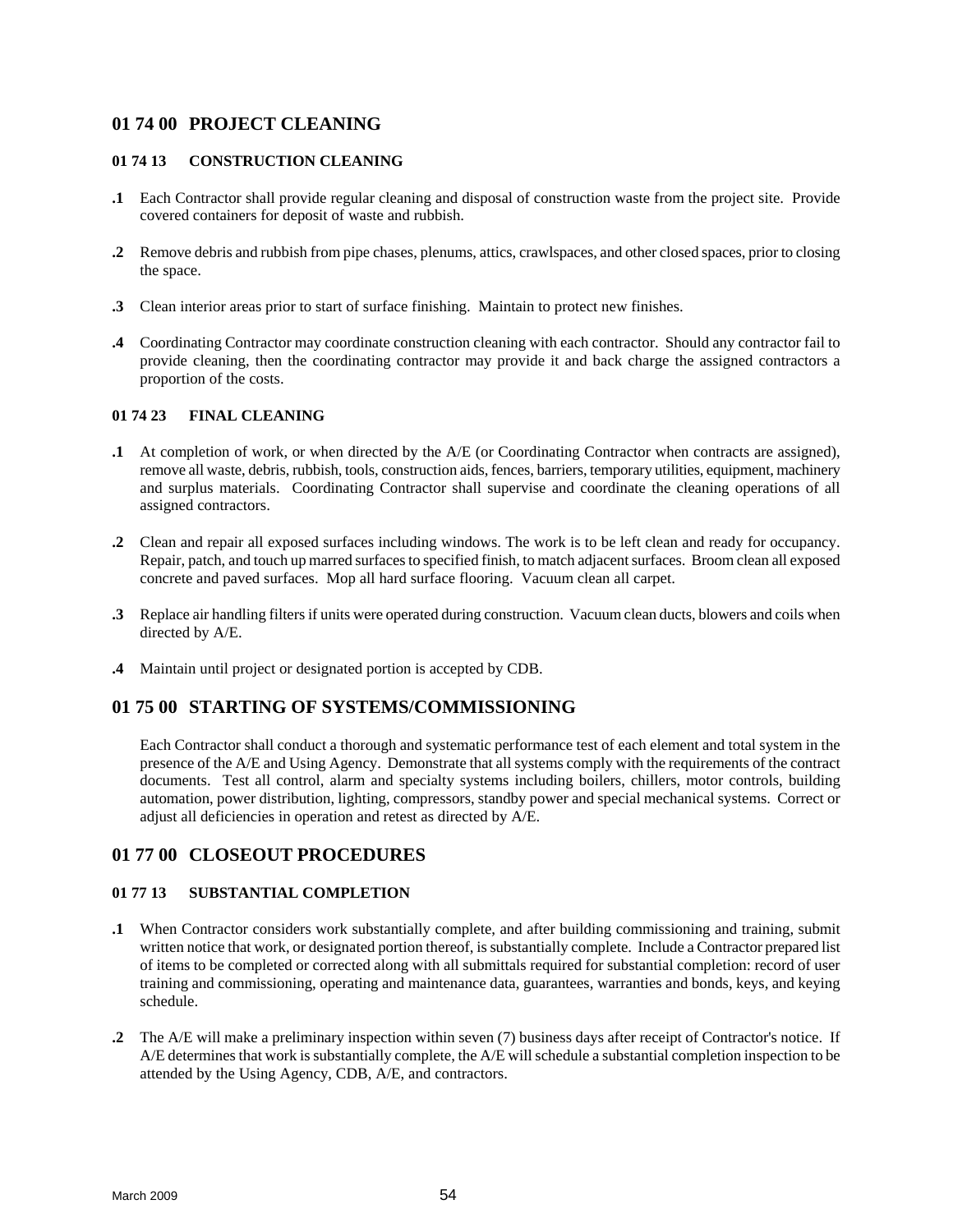- <span id="page-62-0"></span>**.3** Following the inspection, the A/E will prepare and process a substantial completion package that contains:
	- A. certificate of substantial completion;
	- B. date of substantial completion;
	- C. punch list of items to be completed or corrected;
	- D. the time within which punch list items shall be completed or corrected;
	- E. date and time Using Agency will take occupancy of the project;
	- F. responsibilities of Using Agency and Contractor for insurance; utility payments; operation and maintenance of mechanical, electrical and other systems; maintenance and cleaning; and security; and
	- G. signatures, indicating approval of: A/E, Contractor(s), CDB, Using Agency and Coordinating Contractor (when contracts are assigned).
- **.4** The Contractor shall complete all work listed for completion or correction within designated time. Perform final cleaning. The Using Agency will occupy the project or designated portions under provisions stated in the certificate of substantial completion.
- **.5 Acceptance.** A certificate of substantial completion will be submitted to the Contractor for its written acceptance when CDB determines that the work is substantially complete. The certificate will establish the date of substantial completion, the responsibilities of the Using Agency and the Contractor for security, maintenance, heat, utilities and insurance and will fix the time within which the Contractor shall complete or correct the items on the punch list. The certificate of substantial completion will constitute acceptance of the work except for items included on the punch list. The Contractor shall complete all work enumerated on the punch list within the time limit specified in the certificate of substantial completion. When the Contractor has completed the items on the punch list, it shall provide within seven (7) calendar days a written notice of final completion. The A/E, together with CDB, will promptly inspect the work. A certificate of final acceptance will be issued which will constitute acceptance of all work when CDB determines that all work, including all punch list items is complete. Acceptance will not bar claims of CDB under the warranty Article contained herein.
- **.6 Notification.** When contract is assigned, Contractor will submit written notices to Coordinating Contractor for submittal to A/E, otherwise written notice is to be sent directly to A/E.

# **01 77 19 FINAL COMPLETION**

- **.1** The Contractor shall submit written declaration that the work complies with all aspects of contract documents and that all items on substantial completion punch list have been completed. Certify that all adjustments to materials, equipment or systems as a result of building commissioning, are complete. Remove all tools, construction equipment and surplus materials.
- **.2** Submit the following:
	- A. Project Record Documents
	- B. Certificates of inspection for elevators, boilers, plumbing, and systems which require local government inspection.
	- C. Copies of paid utility bills.
	- D. Asbestos abatement compliance records.
	- E. Warranties for punch list items.
- **.3** The A/E will make final inspection with Contractor to verify completion. When A/E considers that all work is finally complete, contract closeout documents shall be prepared.
- **.4 Notification.** When contract is assigned, Contractor will submit written notices and submittals to Coordinating Contractor for submittal to A/E, otherwise written notice and submittals are to be sent directly to A/E.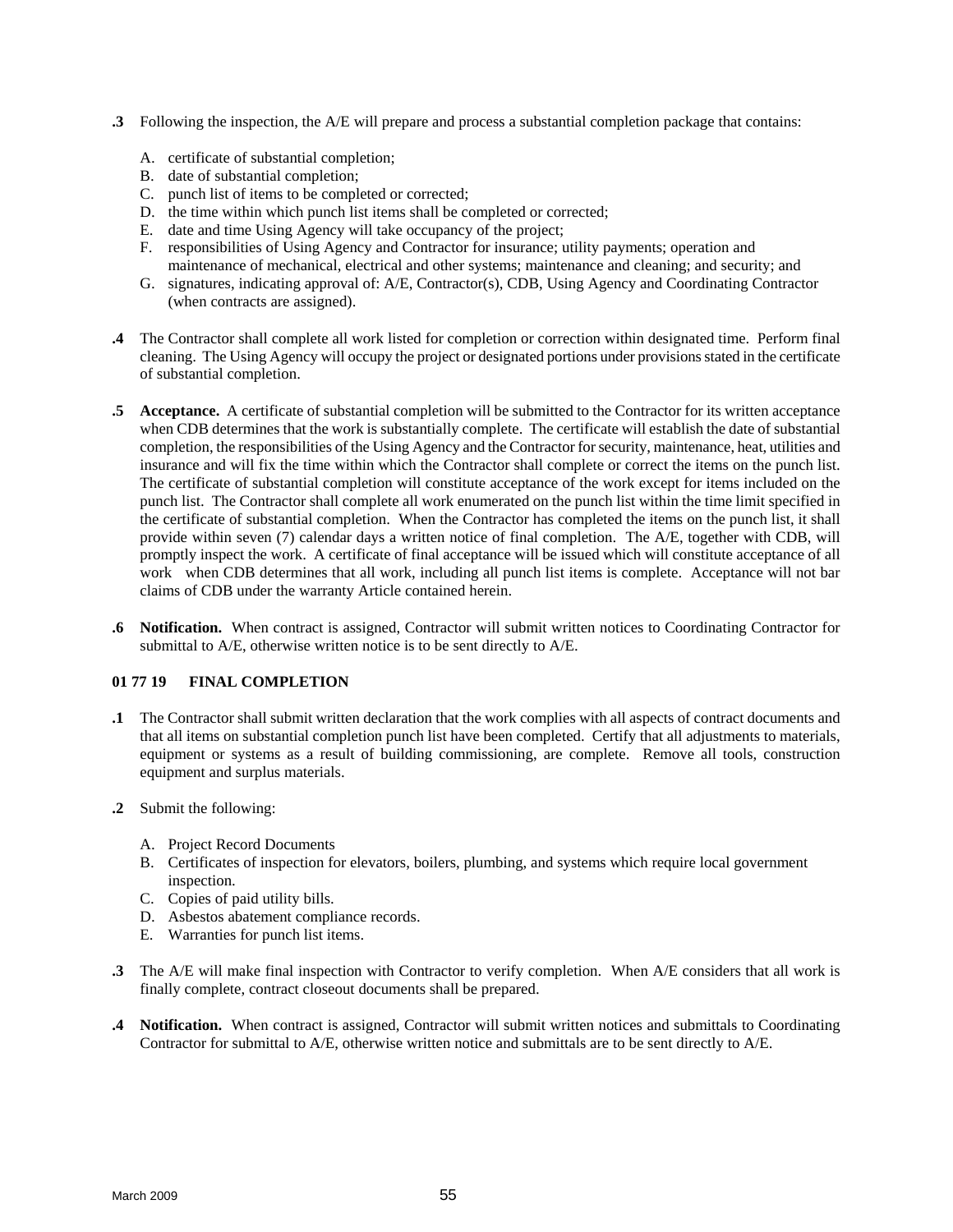# <span id="page-63-0"></span>**01 78 00 CLOSEOUT SUBMITTALS**

### **01 78 23 OPERATING AND MAINTENANCE MANUALS**

- **.1** Each Contractor shall compile data related to the maintenance and operation of products and equipment provided under the contract into an Operations & Maintenance Manual. Provide O & M information for products specified in Schedule 01 78 23 and in specific work sections of the project manual. Submit two copies of each manual.
	- A. Printed Manual. Each manual shall include a typewritten table of contents for each volume, arranged in Project Manual order.
	- B. Electronic Manual. With the concurrence of the CDB PM and the Using Agency, contractor may submit O & M information on a CD. Confer with the PM and User regarding format and organization of the CD.
- **.2 For Each Product.** Include the name, address and telephone number of subcontractor, maintenance contractor, and parts vendor. Supplement product data with drawings to clearly illustrate the relationship of component parts and control and flow diagrams. Include a copy of each warranty, bond, and service contract.
- **.3 For Materials and Finishes.** Provide full information on products, including catalog number, size, composition, color and texture designations, and information for reordering special-manufactured products. Provide manufacturer's recommendations for cleaning agents/methods and recommended cleaning and maintenance schedule.
- **.4 For Equipment & Systems.** Provide operating characteristics and limiting conditions; performance curves, engineering data, and tests.
	- A. Include operating procedures: start-up, break-in, routine and normal operating instructions; regulation, control, stopping, shutdown, and emergency instructions; summer and winter operating instructions; maintenance procedures; servicing and lubrication schedule.
	- B. Provide manufacturer's operating and maintenance instructions; sequence of operation by control manufacturer; manufacturer's parts list, illustrations, assembly drawings, and diagrams for maintenance; predicted life of parts subject to wear; recommended spare parts.
	- C. Provide as-installed control diagrams by control manufacturer. Each Contractor's coordination drawings with color-coded piping diagrams and charts of valve tag numbers, with location and function of each valve.
- **.5 For Electric and Electronic Systems.** Provide circuit directories of panel boards and color-coded wiring diagrams.
- **.6 Submittal.** When contract is assigned, Contractor will send submittals to Coordinating Contractor for submittal to A/E, otherwise submittals are to be sent directly to A/E.

# **01 78 36 WARRANTIES AND BONDS**

**.1 General.** The Contractor warrants that all work provided under the contract will be in conformance with the contract and free from defects in workmanship, materials, and equipment for a period of one year or such longer period as may be specified in the contract documents, except as provided below. Warranty time periods shall commence with the date of CDB acceptance of the certificate of substantial completion of the whole, or any part of the project. The warranty time period for any incomplete or uncorrected work including punch list work at the time of substantial completion shall commence with the date of final completion.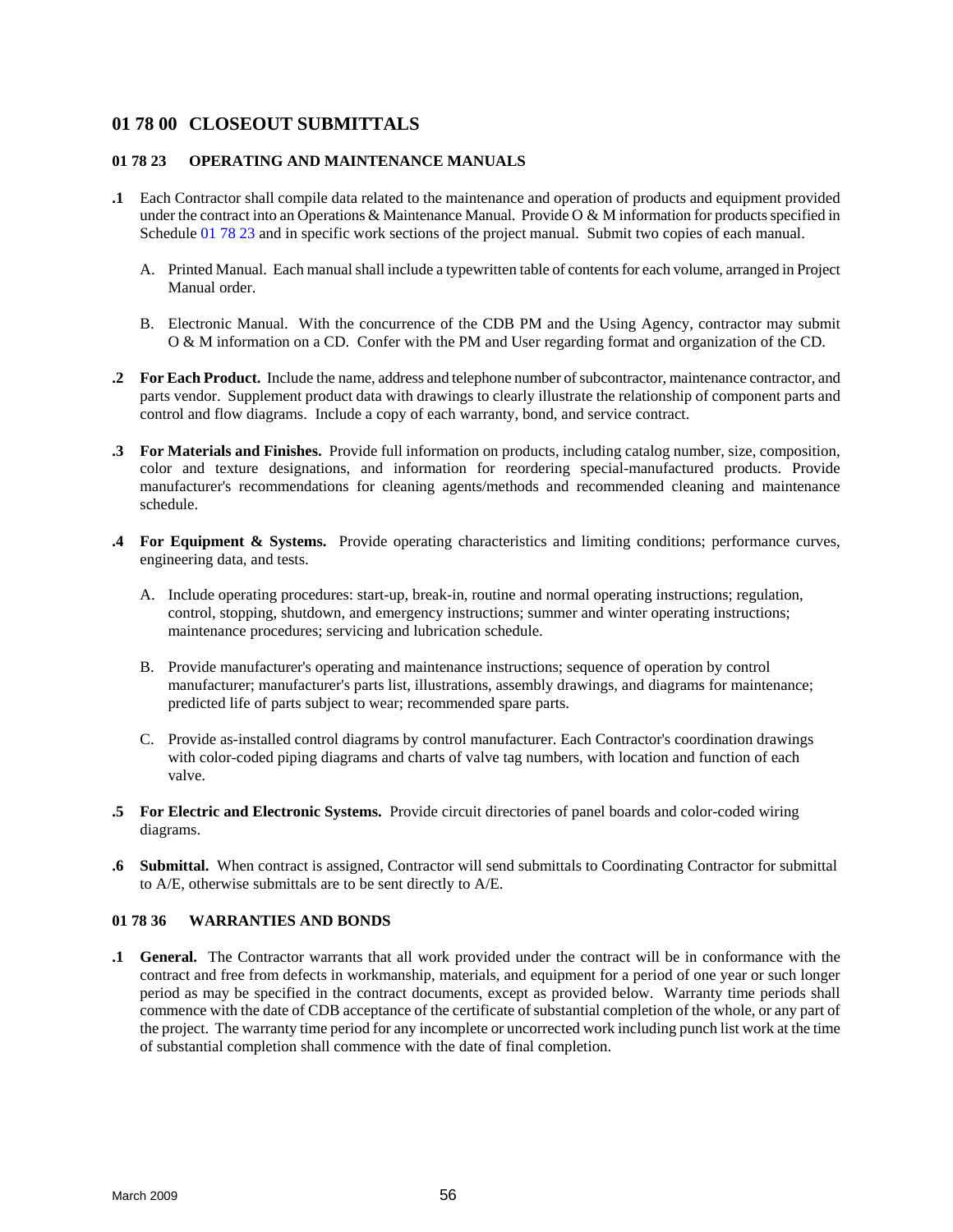- <span id="page-64-0"></span>**.2 Extended Warranties.** The responsible Contractor warrants that its workmanship, materials and equipment for those building systems subject to seasonal loads will be in conformance with the contract and free from defects for a period of two years, commencing with the date of the certificate of substantial completion. This includes, but is not limited to, heating, ventilating, air conditioning, temperature control and test and balance work, as specified in the project manual.
- **.3 Latent Defects.** On demand by CDB at any time within the ten year period following substantial completion or final acceptance, if applicable, the Contractor shall promptly repair or replace all defective or non-conforming work resulting from, or constituting, latent defects, fraud, fraudulent concealment or gross negligence. CDB or the Using Agency will give timely notice of such defects.
- **.4 Prompt Repair.** Upon notice from CDB or along with the Using Agency of such defects or non-conforming work, the Contractor shall promptly visit the site in the company of CDB's or the Using Agency's representative to determine the extent of all defects or nonconforming work. The Contractor shall provide all labor, material and equipment to promptly repair or replace the defective or non-conforming work. The repair shall include all adjacent work not necessarily provided by the Contractor but damaged as a result of such defects or non-conforming work or as a result of remedying them. If the Contractor does not promptly repair or replace defective or non-conforming work, CDB may repair or replace such work and charge the cost thereof to the Contractor. Work which is repaired or replaced by the Contractor shall be inspected and shall be warranted by the Contractor in accordance with this Article. The warranties set forth herein are in addition to all warranties or guarantees expressed or implied by operation of law, statute or ordinance.
- **.5 Commercial Warranties.** The Contractor shall deliver all commercial warranties received from manufacturers prior to final completion but this shall not reduce Contractor's obligations under this Article.
- **.6 Other Warranties.** CDB may require the Contractor to furnish other warranties as specified in the Project Manual.
- **.7 Submittal.** Each Contractor shall assemble executed warranties and bonds. See Schedule 01 78 36 of the project manual. When contract is assigned, Contractor will send one original signed copy, bound with a table of contents to the Coordinating Contractor for submittal to A/E, otherwise submittals are to be sent directly to A/E for approval and transmittal to the Using Agency.

# **01 78 39 PROJECT RECORD DOCUMENTS**

- **.1** Maintain, protect and keep current the following; one copy of contract drawings, project manual, addenda, approved shop drawings and product data, other modifications to contract, field test records, all schedules and correspondence file at site.
- **.2** Label each document "PROJECT RECORD DOCUMENTS." Legibly record actual construction: depths of foundations; horizontal and vertical location of underground utilities, referenced to permanent surface improvements; location of internal utilities and appurtenances concealed in construction; field changes of dimension and detail and changes made by change order.
- **.3** Make documents available at all times for inspection by A/E and CDB.
- **.4 Submittal.** When contract is assigned, Contractor will deliver record documents, including as-built drawings, to Coordinating Contractor for submittal to A/E, otherwise submittals are to be sent directly to A/E. Accompany submittal with transmittal letter. Include name and number of each record document and obtain a signed receipt.